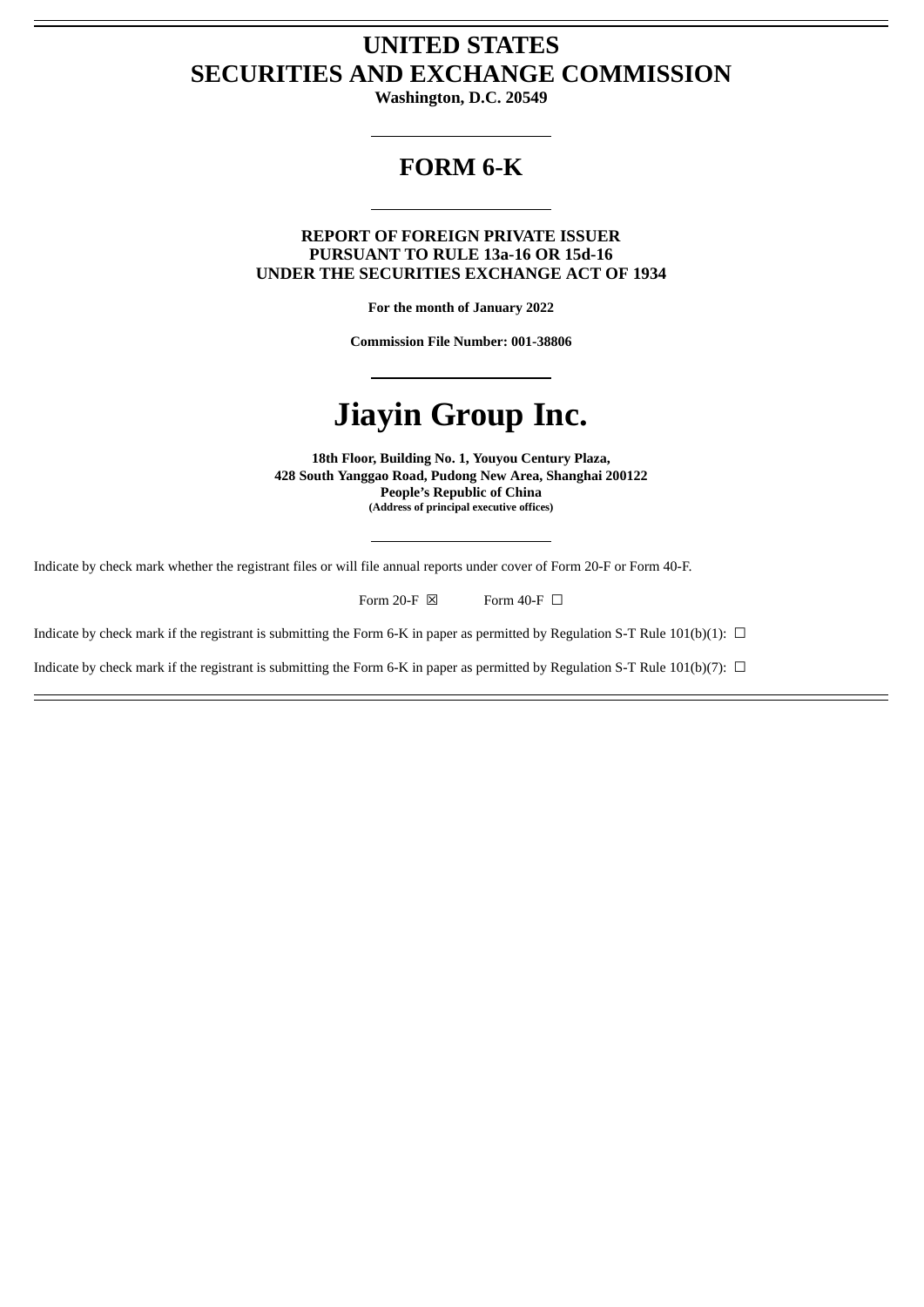# **EXHIBIT INDEX**

| Exhibit No.  | <b>Description</b>                                                                                                           |
|--------------|------------------------------------------------------------------------------------------------------------------------------|
| Exhibit 99.1 | Press Release: Jiayin Group Inc. Announces Sales of Certain Equity Interest in Shanghai Bweenet Network Technology Co., Ltd. |
| Exhibit 99.2 | Share Acquisition Framework Agreement among Shenzhen Rongxinbao Non-Financial Guarantee Co., Ltd., and Shanghai Jiayin       |
|              | Finance Technology Co., Ltd. and Shanghai Bweenet Network Technology Co., Ltd. dated December 29, 2021 (English Translation) |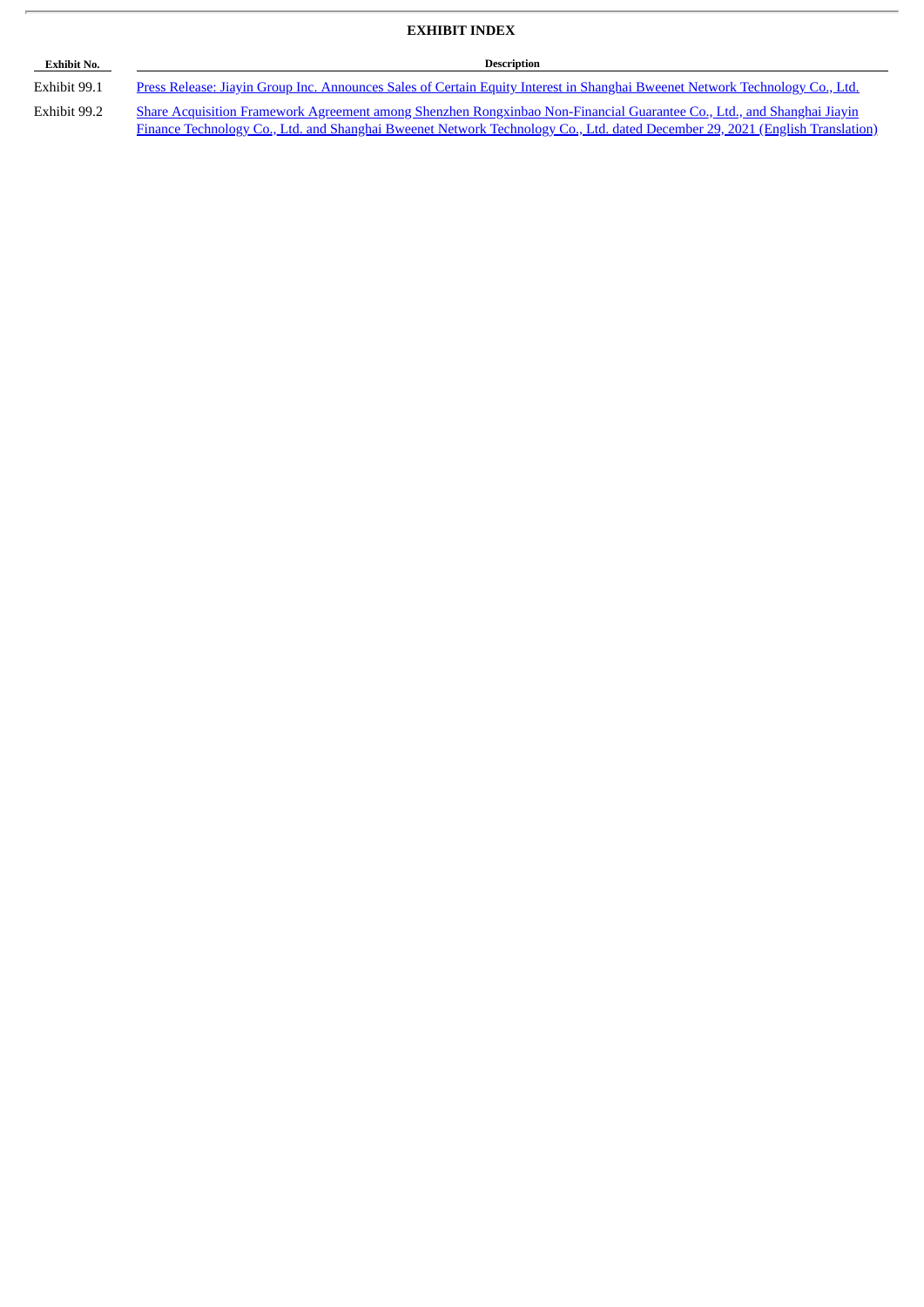#### **SIGNATURE**

Pursuant to the requirements of the Securities Exchange Act of 1934, the registrant has duly caused this report to be signed on its behalf by the undersigned, thereunto duly authorized.

#### Jiayin Group Inc.

By: /s/ Dinggui Yan

Name: Dinggui Yan Title: Director and Chief Executive Officer

Date: January 3, 2022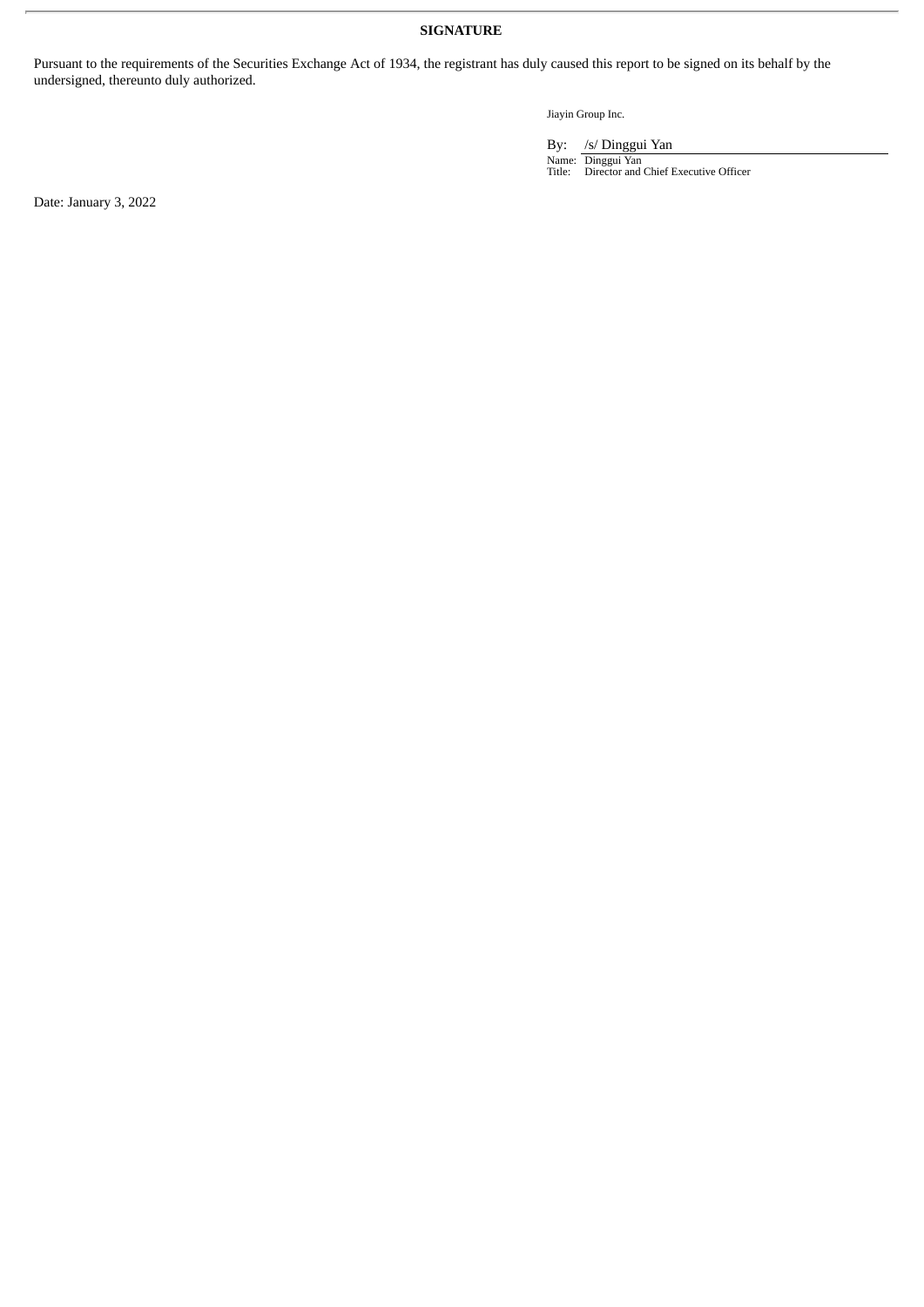

#### **Jiayin Group Inc. Announces Sales of Certain Equity Interest in Shanghai Bweenet Network Technology Co., Ltd.**

<span id="page-3-0"></span>SHANGHAI, January 3, 2022 (GLOBE NEWSWIRE) — Jiayin Group Inc. ("Jiayin" or the "Company") (NASDAQ: JFIN), a leading fintech platform in China, today announced that the Company has determined to sell 95% equity interest of Shanghai Bweenet Network Technology Co., Ltd. ("Shanghai Bweenet"), a limited liability company incorporated in the PRC.

On December 29, 2021, Shanghai Jiayin Finance Technology Co., Ltd. ("Jiayin Finance"), a wholly consolidated variable interest entity of the Company, entered into a share acquisition framework agreement with Shenzhen Rongxinbao Non-Financial Guarantee Co., Ltd. ("Shenzhen Rongxinbao"), an independent third-party guarantee company, pursuant to which, Jiayin Finance agreed to transfer 95% equity interest of Shanghai Bweenet to Shenzhen Rongxinbao for an aggregate consideration of RMB93.3 million, subject to certain conditions. The closing of the proposed transaction is subject to certain customary conditions, including completion of satisfactory due diligence. Following the completion of the proposed transaction, Jiayin Finance will not own any equity interest in Shanghai Bweenet.

#### **About Jiayin Group Inc.**

Jiayin Group Inc. is a leading fintech platform in China committed to facilitating effective, transparent, secure and fast connections between underserved individual borrowers and financial institutions. The origin of the business of the Company can be traced back to 2011. The Company operates a highly secure and open platform with a comprehensive risk management system and a proprietary and effective risk assessment model which employs advanced big data analytics and sophisticated algorithms to accurately assess the risk profiles of potential borrowers. For more information, please visit http://www.jiayinfintech.cn/english/.

#### **Safe Harbor / Forward-Looking Statements**

This announcement contains forward-looking statements. These statements are made under the "safe harbor" provisions of the United States Private Securities Litigation Reform Act of 1995. These forward-looking statements can be identified by terminology such as "will," "expects," "anticipates," "future," "intends," "plans," "believes," "estimates" and similar statements. The Company may also make written or oral forward-looking statements in its periodic reports to the SEC, in its annual report to shareholders, in press releases and other written materials and in oral statements made by its officers, directors or employees to third parties. Statements that are not historical facts, including statements about the Company's beliefs and expectations, are forward-looking statements. Forward-looking statements involve inherent risks and uncertainties and are based on current expectations, assumptions, estimates and projections about the Company and the industry. Potential risks and uncertainties include, but are not limited to, those relating to the Company's ability to retain existing investors and borrowers and attract new investors and borrowers in an effective and costefficient way, the Company's ability to increase the investment volume and loan origination of loans volume facilitated through its marketplace, effectiveness of the Company's credit assessment model and risk management system, PRC laws and regulations relating to the online individual finance industry in China, general economic conditions in China, and the Company's ability to meet the standards necessary to maintain listing of its ADSs on the Nasdaq Stock Market or other stock exchange, including its ability to cure any non-compliance with the continued listing criteria of the Nasdaq Stock Market. All information provided in this press release is as of the date hereof, and the Company undertakes no obligation to update any forward-looking statements to reflect subsequent occurring events or circumstances, or changes in its expectations, except as may be required by law. Although the Company believes that the expectations expressed in these forward-looking statements are reasonable, it cannot assure you that its expectations will turn out to be correct, and investors are cautioned that actual results may differ materially from the anticipated results. Further information regarding risks and uncertainties faced by the Company is included in the Company's filings with the U.S. Securities and Exchange Commission, including its annual report on Form 20-F.

1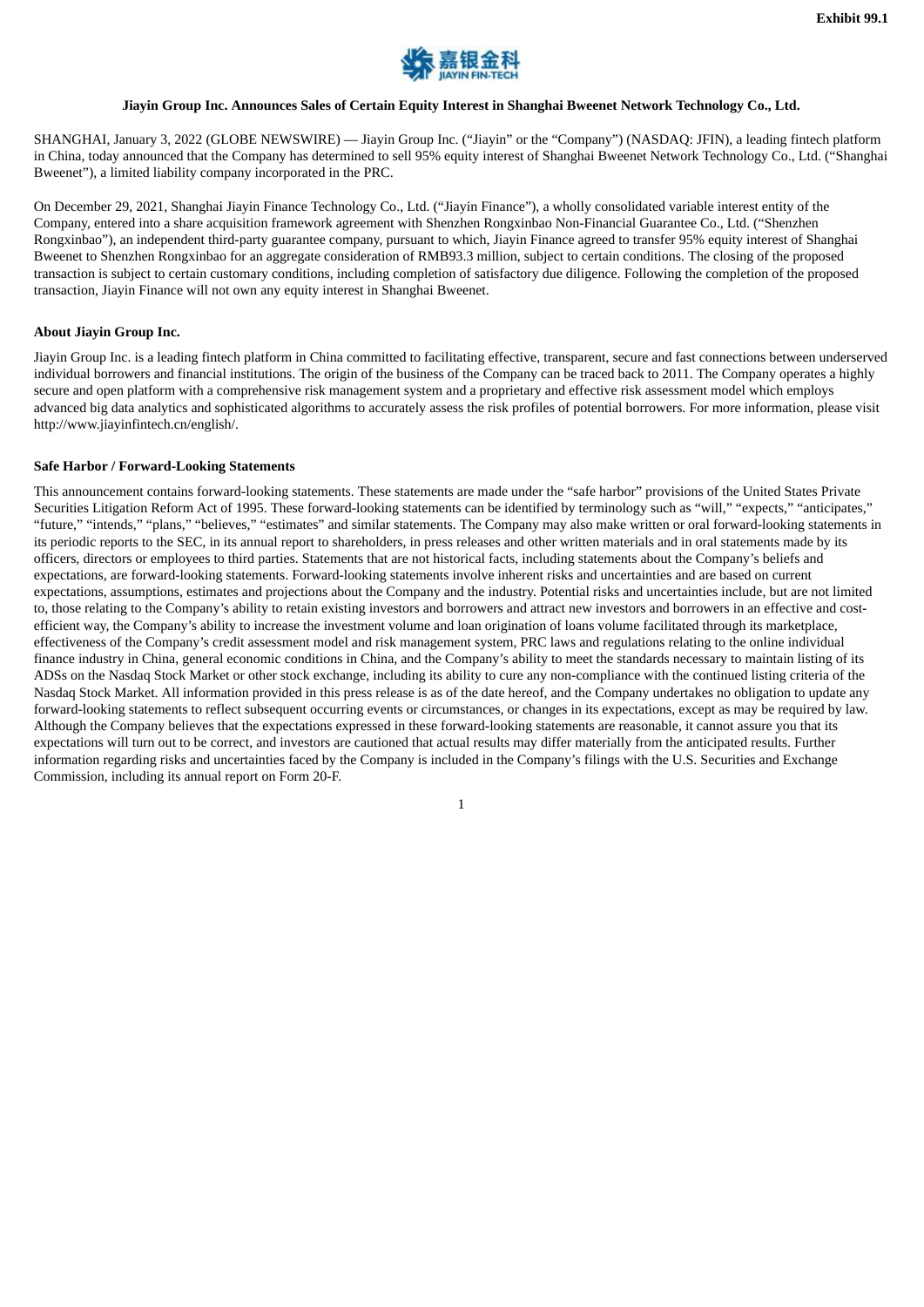

# **For more information, please contact:**

**In China:**

**Jiayin Group**

Ms. Shelley Bai

Email: *ir@jiayinfintech.cn* 

**or**

# **The Blueshirt Group**

Ms. Ally Wang Email: ally@blueshirtgroup.com In the U.S.:

Ms. Julia Qian

Email: julia@blueshirtgroup.com

2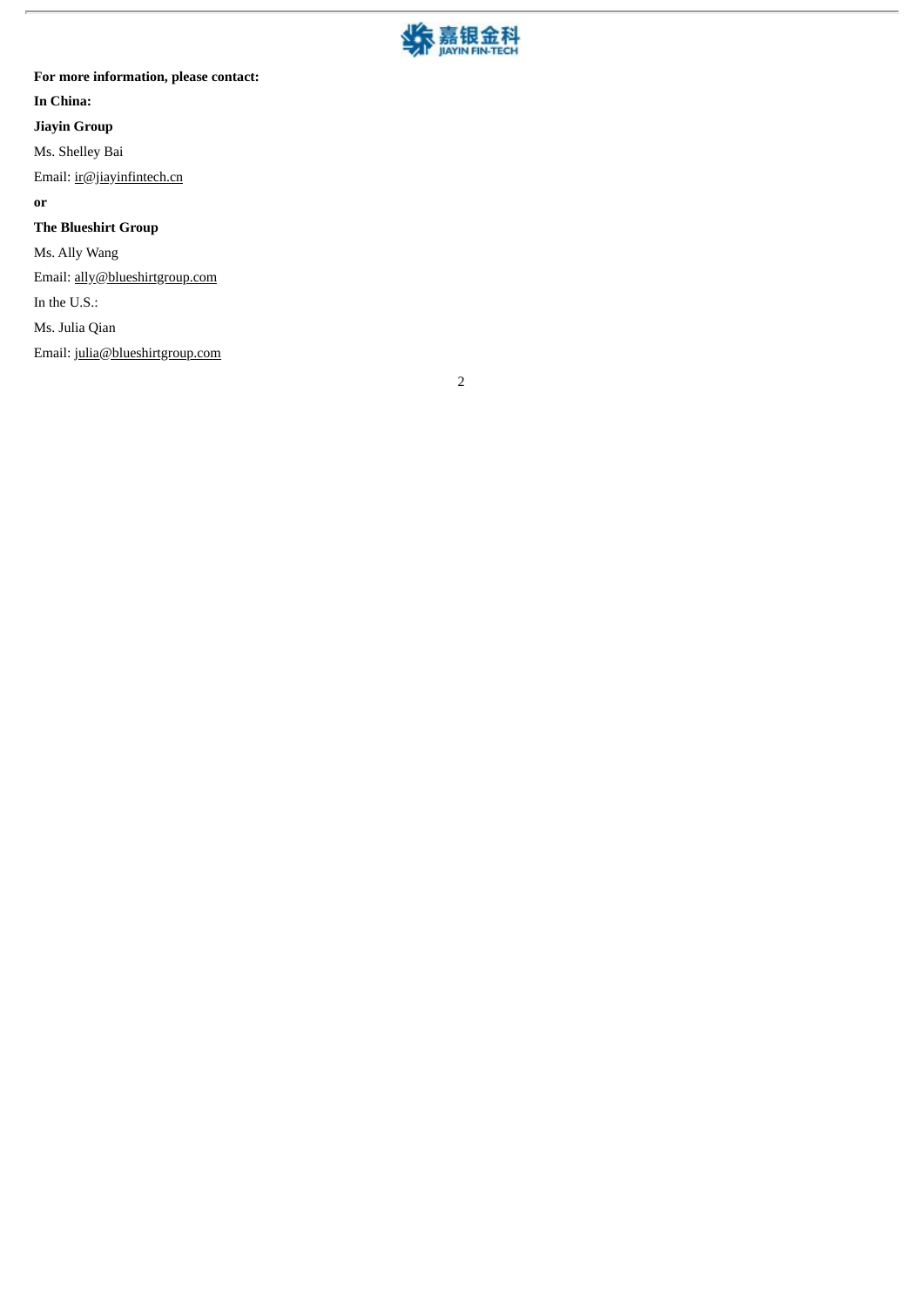#### **Share Acquisition Framework Agreement**

**Among**

<span id="page-5-0"></span>Shenzhen Rongxinbao Non-Financial Guarantee Co., Ltd.

**and**

Shanghai Jiayin Finance Technology Co., Ltd.

**and**

Shanghai Bweenet Network Technology Co., Ltd.

### **December 2021**

Share Acquisition Framework Agreement Page 1 of 48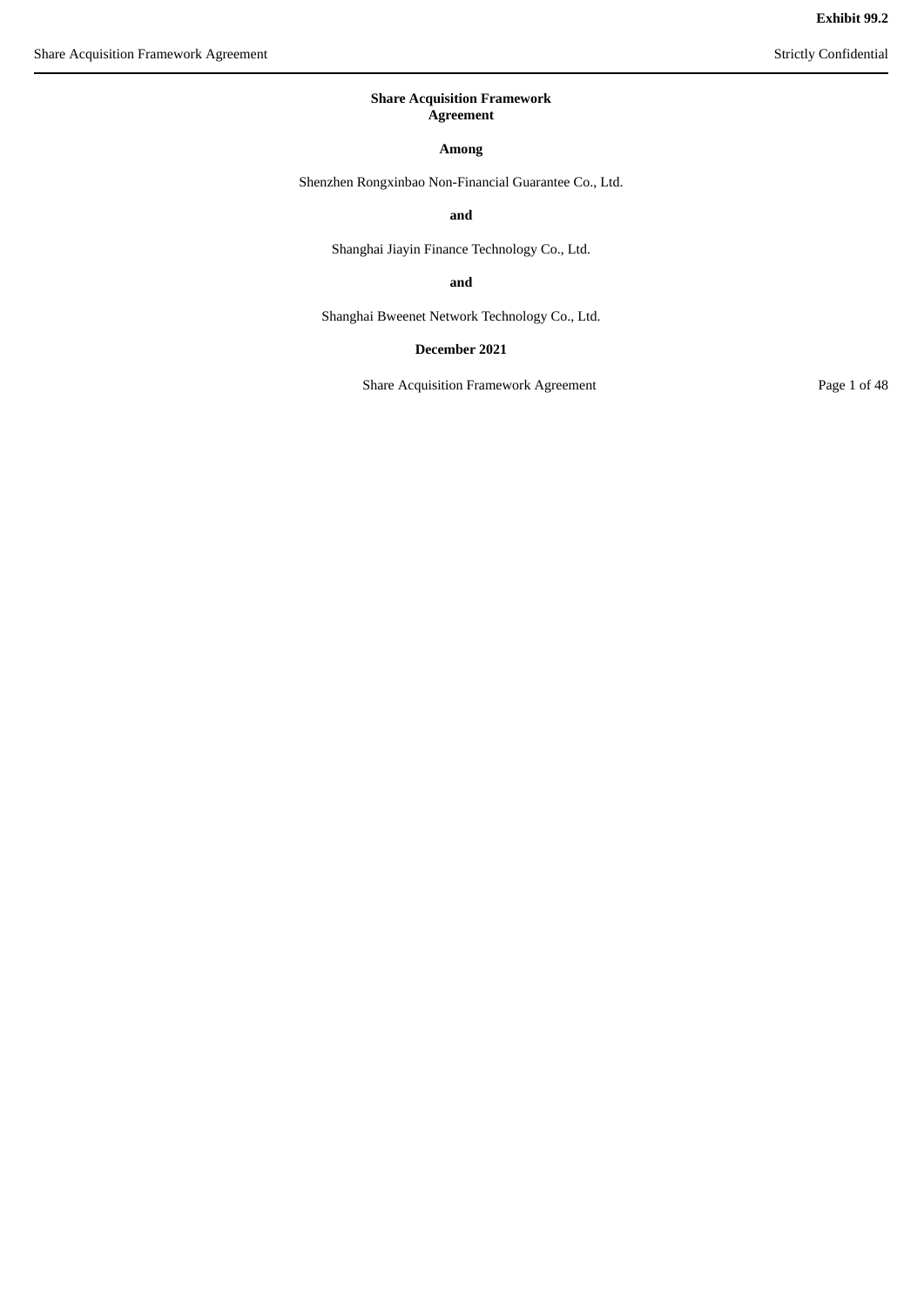# **Table of Contents**

| <b>Article 1 Definitions and Interpretations</b>                                                                                                                                           | 4            |
|--------------------------------------------------------------------------------------------------------------------------------------------------------------------------------------------|--------------|
| <b>Article 2 Purpose and Legal Status of this Agreement</b>                                                                                                                                | 11           |
| <b>Article 3 This Transaction</b>                                                                                                                                                          | 11           |
| <b>Article 4 Conditions</b>                                                                                                                                                                | 13           |
| <b>Article 5 Closing</b>                                                                                                                                                                   | 14           |
| Article 6 Representations, Warranties and Covenants of the Parties                                                                                                                         | 15           |
| <b>Article 7 Confidentiality Obligations</b>                                                                                                                                               | 15           |
| <b>Article 8 Liability for Breach and Indemnification</b>                                                                                                                                  | 17           |
| <b>Article 9 Force Majeure</b>                                                                                                                                                             | 21           |
| <b>Article 10 Governing Law and Dispute Resolution</b>                                                                                                                                     | 21           |
| <b>Article 11 Supplementary Provisions</b>                                                                                                                                                 | 23           |
| <b>Appendix I Specific Arrangements for this Share Acquisition</b>                                                                                                                         | 30           |
| <b>Appendix II Specific Arrangements for Personnel Change</b>                                                                                                                              | 35           |
| <b>Appendix III Transfer of Company Materials</b>                                                                                                                                          | 36           |
| Appendix IV Arrangements for the Payment of Acquisition Price                                                                                                                              | 37           |
| Appendix V Share Transfer Agreement, Resolution of Shareholders' Meeting, Resolution of Board of Directors, the New Articles of<br><b>Association and the New Register of Shareholders</b> | 38           |
| Appendix VI Representations and Warranties of the Covenantors                                                                                                                              | 39           |
| <b>Appendix VII Representations and Warranties of the Buyer</b>                                                                                                                            | 40           |
| Appendix VIII Covenants of the Covenantors from the Signing Date to the Closing Date                                                                                                       | 41           |
| Appendix IX Covenants of the Covenantors from the Closing Date                                                                                                                             | 44           |
| Appendix X Basic Information and Capital Structure of the Company                                                                                                                          | 47           |
| <b>Appendix XI Notice</b>                                                                                                                                                                  | 48           |
| <b>Share Acquisition Framework Agreement</b>                                                                                                                                               | Page 2 of 48 |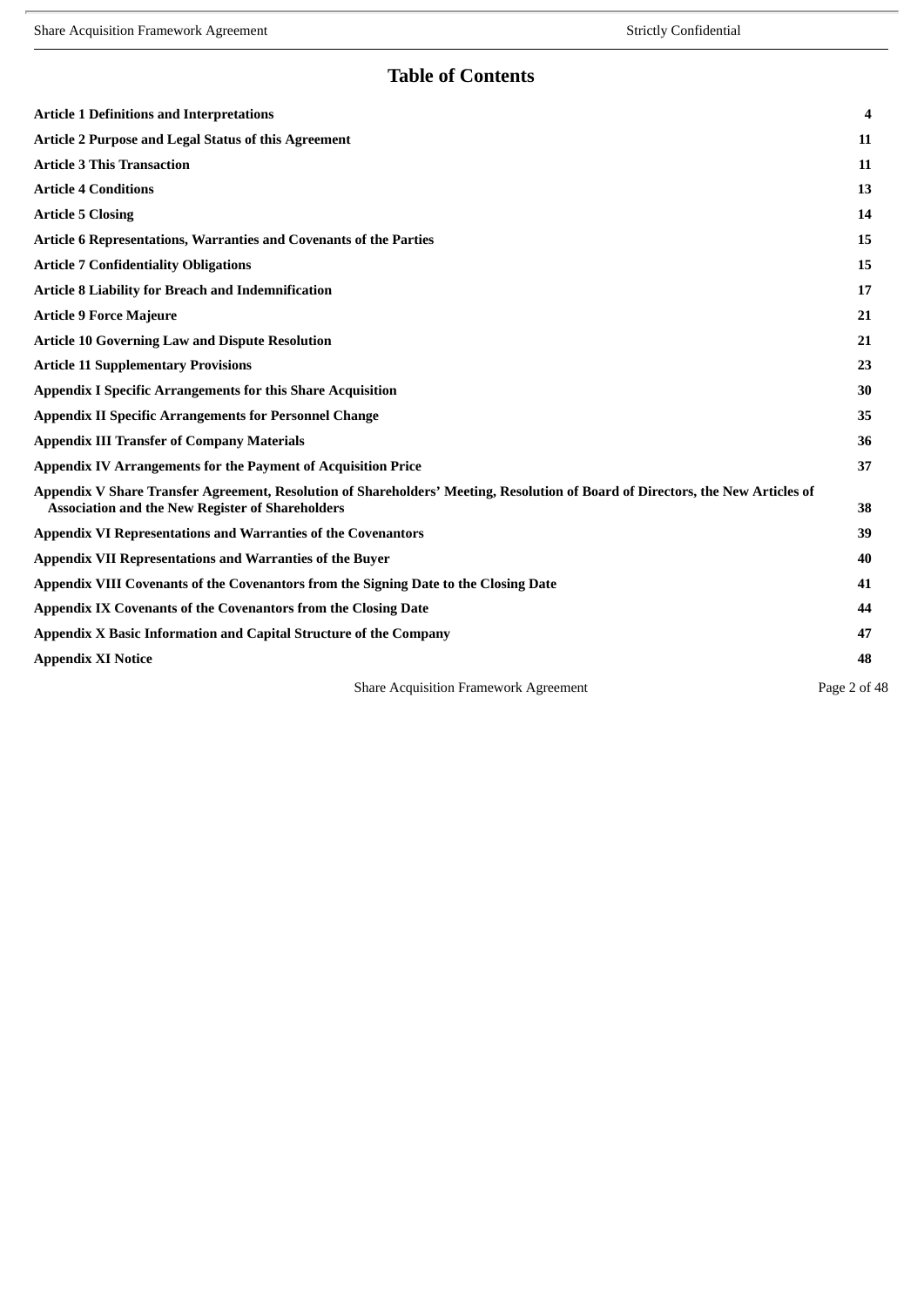#### **Share Acquisition Framework Agreement**

This Share Acquisition Framework Agreement (this "**Agreement**") is signed on December 29, 2021 ("**Signing Date**") in the People's Republic of China ("**China**", which, for the sole purpose of this Agreement, shall exclude Hong Kong, Macao and Taiwan) by and among:

- 1. **Shenzhen Rongxinbao Non-Financial Guarantee Co., Ltd.**, a limited company legally established and validly existing under the laws of China, with the unified social credit code of 91440300349983118T, and registered address at Room 201, Building A, No. 1 Qianwan 1st Road, Qianhai Shenzhen-Hong Kong Modern Service Industry Cooperation Zone, Shenzhen (settled in Shenzhen Qianhai Business Secretary Co., Ltd.) ("**Rongxinbao**" or "**Buyer**");
- 2. **Shanghai Jiayin Finance Technology Co., Ltd.**, a company limited by shares legally established and validly existing under the laws of China, with the unified social credit code of 91310000766460609K, and registered address at Room 2257, Building 5, No. 1630 Yecheng Road, Jiading Industrial District, Shanghai ("**Jiayin Finance**" or "**Seller**");
- 3. **Shanghai Bweenet Network Technology Co., Ltd.,** a limited company legally established and validly existing under the laws of China, with the unified social credit code of 91310107086156603U, and with registered address at Room 605, Building No.1, No 958, Zhenbei Road, Putuo District, Shanghai ("**Bweenet**").

In this Agreement, the above Persons are individually referred to as a "Party" and collectively referred to as the "Parties".

#### **WHEREAS:**

(1) The Buyer is a limited company legally established and validly existing in accordance with the laws of China, engaged in non-financing guarantee business, and plans to use network technology tools to help the business risk prevention and business development.

Share Acquisition Framework Agreement Page 3 of 48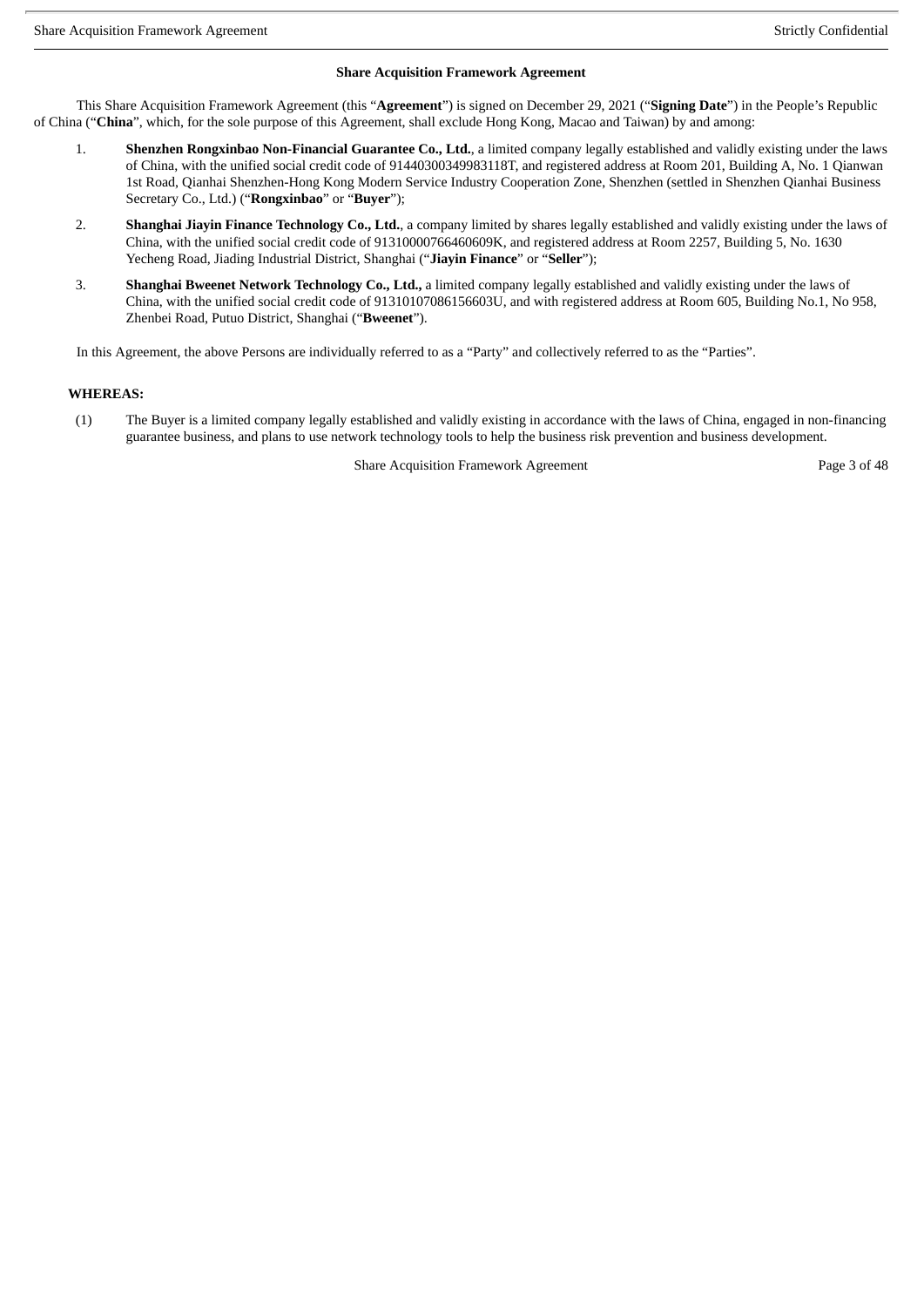- (2) Bweenet is a limited liability company legally established on December 6, 2013 and effectively existing in accordance with the laws of China, and engaged mainly in Internet data center services and other businesses. It now holds the "B1-20202725" operating licence for value-added telecommunications services. As at the Signing Date of this Agreement, the registered capital of Bweenet is RMB 100 million, and its equity structure is shown in  $\Delta$ ppendix  $X$  hereto.
- (3) The Seller is a company limited by shares established and validly existing in accordance with the laws of China. It is a domestic affiliated company of Jiayin Group Inc. (Stock Code: JFIN), a NASDAQ listed company. As at the Signing Date hereof, the Seller holds 95% shares of Bweenet.
- (4) The Buyer intends to acquire from the Seller, and the Seller agrees to transfer to the Buyer, all the shares held by the Seller in Bweenet.

IN WITNESS WHEREOF, in accordance with the Civil Code of the People's Republic of China, the Company Law of the People's Republic of *China* and other laws and regulations, the Parties have reached the following agreement on the abovementioned share acquisition and other related matters through friendly negotiation:

#### **Article 1 Definitions and Interpretations**

1.1 Definitions

For convenience of expression, unless otherwise expressly agreed herein, the words and terms used herein shall have the following meanings:

Share Acquisition Framework Agreement **Page 1 of 48** Page 4 of 48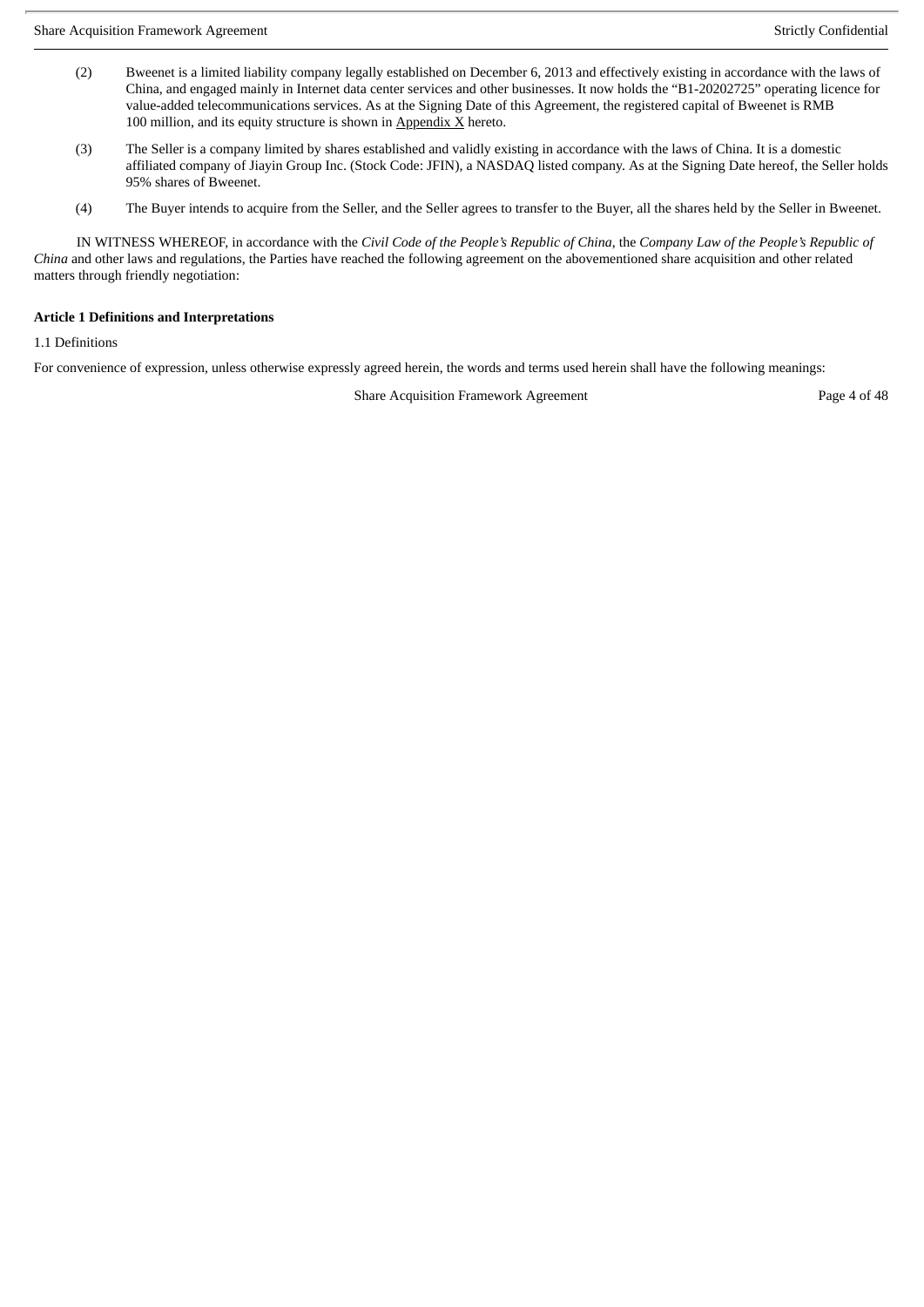Share Acquisition Framework Agreement **Strictly Confidential** 

| <b>Agreement</b>                                                       | mean(s) | this Acquisition Framework Agreement signed by the Parties and its appendixes, amendments and<br>supplements                                                                                                                                                                                                                                        |  |
|------------------------------------------------------------------------|---------|-----------------------------------------------------------------------------------------------------------------------------------------------------------------------------------------------------------------------------------------------------------------------------------------------------------------------------------------------------|--|
| Company/Target Company mean(s)                                         |         | Shanghai Bweenet Network Technology Co., Ltd.                                                                                                                                                                                                                                                                                                       |  |
| <b>Actual Controller</b>                                               | mean(s) | the actual Controller of the Company before this Transaction, <i>i.e.</i> , Jiayin Finance                                                                                                                                                                                                                                                          |  |
| <b>Existing Shareholders</b><br>mean(s)                                |         | all shareholders registered in the Articles of Association and register of shareholders of the Target<br>Company on the Signing Date hereof, namely, Jiayin Finance and Tang Chuanfa                                                                                                                                                                |  |
| <b>Seller</b>                                                          | mean(s) | the Existing Shareholder directly holding 95% shares of the Company (i.e., Jiayin Finance)                                                                                                                                                                                                                                                          |  |
| mean(s)<br><b>Buyer</b>                                                |         | Shenzhen Rongxinbao Non-Financial Guarantee Co., Ltd.                                                                                                                                                                                                                                                                                               |  |
| Covenantor                                                             | mean(s) | the Seller and/or the Target Company; for the avoidance of doubt, it means the Seller and the Target<br>Company for the covenants made with respect to the matters occurring on or before the Signing<br>Date; and it means the Buyer and the Target Company for the covenants made with respect to the<br>matters occurring after the Signing Date |  |
| <b>Share Acquisition</b>                                               | mean(s) | the Seller transfers relevant shares of the Target Company held by it to the Buyer, and the Buyer<br>acquires the shares of the Target Company and pays the Acquisition Price to the Seller, both in<br>accordance with the terms and conditions of this Agreement; see Article 3.1.1 hereof and Appendix<br>I hereto for specific arrangements.    |  |
| <b>Transaction</b>                                                     | mean(s) | this Share Acquisition and the transactions under other Transaction Documents                                                                                                                                                                                                                                                                       |  |
| <b>Transaction Documents</b>                                           | mean(s) | all legal documents signed by the Parties to complete this Transaction, including but not limited to<br>this Agreement, resolutions of the shareholders' meeting, register of shareholders, Articles of<br>Association (and its amendments), etc.                                                                                                   |  |
| <b>Scope of Acquisition</b>                                            | mean(s) | the total amount of all assets, rights and interests that the Buyer shall obtain under this Transaction,<br>see the Appendix I hereto for details.                                                                                                                                                                                                  |  |
| <b>Acquisition</b><br><b>Price/Transaction</b><br><b>Consideration</b> | mean(s) | all the consideration payable by the Buyer under this Transaction, see Article 3.2 hereof for details.                                                                                                                                                                                                                                              |  |
| <b>DSS</b>                                                             | mean(s) | the abbreviation of directors, supervisors and senior executives                                                                                                                                                                                                                                                                                    |  |
|                                                                        |         |                                                                                                                                                                                                                                                                                                                                                     |  |

Share Acquisition Framework Agreement Page 5 of 48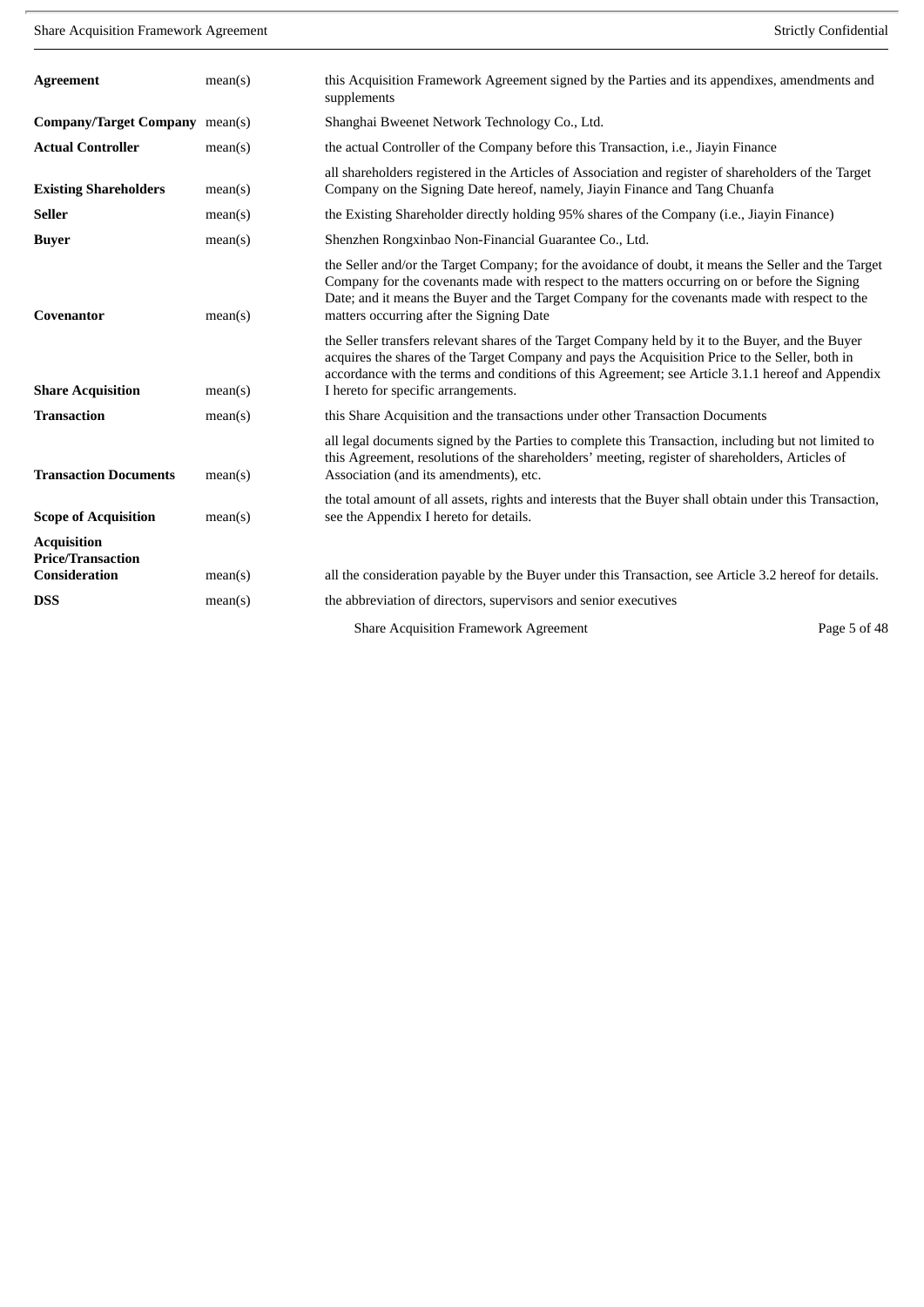| <b>Strictly Confidential</b><br><b>Share Acquisition Framework Agreement</b> |           |                                                                                                                                                                                                                                                                                                                                                                                                                                                                                                                                                                                                                                                                                                                                                                                                                                                                                                                                                                                                                                                               |  |
|------------------------------------------------------------------------------|-----------|---------------------------------------------------------------------------------------------------------------------------------------------------------------------------------------------------------------------------------------------------------------------------------------------------------------------------------------------------------------------------------------------------------------------------------------------------------------------------------------------------------------------------------------------------------------------------------------------------------------------------------------------------------------------------------------------------------------------------------------------------------------------------------------------------------------------------------------------------------------------------------------------------------------------------------------------------------------------------------------------------------------------------------------------------------------|--|
| <b>Underlying Shares</b>                                                     | refer to  | 95% of the shares of the Target Company to be transferred by the Seller and acquired by the Buyer                                                                                                                                                                                                                                                                                                                                                                                                                                                                                                                                                                                                                                                                                                                                                                                                                                                                                                                                                             |  |
| <b>AMR</b>                                                                   | refers to | Shanghai Municipal Administration for Market Regulation and/or other national and local<br>competent departments of industry and commerce or market supervision                                                                                                                                                                                                                                                                                                                                                                                                                                                                                                                                                                                                                                                                                                                                                                                                                                                                                               |  |
| Person                                                                       | mean(s)   | include individuals, partnerships, companies, limited liability companies, companies limited by<br>shares, associations, trusts, cooperative organizations, unincorporated organizations or other legal<br>entities                                                                                                                                                                                                                                                                                                                                                                                                                                                                                                                                                                                                                                                                                                                                                                                                                                           |  |
| Control                                                                      | mean(s)   | in respect of the relationship between two or more Persons, it mean(s) the power to direct or cause<br>the direction of the business, affairs, management or decision-making of a Person, directly,<br>indirectly or as trustee or executor, whether actually exercised or not, whether through the<br>ownership of shares, equity, voting rights or voting securities, or as trustee or executor, whether by<br>contract, agreement, trust or otherwise, including but not limited to (1) directly or indirectly owning<br>thirty percent (30%) or more of the issued shares or equity of that Person; (2) directly or indirectly<br>owning thirty percent (30%) or more of the voting rights of that Person; (3) directly or indirectly<br>having the right to appoint most members of the board of directors or similar management<br>organizations of that Person; or (4) otherwise Controlling or influencing the operation decision of<br>that Person. "Controlled" and "under joint Control" have the meanings related to the above<br>interpretation. |  |
| <b>SEC</b>                                                                   | mean(s)   | U.S. Securities and Exchange Commission                                                                                                                                                                                                                                                                                                                                                                                                                                                                                                                                                                                                                                                                                                                                                                                                                                                                                                                                                                                                                       |  |
| <b>NASDAQ</b>                                                                | mean(s)   | National Association of Securities Dealers Automated Quotation                                                                                                                                                                                                                                                                                                                                                                                                                                                                                                                                                                                                                                                                                                                                                                                                                                                                                                                                                                                                |  |
| <b>Base Date</b>                                                             | mean(s)   | the Base Date of this Transaction, i.e., November 30, 2021                                                                                                                                                                                                                                                                                                                                                                                                                                                                                                                                                                                                                                                                                                                                                                                                                                                                                                                                                                                                    |  |
| <b>Closing Date</b>                                                          | mean(s)   | the date on which the Target Company obtains the change / filing notice issued by the AMR for<br>approving the registration / filing matters agreed in Article 5.2 hereof and the business license<br>renewed after completing the said matters.                                                                                                                                                                                                                                                                                                                                                                                                                                                                                                                                                                                                                                                                                                                                                                                                              |  |
| <b>Working Day</b>                                                           | mean(s)   | legal working days in China, i.e., any calendar days other than Saturdays, Sundays and legal<br>holidays                                                                                                                                                                                                                                                                                                                                                                                                                                                                                                                                                                                                                                                                                                                                                                                                                                                                                                                                                      |  |

Share Acquisition Framework Agreement Page 6 of 48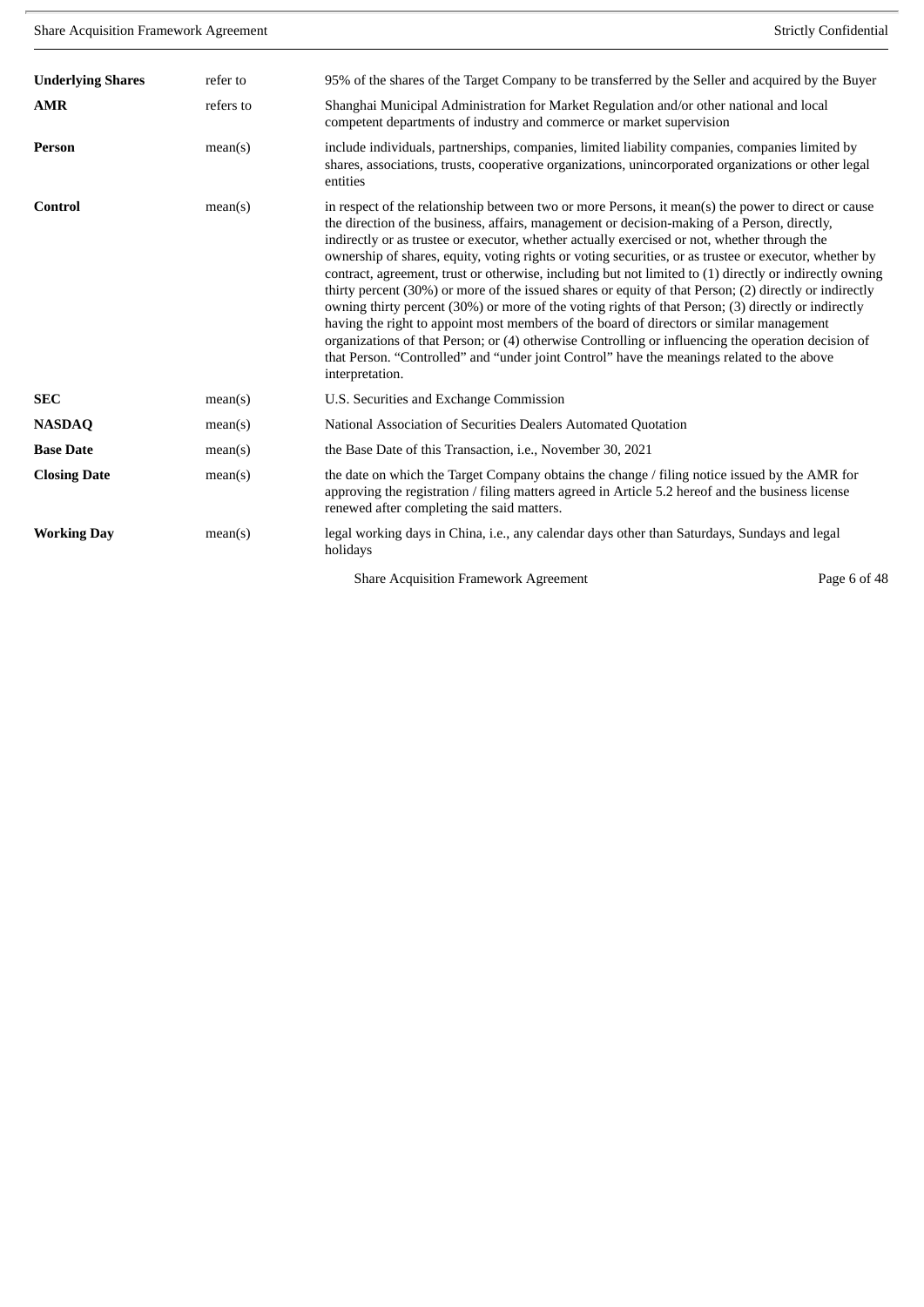| <b>Share Acquisition Framework Agreement</b> |          | <b>Strictly Confidential</b>                                                                                                                                                                                                                                                                                                                                                                                                                                                                                                                                                                                                                                                                                                                                                                                                                                                                                                                                                                                                                                                                                                                                                                |
|----------------------------------------------|----------|---------------------------------------------------------------------------------------------------------------------------------------------------------------------------------------------------------------------------------------------------------------------------------------------------------------------------------------------------------------------------------------------------------------------------------------------------------------------------------------------------------------------------------------------------------------------------------------------------------------------------------------------------------------------------------------------------------------------------------------------------------------------------------------------------------------------------------------------------------------------------------------------------------------------------------------------------------------------------------------------------------------------------------------------------------------------------------------------------------------------------------------------------------------------------------------------|
| <b>Transitional Period</b>                   | mean(s)  | the period from Signing Date to Closing Date                                                                                                                                                                                                                                                                                                                                                                                                                                                                                                                                                                                                                                                                                                                                                                                                                                                                                                                                                                                                                                                                                                                                                |
| <b>Affiliates</b>                            | refer to | Affiliates include Affiliate Companies and Affiliate Natural Persons; for the purpose of this<br>Agreement, the Buyer is not regarded as an Affiliate of the Target Company or the Seller.                                                                                                                                                                                                                                                                                                                                                                                                                                                                                                                                                                                                                                                                                                                                                                                                                                                                                                                                                                                                  |
| <b>Affiliate Companies</b>                   | refer to | for any Person, Affiliate Companies include legal persons or other organizations under any of the<br>following circumstances: (1) legal persons or other organizations that directly or indirectly Control<br>that Person; (2) legal persons or other organizations Controlled by the Person listed in Item<br>(1) above directly or indirectly other than that Person; (3) legal persons or other organizations other<br>than the Person that are directly or indirectly Controlled by the Affiliate Natural Persons of that<br>Person, or in which the Affiliate Natural Persons serve as directors or senior executives; (4) legal<br>persons or other organizations holding more than 5% shares or similar interests of that Person;<br>(5) other legal persons or other organizations identified by relevant stock exchanges according to the<br>principle of substance over form that have a special relationship with that Person and may cause the<br>interests of that Person to favor them, including but not limited to legal persons or other<br>organizations holding more than 10% of the shares in the holding subsidiaries that have an important<br>impact on that Person. |

Share Acquisition Framework Agreement Page 7 of 48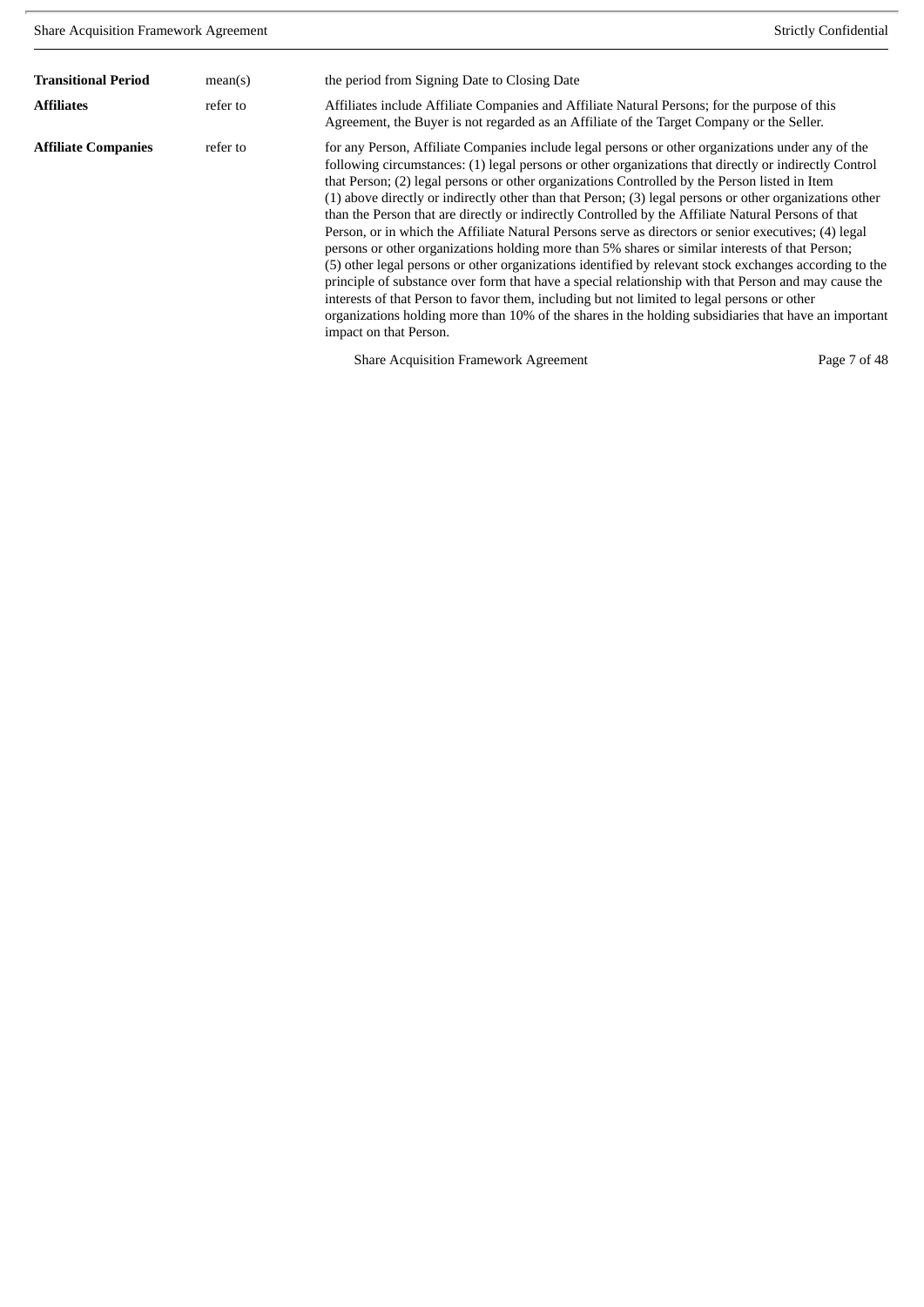| <b>Affiliate Natural Persons</b> | refer to | for any Person, Affiliate Natural Persons include a natural person in one of the following<br>circumstances: (1) a natural person who directly or indirectly holds more than 5% of the shares in<br>that Person; (2) the directors, supervisors and senior executives of that Person; (3) the directors,<br>supervisors and senior executives of the above-mentioned Affiliate Companies of that Person;<br>$(4)$ the close family members of the persons mentioned in Items $(1)$ , $(2)$ and $(3)$ above; $(5)$ other<br>natural persons identified by relevant stock exchanges according to the principle of substance over<br>form that have a special relationship with that Person and may cause the interests of that Person to<br>favor them, including the natural persons holding more than 10% of the shares in the holding<br>subsidiaries that have an important impact on that Person.                                                |
|----------------------------------|----------|-----------------------------------------------------------------------------------------------------------------------------------------------------------------------------------------------------------------------------------------------------------------------------------------------------------------------------------------------------------------------------------------------------------------------------------------------------------------------------------------------------------------------------------------------------------------------------------------------------------------------------------------------------------------------------------------------------------------------------------------------------------------------------------------------------------------------------------------------------------------------------------------------------------------------------------------------------|
| Encumbrance                      | mean(s)  | any mortgage, pledge, liens (including but not limited to tax priority, right of cancellation and<br>subrogation right), leases, licenses, completeness, restrictions, rights of first refusal, preemptive<br>rights, debt burden, preferential arrangements, any third party rights or interests, restricted<br>covenants, conditions or restrictions of any kind (including but not limited to any restrictions on the<br>use, voting, transfer, proceeds or any interest in other forms of ownership) or any form of security<br>interest, or any form of arrangement with similar effects subject to the rights of third parties.                                                                                                                                                                                                                                                                                                               |
| <b>Liabilities</b>               | refer to | all debts, liabilities and obligations, whether accumulated or fixed, absolute or contingent, due or not<br>due, determined or not determined, including but not limited to debts, liabilities and obligations<br>arising under any law, demand or government order, as well as the debts, liabilities and obligations<br>arising under any contract, agreement, promise or covenant.                                                                                                                                                                                                                                                                                                                                                                                                                                                                                                                                                               |
| <b>Taxes</b>                     | refer to | any and all taxes payable, including but not limited to any value-added tax, income tax, business tax,<br>stamp tax, deed tax or other applicable taxes levied, collected or apportioned, or fees levied by<br>relevant government departments.                                                                                                                                                                                                                                                                                                                                                                                                                                                                                                                                                                                                                                                                                                     |
| <b>Material Adverse Impacts</b>  | refer to | any situation, change or impact, which, individually or jointly (1) has or may be reasonably<br>expected by a bona fide third party to have a serious adverse impact on the overall business,<br>operation, assets, liabilities, operating results or financial situation of the Target Company; (2) has or<br>may be reasonably expected by a bona fide third party to have a serious adverse impact on the<br>qualification or ability of the Target Company to operate and carry out business in its current way,<br>and the ability of the Covenantors to perform their respective obligations under this Transaction<br>Documents; or (3) any possible material adverse effects on the completion of this Transaction or on<br>any Party to this Transaction Documents, except for the situation, change or impact that has been<br>disclosed or is foreseeable or necessary for normal continuous operation or caused by normal<br>operation. |

Share Acquisition Framework Agreement Page 8 of 48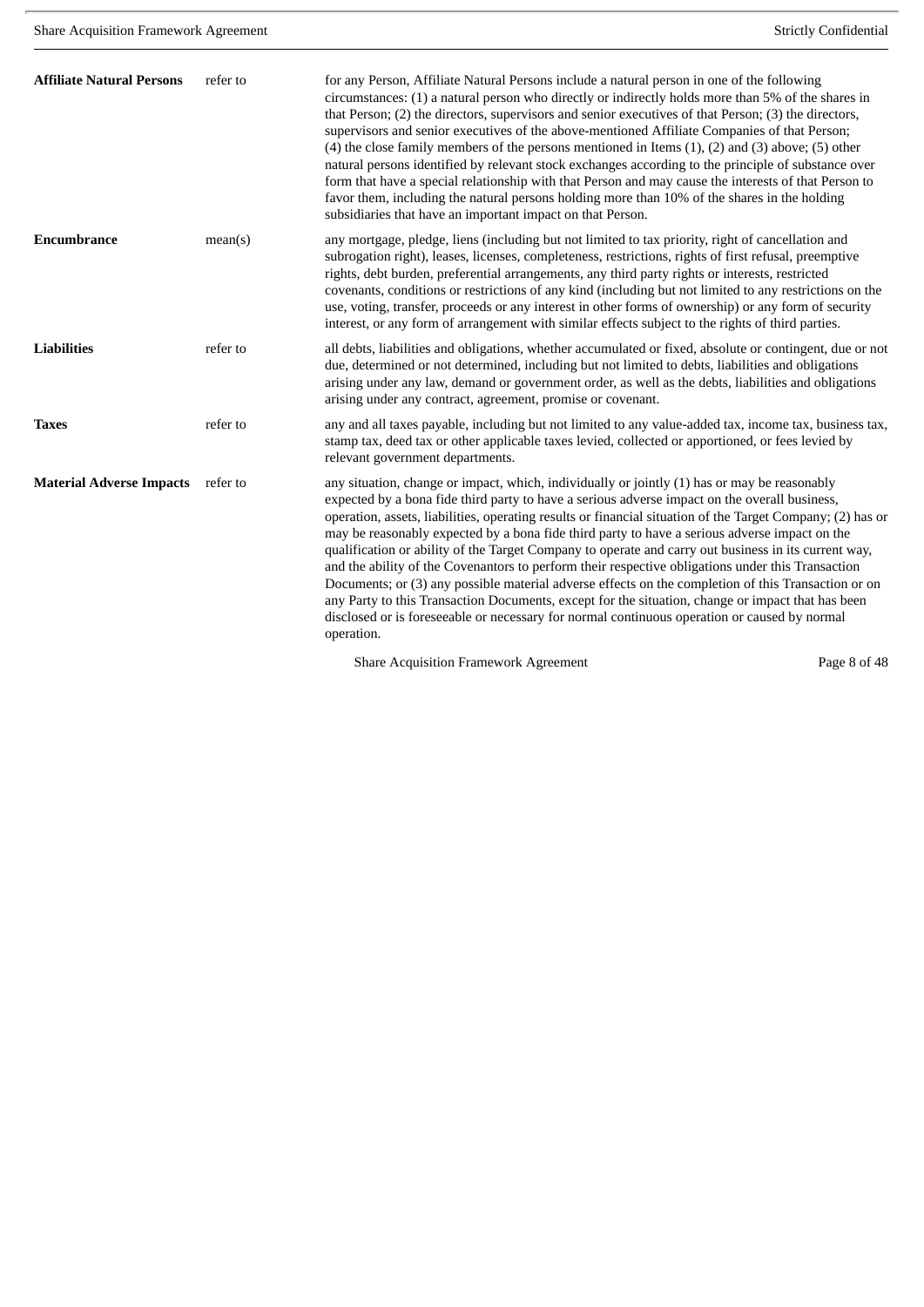**Major Contracts** refer to all contracts, agreements, memoranda, letters of intent or other legal documents that are important to the survival, development, finance or business of the Target Company, or constitute a material restriction on any Target Company, or the lack of such contracts or agreements will have a Material Adverse Impact on the survival, development, financial condition or business of the Target Company, whether or not such contracts or agreements are concluded in the normal course of business, including but not limited to: (1) any contract with a contract amount of more than RMB 1 million or with a contract term of more than 1 year; (2) a contract related to the intellectual property or important assets of the Target Company, including but not limited to contracts for the transfer, sale, license, purchase or disposal of the intellectual property or important assets of the Target Company, or contracts signed with third parties for the authorization, transfer, license, sublicense, entrusted development, cooperative R&D, technical services, etc. of products; (3) a contract containing exclusivity, non-competition or confidentiality clauses that affect the assets or business operation of the Target Company, including but not limited to contracts that restrict or aim to restrict the ability of the Target Company to compete in any industry or with any Person or in any region or in any period; (4) a contract signed with the top ten partners, suppliers, agents or customers of the Target Company; (5) a contract involving the Target Company's sales of shares, acquisition of shares, investment, financing, joint venture, merger, reorganization, voting arrangement, profit sharing or Control transfer, or any contract for the acquisition, merger or sale (including the sale of part of the equity) of the Target Company's business or fixed assets; (6) a contract under which the Target Company assumes any debt or any contract that sets a burden on the shares, assets or intellectual property rights of the Target Company; (7) contracts signed with government departments, affiliates, insiders, competitors, related institutions or industry groups; (8) contracts related to any related transactions; (9) a contract containing the expression of change of Control or any rights or obligations triggered by the proposed transaction in any Transaction Documents, including but not limited to the contracts involving the change, transfer and lease of the shares or major assets of the target group, which requires the consent of a third party or prior notice to a third party (including but not limited to shareholders, banks, other creditors, or licensor under any license agreement, government or other regulatory authorities, etc.); (10) contracts that may have a material impact on the transactions under this Transaction Documents; (11) contracts and agreements that would reasonably be considered not to be based on fair terms; and (12) all contracts not entered into in the ordinary course of business.

Share Acquisition Framework Agreement **Page 9 of 48** Page 9 of 48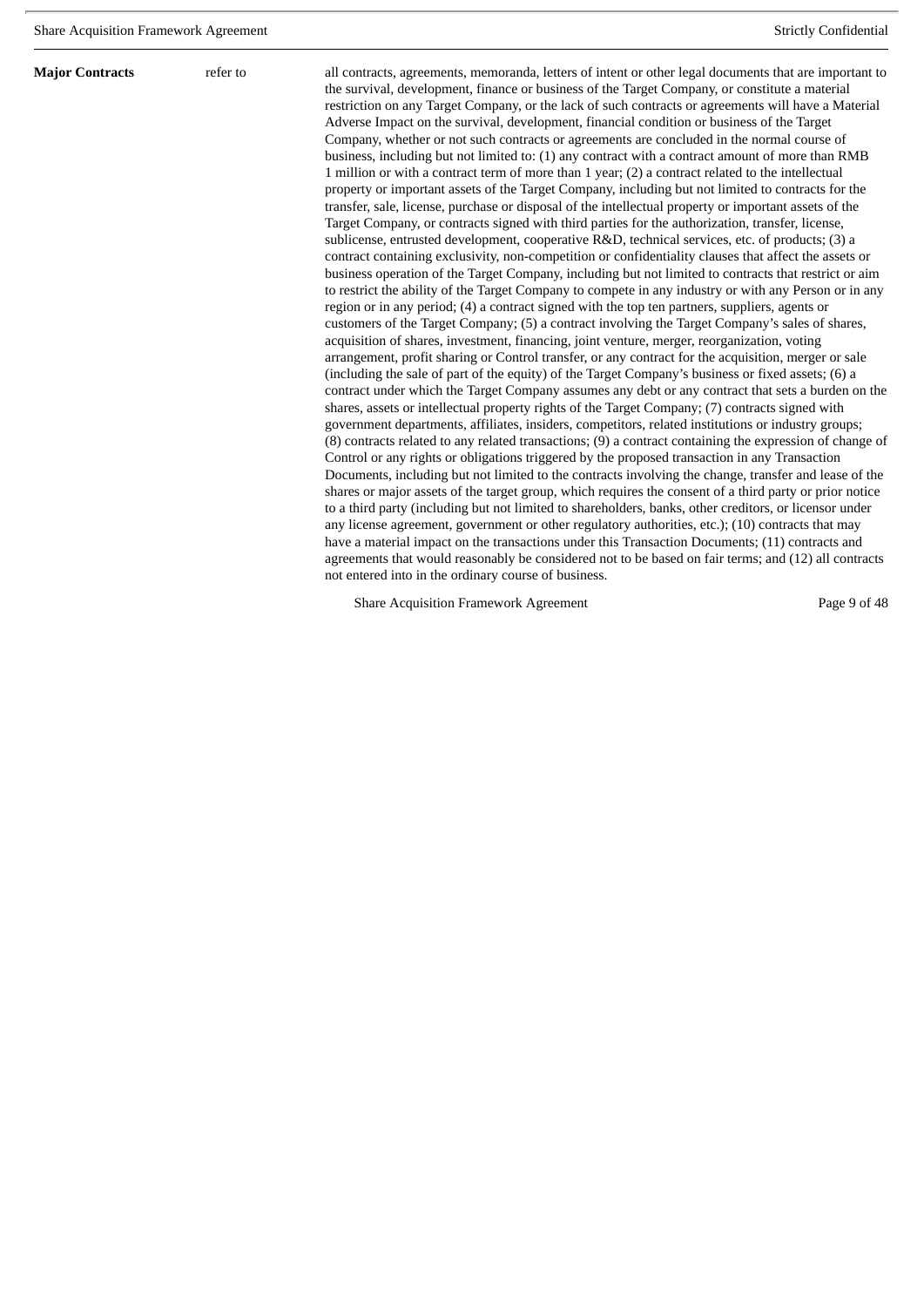Share Acquisition Framework Agreement Strictly Confidential Strictly Confidential

| <b>Laws and Regulations</b> | refer to | the laws of China, administrative regulations, local regulations, various rules and other normative<br>documents formulated by various ministries (commissions) of the State Council and local people's<br>governments that are in force at that time. |
|-----------------------------|----------|--------------------------------------------------------------------------------------------------------------------------------------------------------------------------------------------------------------------------------------------------------|
| <b>RMB</b>                  | mean(s)  | the statutory currency of China.                                                                                                                                                                                                                       |
| <b>China</b>                | mean(s)  | the People's Republic of China, which, for the sole purpose of this Agreement, excludes Hong<br>Kong, Macao and Taiwan.                                                                                                                                |
| <b>USA</b>                  | mean(s)  | the United States of America.                                                                                                                                                                                                                          |

#### 1.2 Interpretations

- 1.2.1 The whereas clause, appendixes and supplementary agreements of/to this Agreement shall constitute an integral part of this Agreement, and shall have the same effect as those clearly stated in the main body of this Agreement. Any reference to this Agreement shall include the supplementary agreements that take effect after being supplemented, modified, changed or revised, and shall include the whereas clause, notes, and appendixes.
- 1.2.2 The titles of the terms and appendixes of/to this Agreement are for reference only, and shall not affect or limit the meaning or interpretation of the terms of this Agreement.

Share Acquisition Framework Agreement Page 10 of 48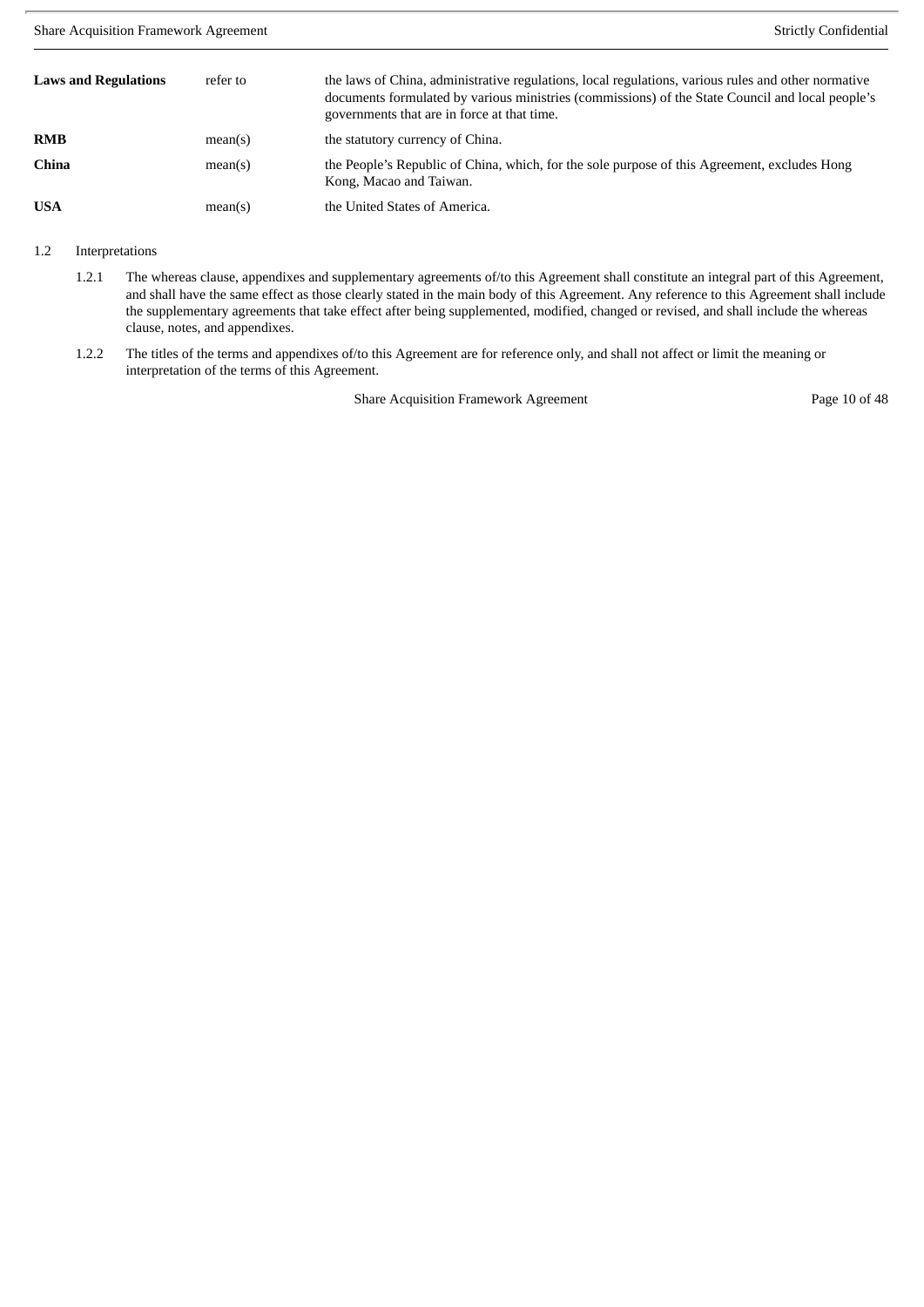- 1.2.3 If any actions or steps are taken within or after a certain period, the calculation Base Date should not be included in such period. If the last day of such period is not a Working Day, the period should be terminated on the next Working Day.
- 1.2.4 For the avoidance of doubt, the term "more than" used in this Agreement includes the number per se, and the term "exceeding" used in this Agreement does not include the number per se.
- 1.2.5 For the avoidance of doubt, if the mantissa of the total number does not match the mantissa of the sum of the sub-item values in the shareholding ratio in the relevant form of this Agreement, it may be caused by rounding.

#### **Article 2 Purpose and Legal Status of this Agreement**

- 2.1 The purpose of this Agreement is to make an overall agreement on the transaction plans, terms and conditions, rights and obligations and specific arrangements reached by the Parties as of the Signing Date on this Transaction and this Share Acquisition, so as to actively promote the implementation of this Transaction.
- 2.2 The Parties shall, on the basis of the general principles and structure of this Agreement, sign a series of specific Transaction Documents on the specific matters related to this Share Acquisition. These documents and this Agreement are all within the scope of Transaction Documents. Unless the Parties agree to make amendments or adjustments through consultation, the agreement in this Transaction Documents other than this Agreement shall be consistent with the agreement in this Agreement.

#### **Article 3 This Transaction**

3.1 Plan for this Transaction

The Parties understand and agree that under this Transaction, the Seller and the Target Company shall conduct share transactions in accordance with the terms and conditions agreed in this Agreement. In addition to other agreements under this Agreement, this Transaction shall include but be not limited to the following parts:

Share Acquisition Framework Agreement **Page 11** of 48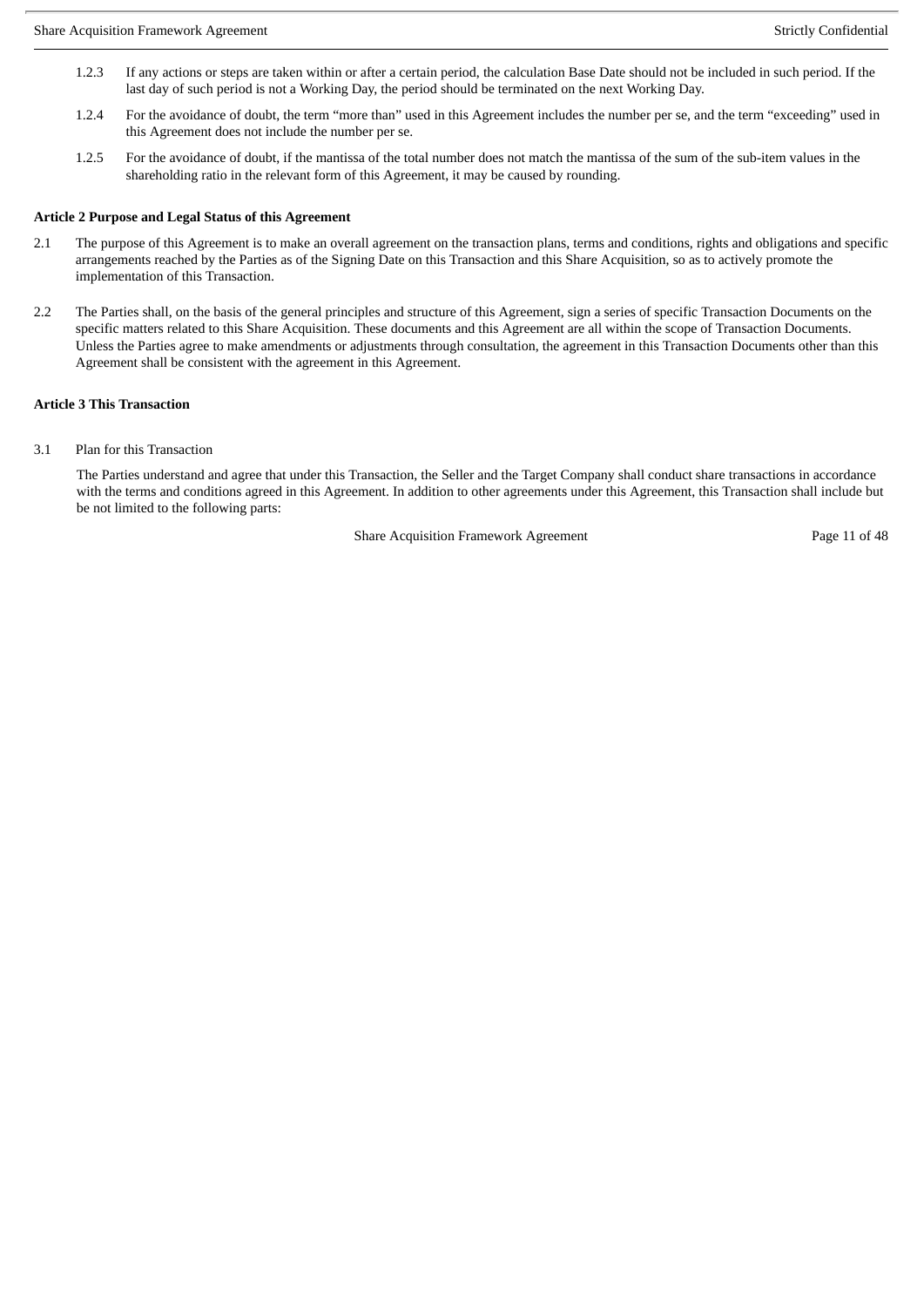- 3.1.1 This Share Acquisition. Jiayin Finance, the Existing Shareholder of the Company, agrees to transfer its 95% shares of the Target Company (hereinafter "**Underlying Shares**") to the Buyer, and the Buyer agrees to acquire the above Underlying Shares and pay the corresponding Acquisition Price; See Appendix I hereto for the specific arrangement of this Share Acquisition.
- 3.1.2. Change of personnel. The Seller and the Target Company agree to complete the change of the legal representative and DSSs of the Target Company according to the requirements of the Buyer under this Transaction; see Appendix II hereto for the specific arrangement of the above personnel change.

#### 3.2 Acquisition Price

- 3.2.1. As agreed by the Parties, the consideration for this Share Acquisition shall be calculated and finally priced at "the share that the Seller can obtain in the audited net assets of the Target Company as of November 30, 2021 based on its contribution ratio, plus the adjustment for profit or loss change between the benchmark date of the Target Company and the Signing Date of this Agreement (i.e., "the acquisition price = the audited net assets of the Target Company as of November  $30 \times$  Contribution ratio of the Seller + Profit or loss change from the benchmark date to the Signing Date of this Agreement × Contribution ratio of the Seller"). Therefore, after the Parties' evaluation, calculation and confirmation, the total consideration payable by the Buyer for this Transaction and for obtaining the Underlying Shares agreed in this Agreement is RMB 93,342,927.54 ("**Acquisition Price**"). In addition, the Buyer hereby confirms that it has got acknowledge of the fact that Bweenet borrowed RMB 11,180,000.00 from Jiayin Finance for continuous operation during the period from the Base Date to the Signing Date with the annualized interest of 10%, and takes into account such liabilities and possible future profits and losses in the pricing, and the Buyer is willing to bear the results of the event.
- 3.2.2 The specific payment arrangements for the Acquisition Price under this Agreement shall be subject to Appendix IV hereto or otherwise agreed by other Parties.

Share Acquisition Framework Agreement Page 12 of 48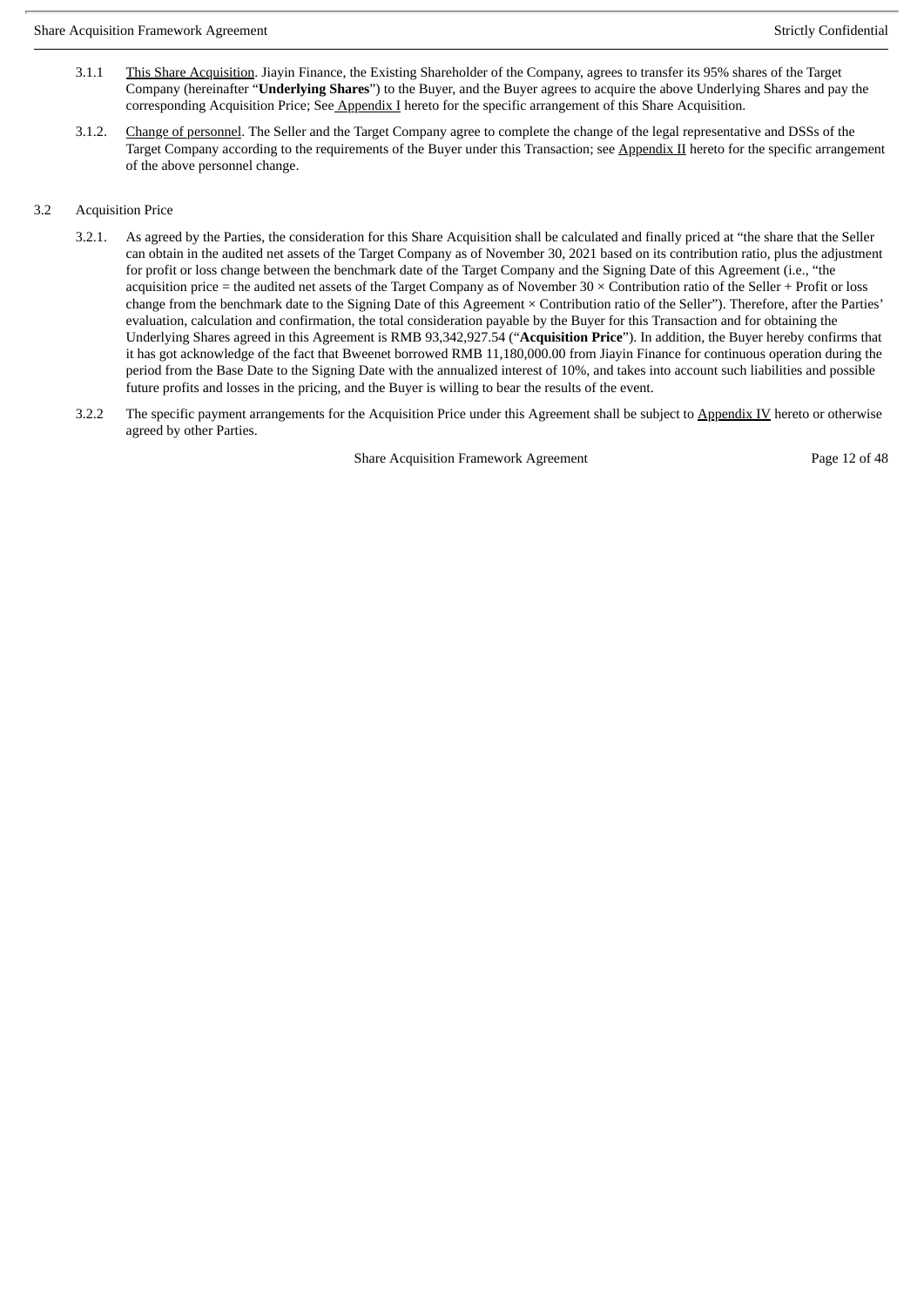#### 3.3 Waiver of preferential rights

The Seller acknowledges and agrees that all Existing Shareholders of the Company waive the right of first refusal, tag-along right, repurchase right, priority liquidation right and other rights that may affect this Transaction.

#### **Article 4 Conditions**

4.1 Conditions

The obligation of the Buyer to pay the Acquisition Price in accordance with the terms and conditions agreed in this Agreement shall be conditional upon the satisfaction of all the following conditions:

- (1) **Buyer's approval and authorization**. The internal decision-making body of the Buyer has approved the signing and performance of this Transaction Documents and the implementation of this Transaction;
- (2) **Seller's approval and authorization**. Each Covenantor has obtained all internal approvals, authorizations and third-party licenses required for signing and performing this Transaction Documents and for the implementation of this Transaction, and such approvals, authorizations and third-party licenses are satisfactory to the Buyer;
- (3) **Proper signature and delivery of the Transaction Documents**. Each Covenantor has duly signed and delivered this Agreement and all other Transaction Documents to the Buyer, including but not limited to this Agreement, the resolution of the shareholders' meeting, the Articles of Association (and its amendments), the register of shareholders, etc.;
- (4) **Completion of the handover of the company materials**. Each Covenantor has completed the handover of the company materials in accordance with Appendix III hereto, and has provided relevant supporting documents as required by the Buyer;
- (5) **Due diligence**. The Buyer has completed the business, legal and financial due diligence on Company and is satisfied with the results, and any rectification required by the Buyer to be made by each Covenantor has been made to the satisfaction of the Buyer;

Share Acquisition Framework Agreement Page 13 of 48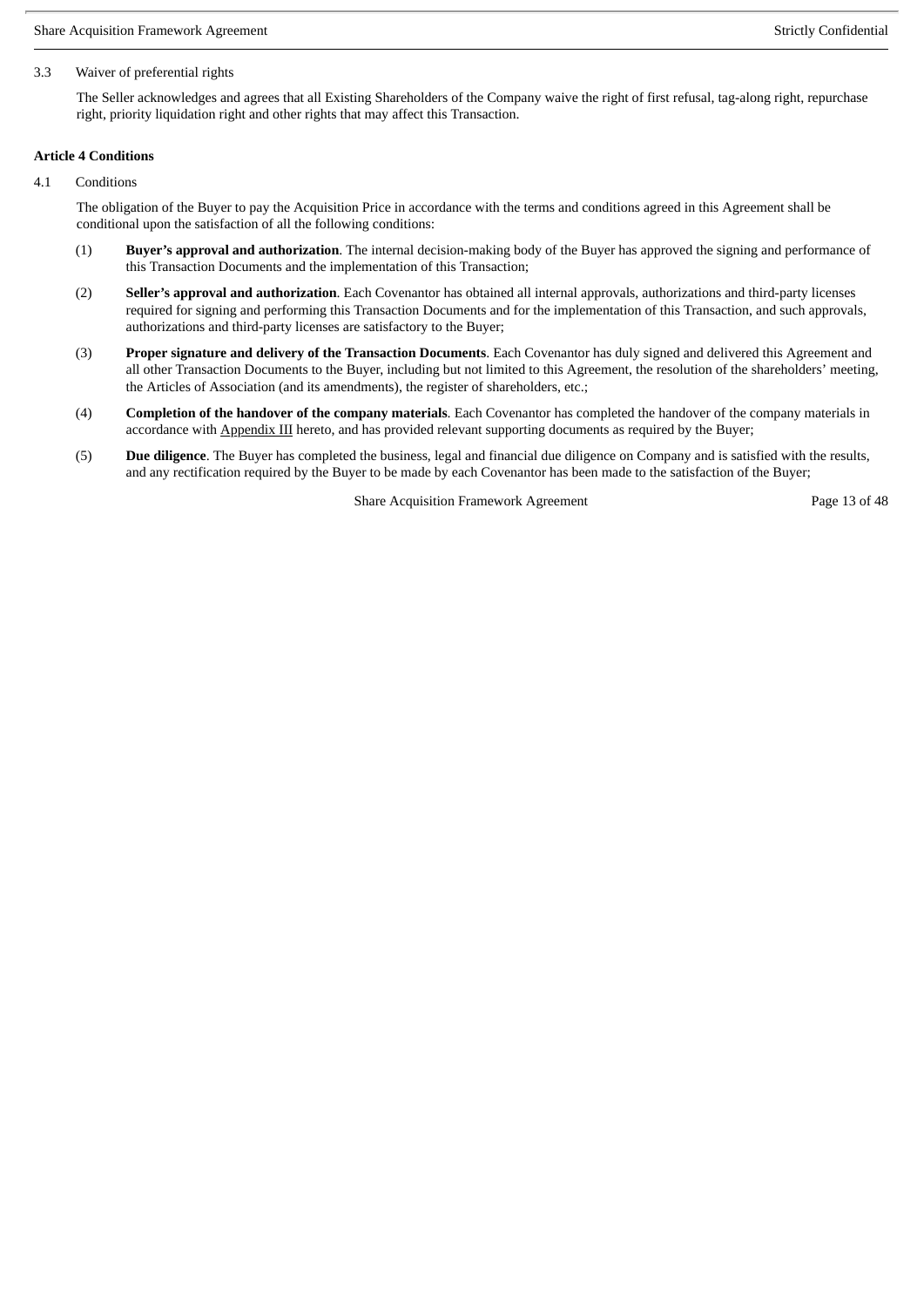(6) **Time limit for the satisfaction of the payment terms**. Each Covenantor shall cause the satisfaction of the conditions under this Article 4.1 no later than December 30, 2021 (the final payment date);

#### **Article 5 Closing**

#### **5.1 Payment arrangements**

Subject to the terms and conditions of this Agreement, the Parties agree that when all conditions of this Transaction agreed in Article 4.1 of this Agreement have been satisfied, the Seller shall be deemed to have actually transferred the right of control over the Target Company to the Buyer, and the Buyer shall pay the Acquisition Price agreed in Article 3.2 of this Agreement in accordance with the arrangement of Appendix IV on December 30, 2021 (the final payment date).

#### **5.2 Completion of the AMR registration of changes**

Each Covenantor has submitted to the AMR the application for the AMR registration of changes/filing related to this Transaction within 30 days from the Signing Date of this Agreement. The specific matters for registration of change/filing include: (i) for this Share Acquisition as agreed in Appendix I hereto, applying to the AMR for shareholder change registration and filing of changes in the Articles of Association; and (ii) for the change of personnel as agreed in Appendix II hereto, applying to the AMR for the registration of changing the Target Company's DSSs to those designated by the Buyer. The date on which the Target Company obtains the change/filing notice issued by the AMR for approving the above registration/filing matters and the business license renewed after completing the said matters shall be the final Closing Date hereunder.

#### 5.3 **Completion of the filing with the competent communication departments.**

Each Covenantor shall, within 30 days from the Signing Date of this Agreement, cause the Target Company to complete all procedures for the registration of change, such as information filling in the comprehensive management information system of the telecom business market, in accordance with the requirements of relevant applicable laws and regulations such as the *Administrative Measures for the Licensing of* Telecommunications Business and the Guide for Filling in the Application for the Change of the Licensing of Telecommunications Business.

Share Acquisition Framework Agreement **Page 14 of 48**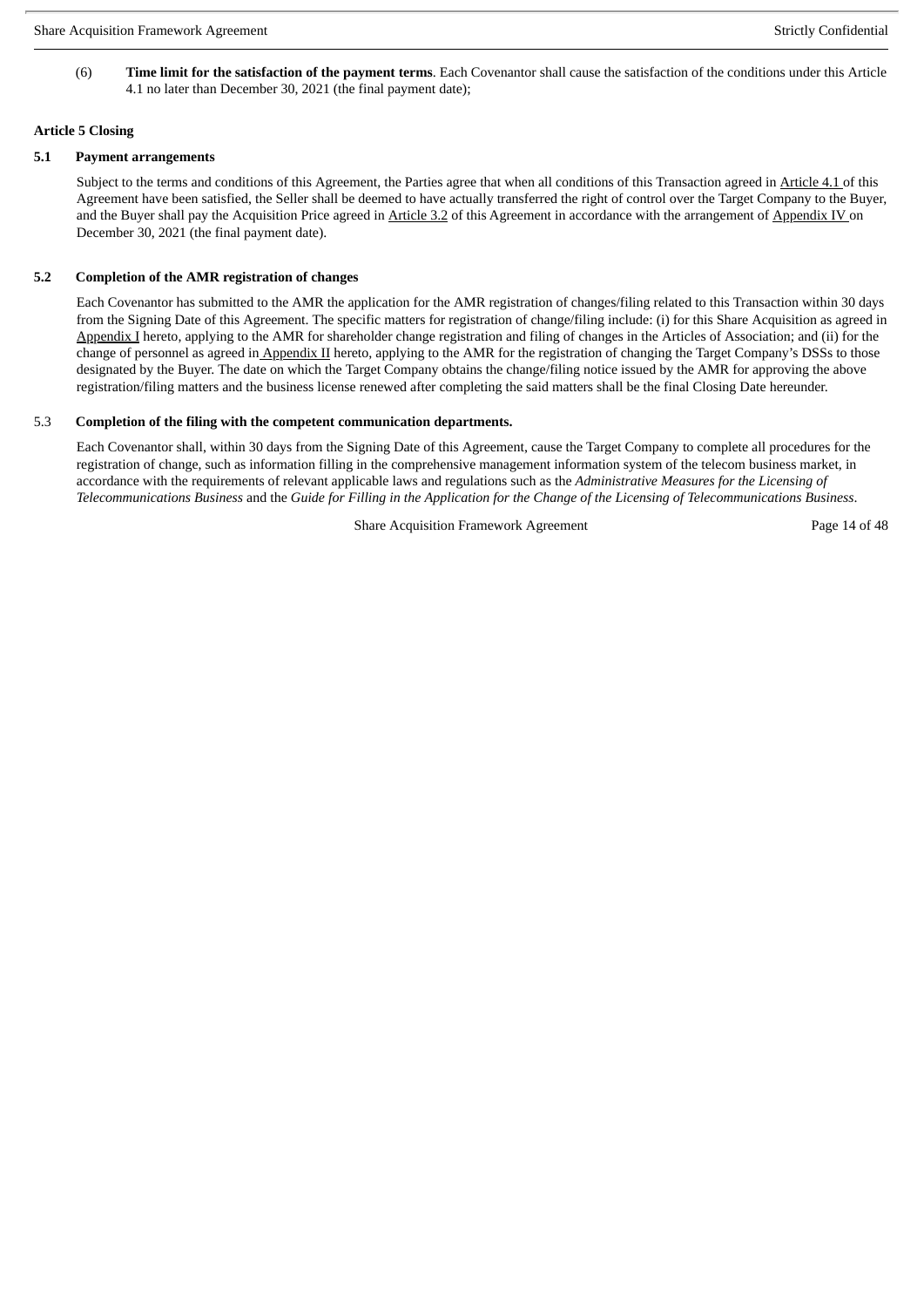#### 5.4 **Completion of other filings of change.**

In case of any other procedures to be completed for filing of change due to this Transaction, the Covenantor shall complete the same within 30 days from the Signing Date of this Agreement, and all Parties shall actively cooperate with respect thereto.

#### **Article 6 Representations, Warranties and Covenants of the Parties**

- 6.1 Each Covenantor shall severally and jointly make the representations and warranties specified in Appendix VI to the Buyer, and shall ensure that all the representations and warranties are true, complete and accurate from the Signing Date to the Closing Date.
- 6.2 The Buyer shall make the representations and warranties specified in Appendix VII to the Covenantors, and shall ensure that all the representations and warranties are true, complete and accurate from the Signing Date to the Closing Date.
- 6.3 From the Signing Date to the Closing Date, the Covenantors shall severally and jointly make the covenants specified in Appendix VIII to the Buyer.
- 6.4 From the Closing Date, the Covenantors shall severally and jointly make the covenants specified in  $\Delta$ ppendix IX to the Buyer.

#### **Article 7 Confidentiality Obligations**

7.1 The terms and conditions of this Agreement and its Appendixes (including all terms and conditions, even the existence of this Agreement and any relevant investment documents) are Confidential Information, and shall not be disclosed by any Party to any third party, unless otherwise agreed.

Share Acquisition Framework Agreement Page 15 of 48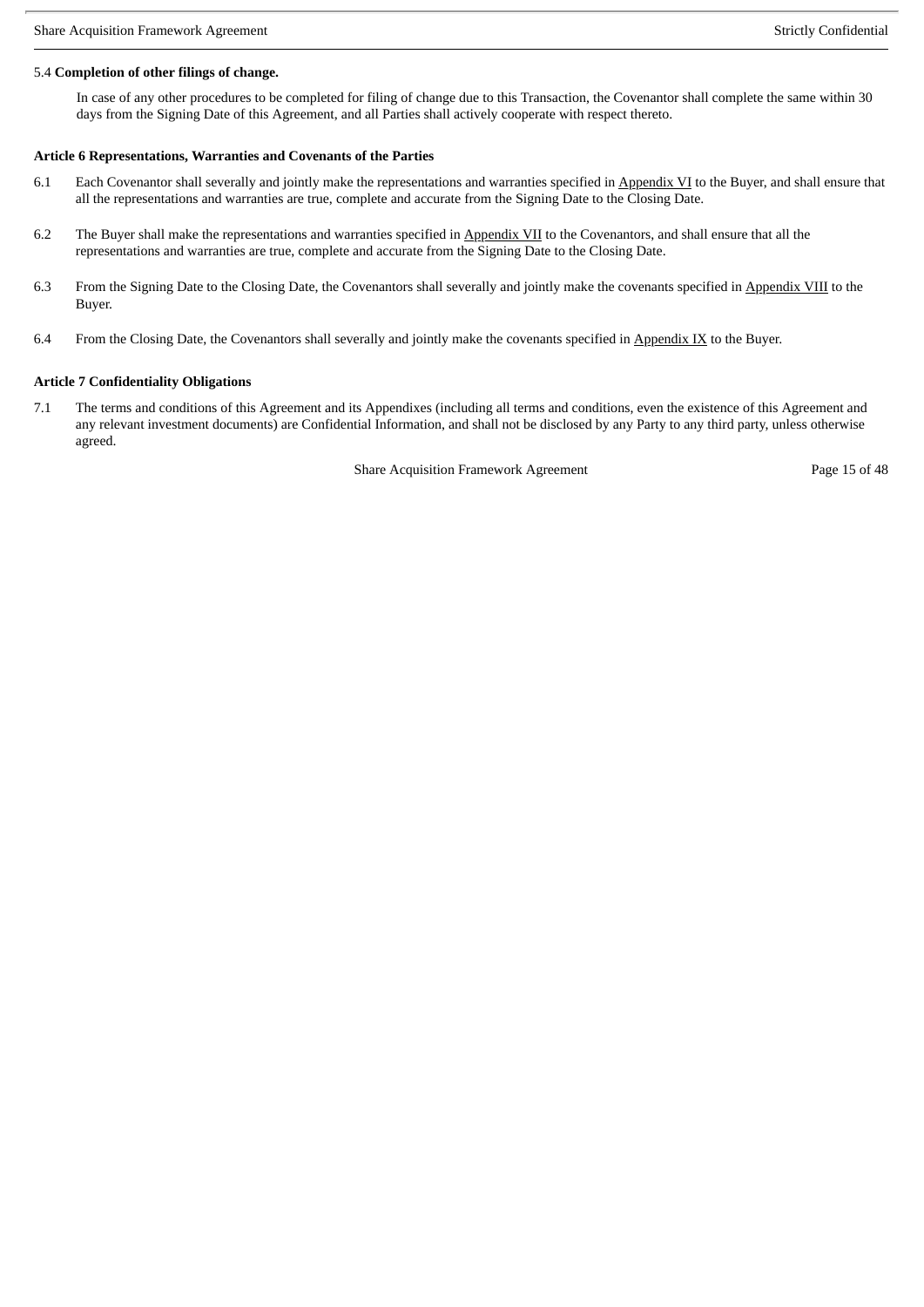- 7.2 After the Signing Date, if the Seller intends to disclose this Transaction in the press conference, industry or professional media, marketing materials or other ways, it shall negotiate with the Buyer in advance to confirm the unified publicity plan (including but not limited to the scope of information that can be disclosed, the content of news release, etc.). Without the prior written consent of the Buyer, no Party may make disclosure to the public.
- 7.3 Each Party ("**Receiving Party**") shall keep confidential any proprietary or secret or confidential data and materials received by it relating to the Target Company and its business or belonging to other Parties, or disclosed by other Parties ("**Disclosing Party**") at any time, as well as the relevant contents of this Agreement ("**Confidential Information**"), without the written consent of the Disclosing Party, the Receiving Party shall not disclose the same to any third party or person other than the Parties hereto, the Company, professional consultants and relevant government authorities.
- 7.4 Notwithstanding the foregoing, each Party has the right to disclose this Transaction to its accountants, legal advisers and employees, provided that the individual or institution who has obtained the information has agreed to comply with the provisions on such Confidential Information specified in this Article 7.
- 7.5 The restrictions mentioned above in this Article 7 shall not apply to the information disclosed under the following circumstances:
	- 7.5.1. It is required to be disclosed or used by the laws of China, U.S. law or the requirements of any regulatory authority;
	- 7.5.2 It is required to be disclosed or used in any judicial proceedings arising from this Agreement or any other agreement entered into according to this Agreement, or any matters are reasonably disclosed to the tax authorities;
	- 7.5.3 It is disclosed to the professional consultants of any Party, provided that such Party shall require such professional consultants to comply with the provisions of this Article 7 on such Confidential Information, as if they were a Party to this Agreement;
	- 7.5.4. The information has entered the public domain for reasons not attributable to the Parties;

Share Acquisition Framework Agreement Page 16 of 48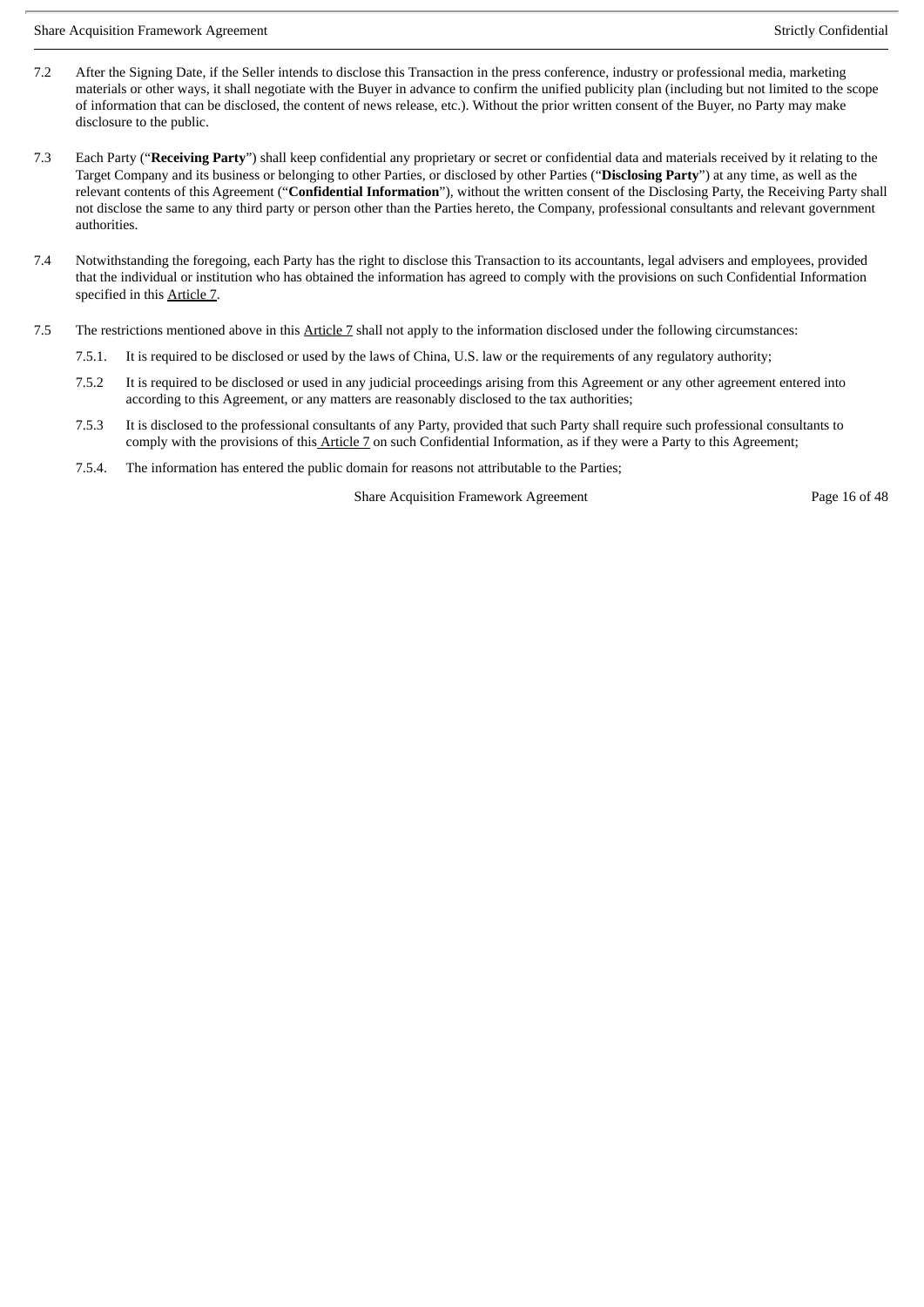- 7.5.5. Information owned by the Receiving Party before disclosure and indicated by the Receiving Party's documents or records before disclosure that the Receiving Party does not assume confidentiality obligations;
- 7.5.6. The Receiving Party's documents or records show that the information is developed by the Receiving Party without applying the Disclosing Party's Confidential Information; and
- 7.5.7 Other information the disclosure or use of which the Parties have approved in writing in advance.

#### **Article 8 Liability for Breach and Indemnification**

8.1 General liability for breach of contract

If any Covenantor violates any warranty, covenant, agreement or any other provision under this Agreement, or any representation/warranty made by any Party under this Agreement is untrue, inaccurate, incomplete or misleading, which causes the Buyer to incur any expense, liability or any loss (including but not limited to the actual loss incurred by the Buyer, or its compensation and indemnification to any third party (including its Affiliates, directors and employees), as well as any loss of profits or payments or interests expected to be obtained, attorney's fees, the reduction of the Company's value and all due benefits deprived, collectively referred to as "**Indemnified Losses**"), the Breaching Party or the Party making the misrepresentation shall indemnify the other Parties for all Indemnified Losses.

#### 8.2 Specific liabilities for breach of contract

Each Covenantor severally and jointly agree that the Covenantors shall jointly and severally indemnify, defend and hold harmless the Buyer and/or its Affiliates, directors, partners, shareholders, employees, agents and representatives (collectively referred to as **"Indemnified Persons**") for any Indemnified Losses suffered or incurred by or claimed against the Indemnified Persons directly or indirectly in connection with or due to the following matters:

8.2.1. The Covenantor violates any representation or warranty made under this Agreement, or such representation or warranty is untrue, inaccurate, incomplete or misleading;

Share Acquisition Framework Agreement Page 17 of 48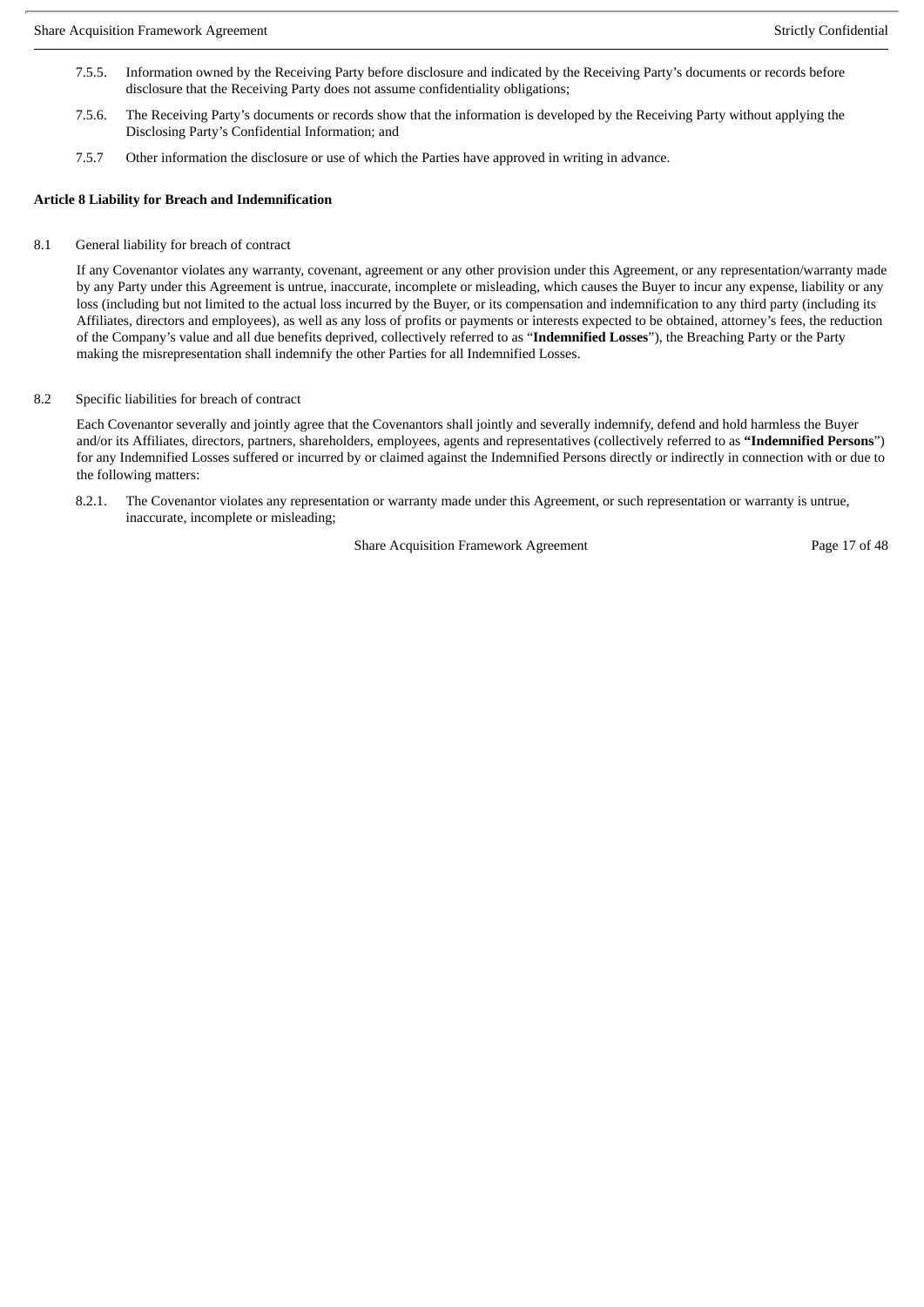- 8.2.2. The Covenantor fails to perform any covenant, agreement or obligation under this Agreement;
- 8.2.3. The Indemnified Persons incurred any tax declaration or tax payment obligations or other tax related obligations, liabilities or penalties (including but not limited to any obligations, liabilities or penalties caused by the Covenantor's failure to declare and pay any tax related to the transactions under this Agreement in accordance with the laws of China) under the laws of China due to this Transaction or suffered any fines or other additional expenses;
- 8.2.4. The Target Company incurred any debts, liabilities and responsibilities arising from any non-daily business due to any loans, debts, liabilities, guarantees and other contingent liabilities of the Target Company arising from or derived on or before the Closing Date, or any events occurring on or before the Closing Date;
- 8.2.5. Any contract signed by the Target Company on or before the Closing Date causes the Company to incur any liabilities, losses or additional expenses due to this Transaction;
- 8.2.6. The related transactions participated by the Company before the Closing Date have damaged the interests of the Company in the form of benefit transfer or other forms, or the Covenantor fails to fulfill the covenants on service period, non-competition and non-solicitation in Articles 4 and 5 of Appendix IX hereto;
- 8.2.7 Any disputes (including labor disputes), litigation and arbitration (including labor lawsuits, labor arbitration), administrative investigations, administrative penalties, or other administrative and judicial procedures that the Target Company is involved in due to any behavior or event before the Closing Date cause the Buyer and/or the Company to suffer any losses, including but not limited to: (i) any labor, salary and employee incentive disputes between the Company and any of its employees; (ii) any lessor claims liquidated damages against the Company due to the Company's violation of the house lease contract between them; (iii) the Company makes any indemnification or compensation to a third party due to pending litigation or arbitration; (iv) intellectual property disputes between the Company and any third party;

Share Acquisition Framework Agreement **Page 18 of 48**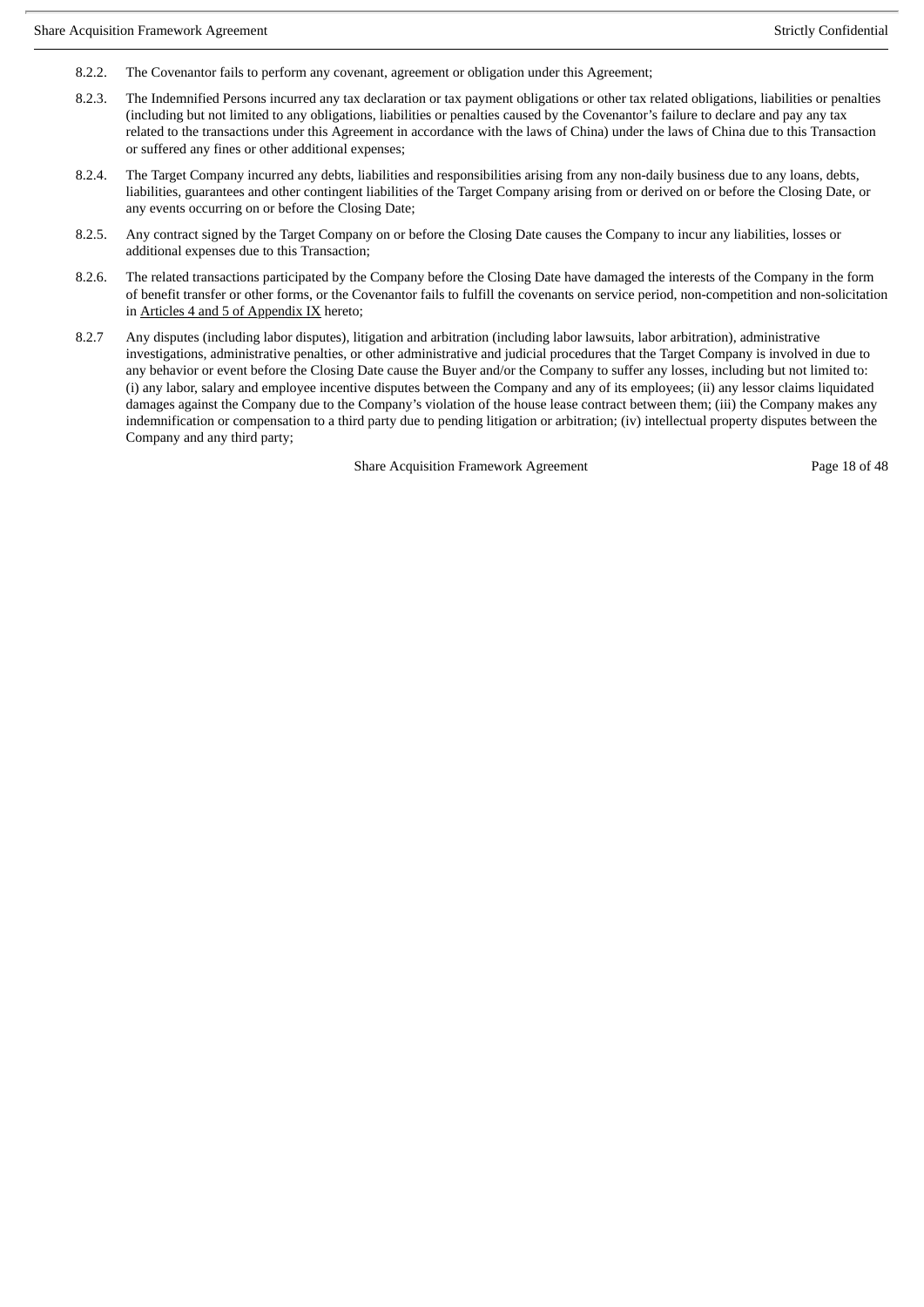8.2.8 The following behaviors of the Company before the Closing Date: (i) violation of the laws of China, anti-corruption laws or other applicable laws and regulations or any approvals (including the failure to obtain any approvals, filings, authorizations, qualification licenses required for business, or failure to go through the relevant change approval, registration or filing procedures in a timely manner, conduct business in violation of laws and regulations, etc.); (ii) any disputes, controversies or claims made by the Existing Shareholder or former shareholder of the Company regarding the Company's shares held by it currently or previously, or any disputes or controversies related to the Company's employee options or other incentive equity or claims made by a third party; (iii) violation of any contract or agreement to which it is a party or binding on it; (iv) infringement of the rights and rights of any third party (including but not limited to intellectual property rights, trade secrets, personal privacy information); (v) any third party infringes on the Company's intellectual property rights or the Company fails to properly protect its intellectual property rights (including but not limited to failing to complete the registration of corresponding intellectual property rights in the name of the Company); (vi) failure to declare, fully pay, withhold or legally pay any tax due (including but not limited to income tax, value-added tax, cultural undertaking construction expenses), social insurance and housing provident fund (including but not limited to any penalties, surcharges, fines and interests related to taxes, social insurance and housing provident fund) according to the laws of China; (vii) The Company's accounting is not completely true, accurate and complete, and any prepaid accounts, other prepayments, other prepaid expenses or other financial data are false or unfair, or there are other off-the-book costs and expenses (including but not limited to (x) for any prepayment, the Company has not received reasonably matching products or services that should be provided by related parties in accordance with the relevant contract; (y) the Company is unable to recover in full any accounts receivable or loaned funds; (z) the Company has not fully accrued costs and expenses to the Base Date) other than those disclosed in this Agreement or disclosure letter; (viii) any illegal operations during the Company's operations that result in that any regulatory agency audits it and claims losses, liquidated damages, fines or other circumstances that cause the Company to increase any additional expenses; (ix) arrears, obligations or liabilities to any associated person; or (x) any other behavior that has a Material Adverse Impact on the Company.

Share Acquisition Framework Agreement **Page 19 of 48**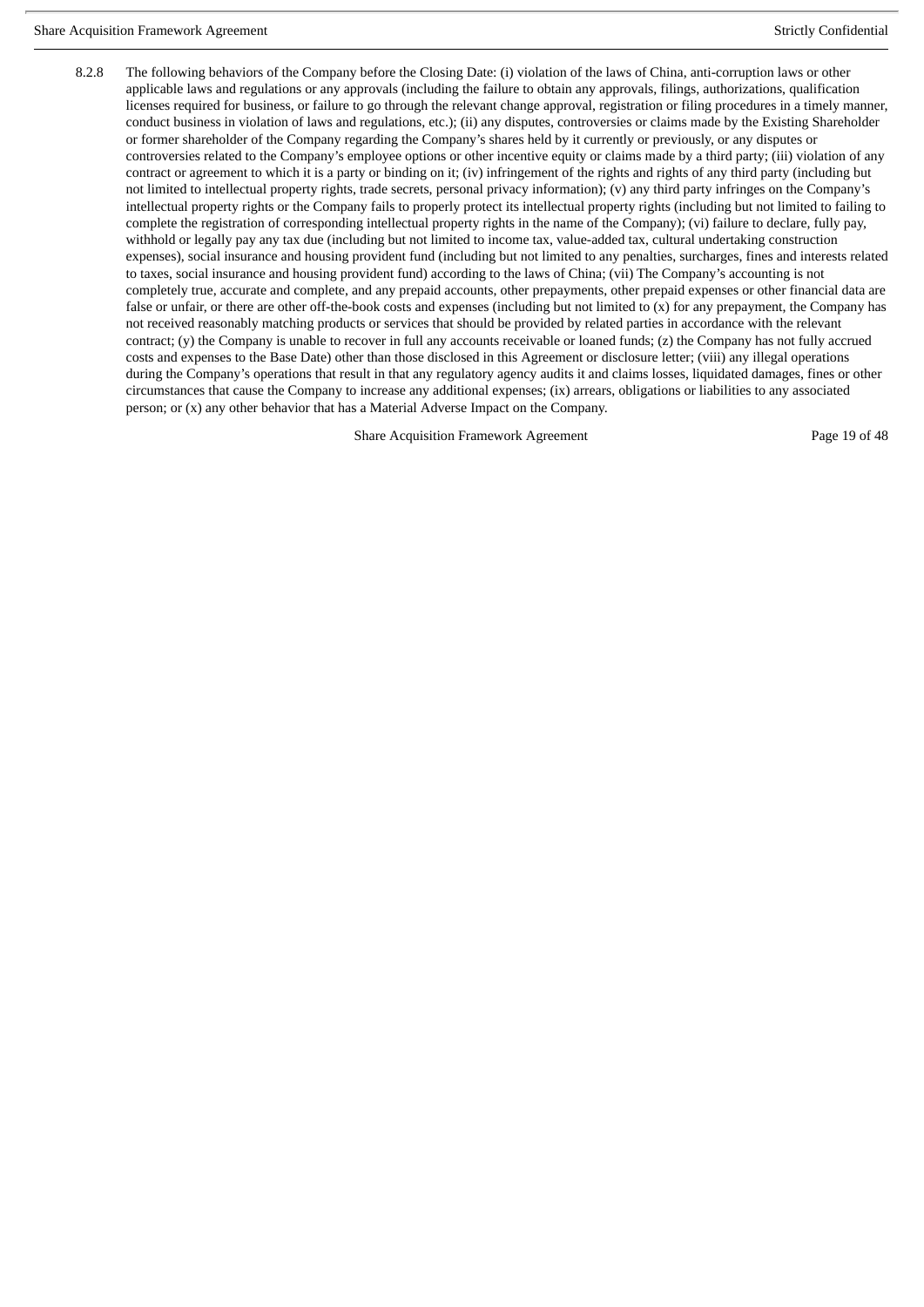- 8.3 For the avoidance of doubt, a Covenantor's liability for breach of contract for the matters listed in Article 8.2 above will not be affected or waived by the Covenantor's disclosure to the Buyer, due diligence conducted by the Buyer, or any information known to the Buyer.
- 8.4 The Seller hereby acknowledges, agrees and undertakes that it shall not seek compensation from the Company for claims made by the Indemnified Persons under this Agreement, or require the Company to reimburse it for any indemnification or compensation paid to the Indemnified Persons under this Agreement.
- 8.5 The Parties acknowledge and agree that if the Indemnified Persons incur any Indemnified Losses (regardless of whether such losses or any third party's claims occur before or after the Closing Date), the Indemnified Persons have the right to make deduction from any installment of the Acquisition Price that has not been paid by the Buyer to the Seller.
- 8.6 The Parties acknowledge and agree that if this Share Acquisition is not completed in accordance with this Agreement (referring to the completion of the corresponding AMR registration of changes for this Share Acquisition, the same below), the Covenantors (including the Company) shall be jointly and severally liable to the Indemnified Persons (excluding the Company) for the liability for breach of contract under this Article 8; If this Share Acquisition has been completed in accordance with this Agreement, the Covenantors (excluding the Company) shall be jointly and severally liable to the Indemnified Persons (including the Company) for the liability for breach of contract under this Article 8.
- 8.7 Even if a Covenantor has issued a written confirmation that fully demonstrates that the conditions under this Agreement have been fully satisfied at the time of the issuance of the same, the Buyer will not be prevented from making any claim against the Covenantor in accordance with this Agreement when the Covenantor violates the terms of this Agreement.

Share Acquisition Framework Agreement Page 20 of 48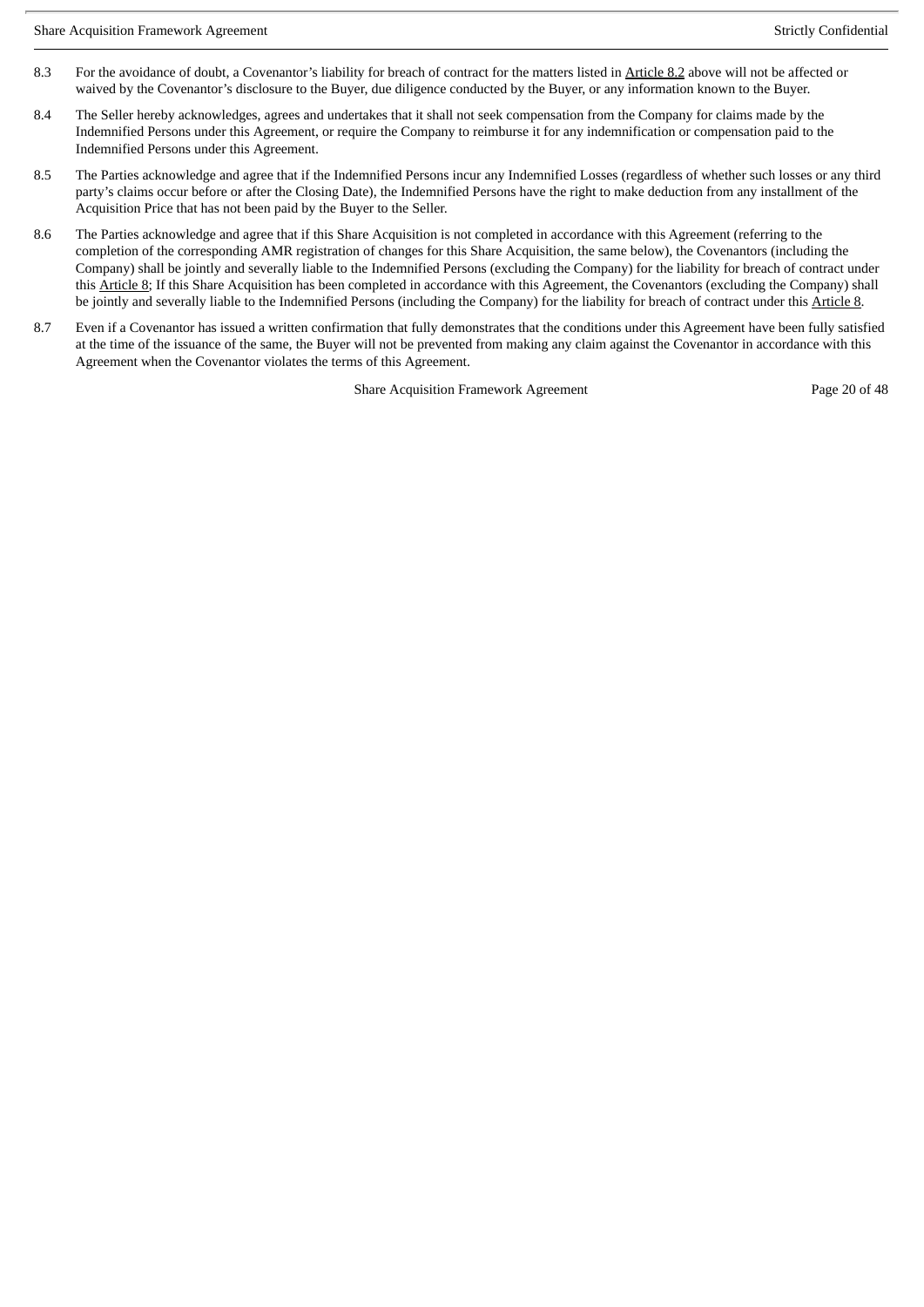#### **Article 9 Force Majeure**

9.1 Force majeure event

Force majeure means an objective situation that cannot be foreseen, avoided and overcome by any Party, including but not limited to:

- (1) war, blockade, epidemic, embargo, government decrees that affect this Transaction and the operation of the Target Company;
- (2) domestic disturbances that affect this Transaction and the operation of the Target Company; or
- (3) circumstances caused by floods, hurricanes, earthquakes, explosions and other natural factors that affect this Transaction and the operation of the Target Company;
- 9.2 Notice of force majeure

In the event of any force majeure, the Affected Party shall notify the other Parties in writing of the incident as soon as possible, and within five (5) days after the occurrence of the incident, submit to the other Parties a report showing that it cannot perform all or part of the obligations hereunder and the reasons for the need to delay the performance.

9.3 Consequences of force majeure

If any Party is unable to perform part or all of the obligations hereunder due to force majeure and there is no its own fault, it will not be regarded as a breach of contract, but it shall take all necessary compensation measures when conditions permit to reduce losses caused by force majeure.

#### **Article 10 Governing Law and Dispute Resolution**

10.1 Governing law

The conclusion, validity, interpretation and performance of this Agreement and its Appendixes and dispute resolution shall be governed by the laws of China (except Hong Kong, Macao and Taiwan).

Share Acquisition Framework Agreement Page 21 of 48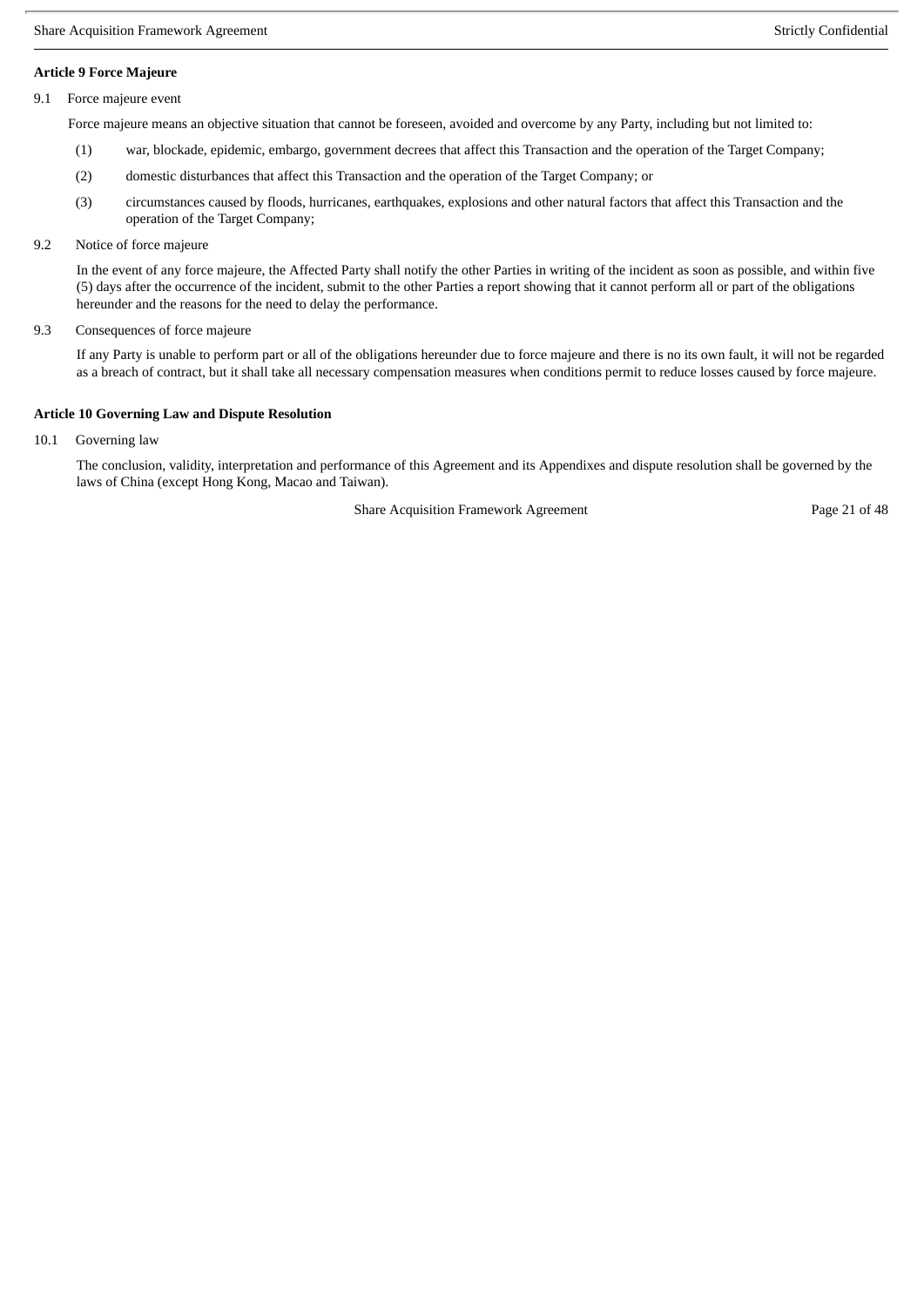- 10.2 Dispute resolution
	- 10.2.1 Any dispute, controversy or appeal arising from or in connection with this Agreement or the interpretation, violation, termination or validity of this Agreement shall be resolved through negotiation. Such negotiation shall be conducted immediately after either Party in dispute has delivered a written request for such negotiation to the other Party. If the dispute cannot be resolved through negotiation within fifteen (15) days from the date of the notice, the dispute shall be submitted to arbitration at the request of the other Party under the condition that such Party gives the other Party a notice.
	- 10.2.2 The dispute shall be submitted to the Shanghai International Economic and Trade Arbitration Commission for arbitration in Shanghai in accordance with its arbitration rules:
		- (1) The arbitration tribunal shall consist of three (3) arbitrators appointed in accordance with the Arbitration Rules of Shanghai International Economic and Trade Arbitration Commission, and the arbitration language shall be Chinese;
		- (2) The arbitration award shall be final, binding on both Parties to the dispute, and shall be enforced in accordance with the terms of the award; and
		- (3) The arbitration costs shall be borne by the losing Party or by a Party designated by the arbitration tribunal. If it is necessary for one Party to enforce the arbitration award through any type of litigation, the Breaching Party shall pay all reasonable expenses and attorney fees, including but not limited to any additional litigation or arbitration fees caused by one Party's enforcement of the arbitration award.
	- 10.2.3 During the arbitration according to this Agreement, except for arbitration matters, this Agreement shall remain fully effective in all aspects. In addition to the obligations involved in the arbitration, both Parties shall continue to perform their obligations hereunder and exercise their rights hereunder.

Share Acquisition Framework Agreement Page 22 of 48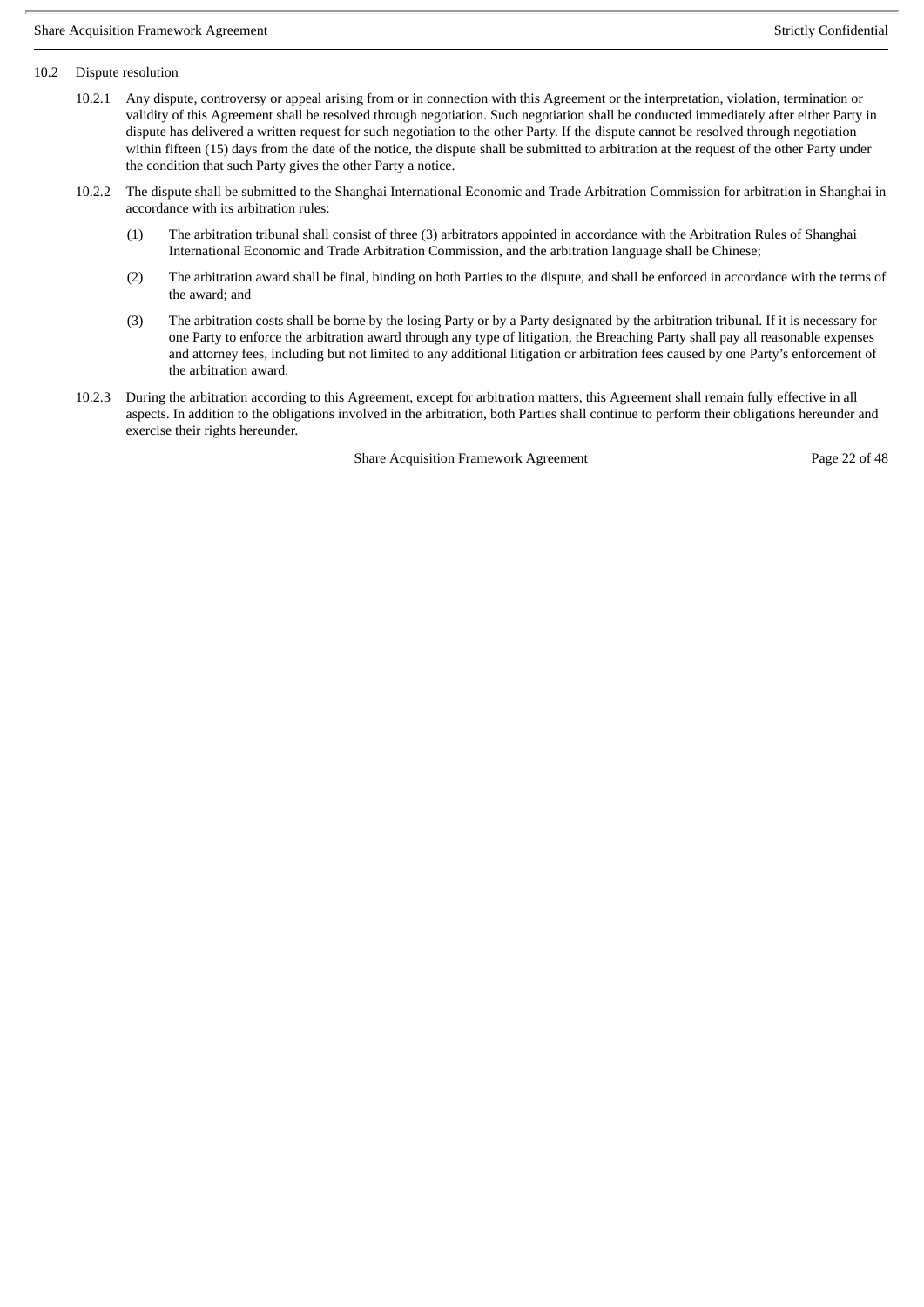#### **Article 11 Supplementary Provisions**

#### 11.1 Entire agreement

This Agreement, other Transaction Documents signed by the Parties based on this Agreement and its Appendixes or supplementary documents constitute a complete and unique transaction document reached by the Parties on this Transaction, the contents of this Agreement and all matters of the Parties, and replace the previous oral or written letter of investment intent, contracts, memorandums of understanding, communication records, investment agreements signed by the Existing Shareholders of the Company on the contents of this Agreement and the matters of the Company's shareholders, and other documents related to this Transaction.

#### 11.2 Conflict

The relevant stipulations of this Transaction Documents signed by the Parties based on this Agreement shall be consistent with those of this Agreement as far as possible. If there is any contradiction or inconsistency, this Transaction Documents signed by the Parties based on this Agreement shall prevail.

#### 11.3 No waiver

No Party shall be deemed to have waived any terms of this Agreement, unless such Party expressly waives in writing. The failure of any Party to insist on strict performance of any provision of this Agreement by other Party, or failure to exercise any rights agreed in this Agreement, shall not be regarded as a waiver of the above provision or the future exercise of any of the above rights.

#### 11.4 Severability

If any provision of this Agreement is illegal, invalid or unenforceable, or declared unlawful, invalid or unenforceable by any arbitration tribunal or court with jurisdiction, then:

Share Acquisition Framework Agreement Page 23 of 48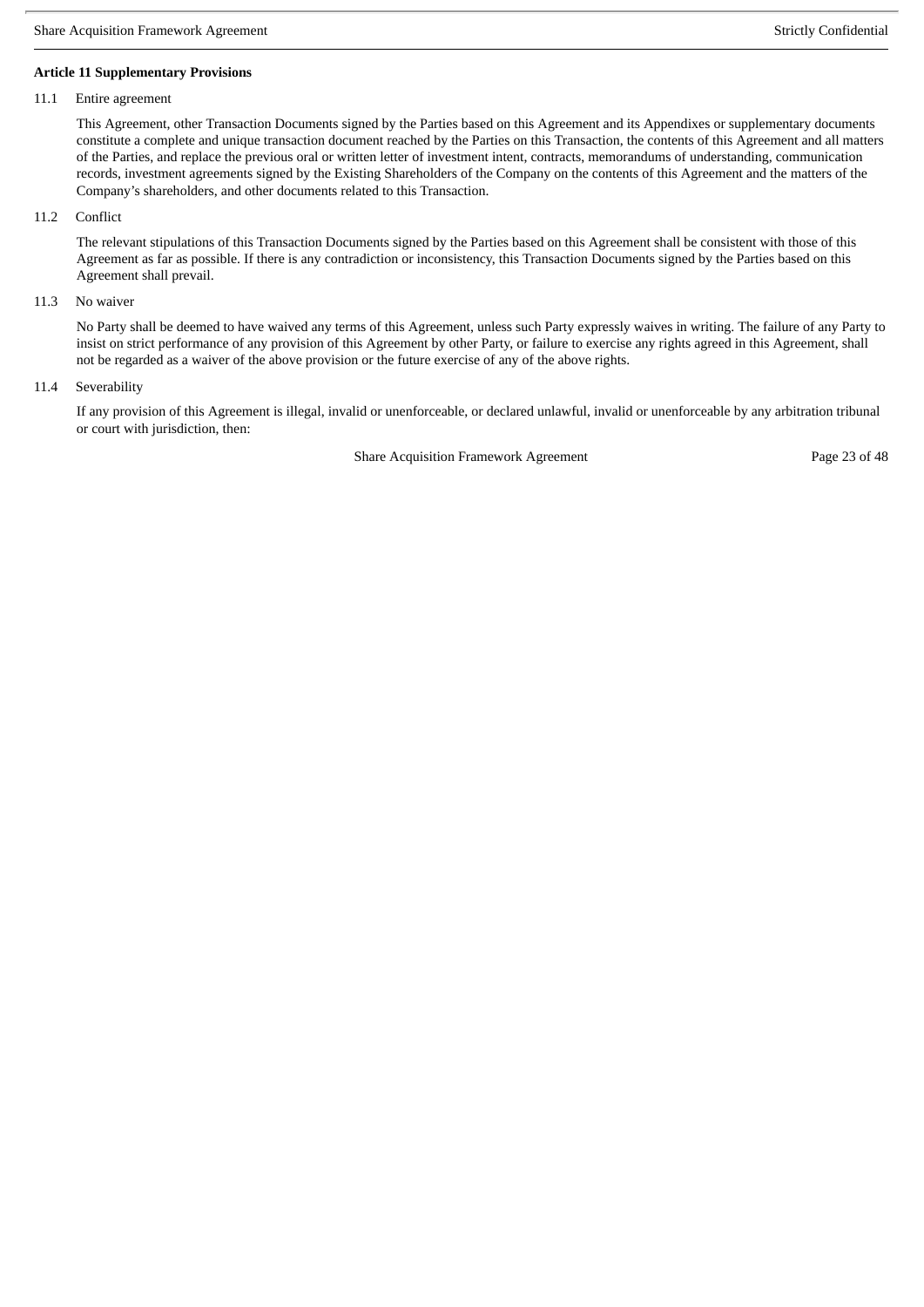- (1) Other provisions are still valid and enforceable; and
- (1) No Party can use this as a reason to deny the Buyer's economic benefits under this Agreement. The Parties agree to negotiate in good faith, and shall adopt the reasonable suggestions put forward by the Buyer on adopting other alternatives with substantially the same effects (in terms of their legal and commercial content) within the scope permitted by applicable laws, so as to grant the Buyer the same or equivalent economic interests and legal rights, and to achieve the commercial purpose of this Agreement as far as possible.

#### 11.5 Assignment

Except as expressly stipulated in this Agreement, no Party except the Buyer may assign its rights or obligations under this Agreement in whole or in part. The Buyer has the right to assign all or part of its rights or obligations under this Agreement after notifying other Parties in writing.

#### 11.6 Effectiveness

- 11.6.1 This Agreement will enter into force after it is signed or affixed with seals by the Parties and is binding on all signatories.
- 11.6.2 After the termination of this Agreement or the Company's dissolution or liquidation, Articles 7, 8, 9, 10, 11.4 and 11.9 hereof shall still be binding on all Parties.
- 11.7 Supplement and modification of this Agreement

Any supplement or modification to this Agreement must be agreed in writing and signed by the Parties before it can take effect.

11.8 Termination

Share Acquisition Framework Agreement **Page 24 of 48**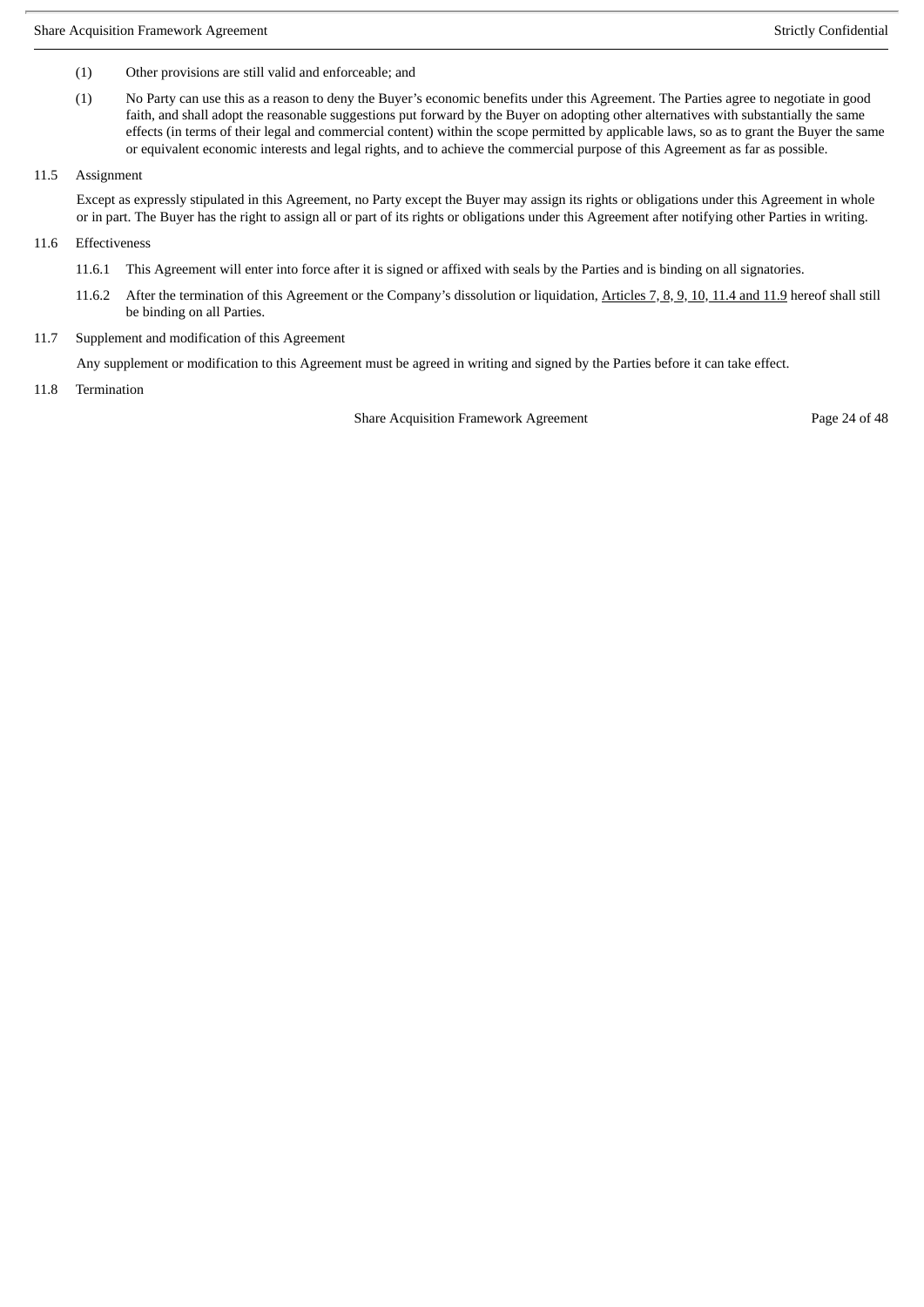11.8.1 This Agreement and other Transaction Documents can be cancelled in the following ways:

(1) All Parties agree to terminate this Agreement in a written agreement and determine the effective time of the termination;

(2) When the following circumstances occur, the Buyer may notify other Parties in writing to terminate this Agreement and other Transaction Documents, and specify the effective date of the termination in the notice:

(i) The representations or warranties of other Parties were untrue or omitted at the time of making, during the period of this Agreement, or on the Closing Date;

(ii) The other Party seriously violates the stipulations, covenants and obligations under this Agreement, and fails to take effective remedial measures within three (3) after the Buyer issued a written reminder; or

(iii) Any of the conditions under Article 4.1 of this Agreement has not been satisfied within the time limit specified in the "Time limit for the satisfaction of the payment terms".

#### 11.8.2 Effect of termination

(1) When this Agreement and other Transaction Documents are terminated in accordance with any item of the above Article 11.8.1, the corresponding Transaction Documents will no longer have legal effect, unless otherwise agreed in this Agreement.

(2) After the termination of this Agreement and other Transaction Documents, all rights and obligations of the Parties under this Agreement shall be terminated immediately, and no Party has other claims against the other Parties under this Agreement or for the termination of this Agreement, except for the liability for breach of contract stipulated in this Agreement.

Share Acquisition Framework Agreement **Page 25** of 48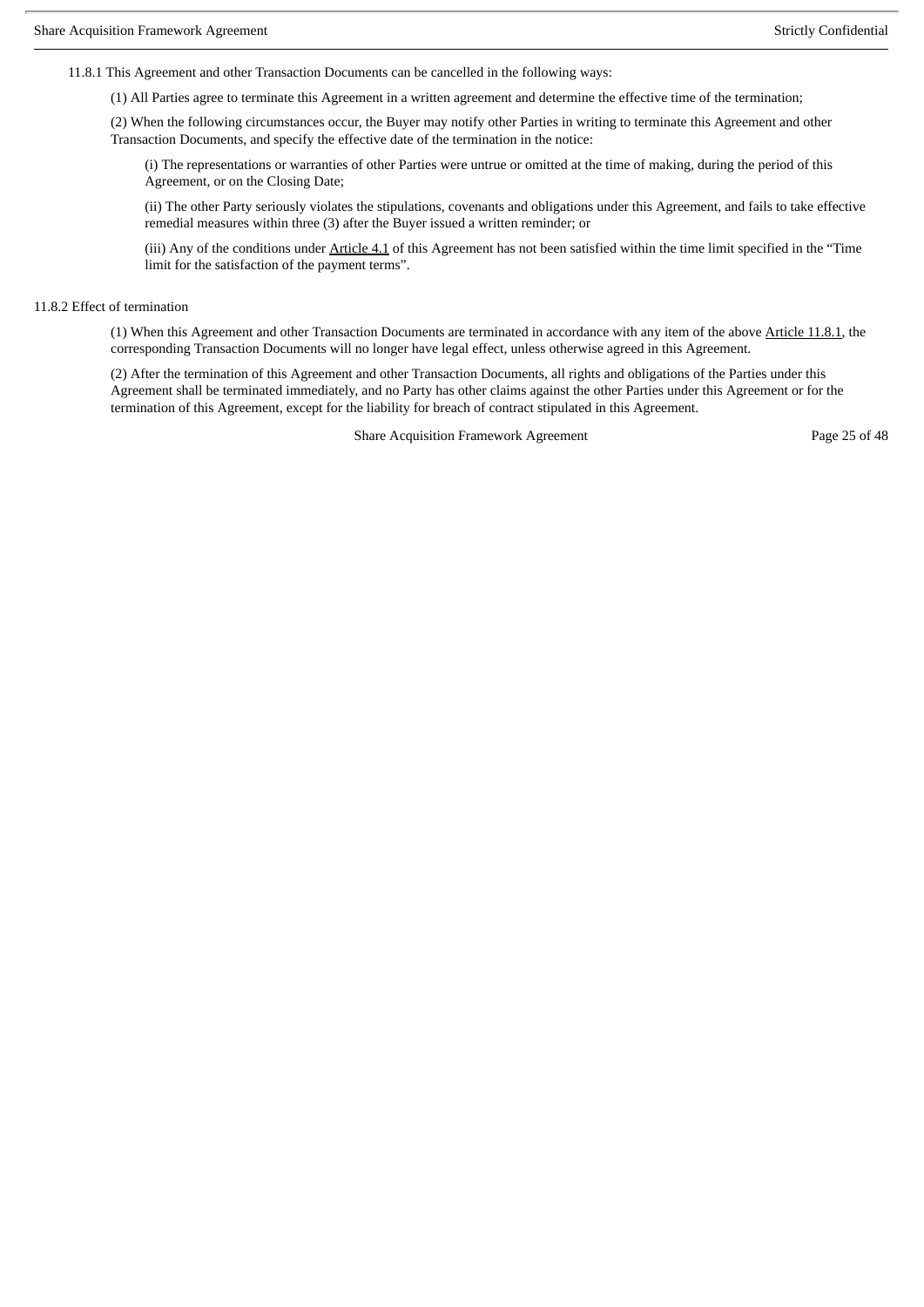#### 11.9 Notice

- 11.9.1 Any notice or other communication ("**Notice**") sent by one Party to other Parties under this Agreement shall be in written form (including but not limited to letters, faxes, emails), and shall be delivered personally, sent by prepaid registered mail, commercial courier service, email or fax. For the purpose of notice, the contact information of the Parties is subject to the notification information in Appendix XI hereto.
- 11.9.2 Any notice sent through the written notification methods specified the preceding paragraph shall be deemed to have been served: (1) if delivered personally, on the date when the notice is signed for by the recipient or left at the address specified by the recipient; (2) if sent by post (including prepaid registered mail and commercial express services), on the date when it shows that the notice has been delivered properly; (3) if sent by fax, on the date of successful transmission (it shall be evidenced by the automatically generated transmission confirmation message); (4) if sent by email, at the time when the email is sent if the sender does not receive the feedback that the email has been returned. If the correspondence address or correspondence number of any Party changes (the "**Changing** Party"), the Changing Party shall notify the other Parties seven (7) days before the change occurs. If the Changing Party fails to notify the other Parties in a timely manner as agreed, the written notice sent by other Parties to the original address, email address, or fax shall be deemed effective.
- 11.10 Short-form agreement

The Parties agree that, in order to facilitate the handling of government procedures related to this Transaction, the Parties shall negotiate in good faith to separately sign any other contracts, agreements or documents related to the matters under this Agreement (if applicable, including but not limited to the short-form share transfer agreements and other documents signed in accordance with the requirements of the AMR, financial offices and/or tax declarations. If there is any contradiction or inconsistency between such contracts, agreements or documents and this Agreement, this Agreement shall prevail.

11.11 Counterparts

Share Acquisition Framework Agreement Page 26 of 48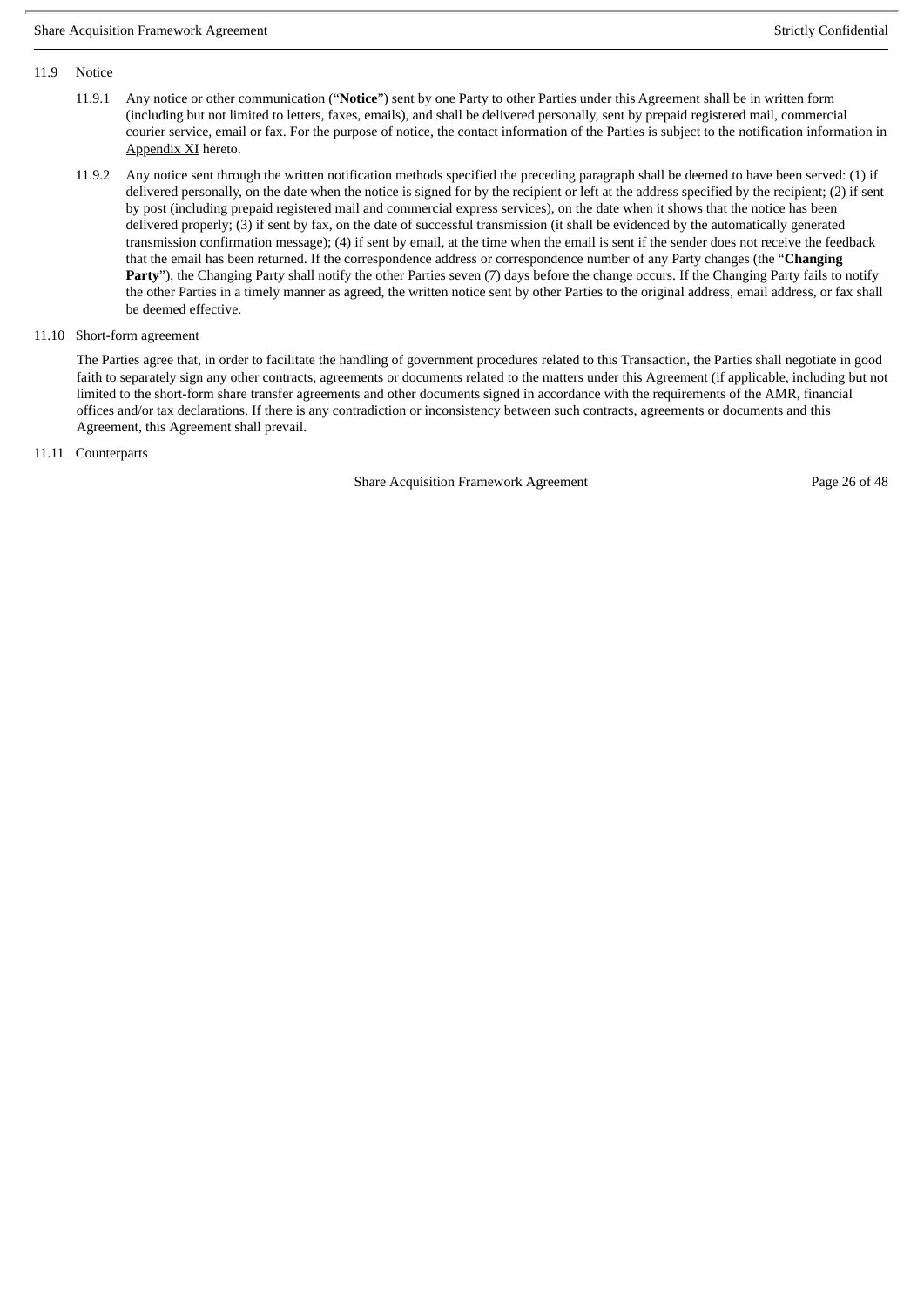Share Acquisition Framework Agreement Strictly Confidential Strictly Confidential

This Agreement shall be made in quintuplicate, the Seller and the Buyer each holds two (2) copies, and the Target Company holds one (1) copy, all of which have the same legal effect.

[Followed by signature page]

[Signature Page]

This Agreement has been executed by duly authorized representatives of the Parties on the date first written above.

Buyer:

#### **Shenzhen Rongxinbao Non-Financial Guarantee Co., Ltd.**

**(Seal)**

(Seal affixed) Authorized representative (signature): /s/ Gaofeng Liu

Share Acquisition Framework Agreement Page 27 of 48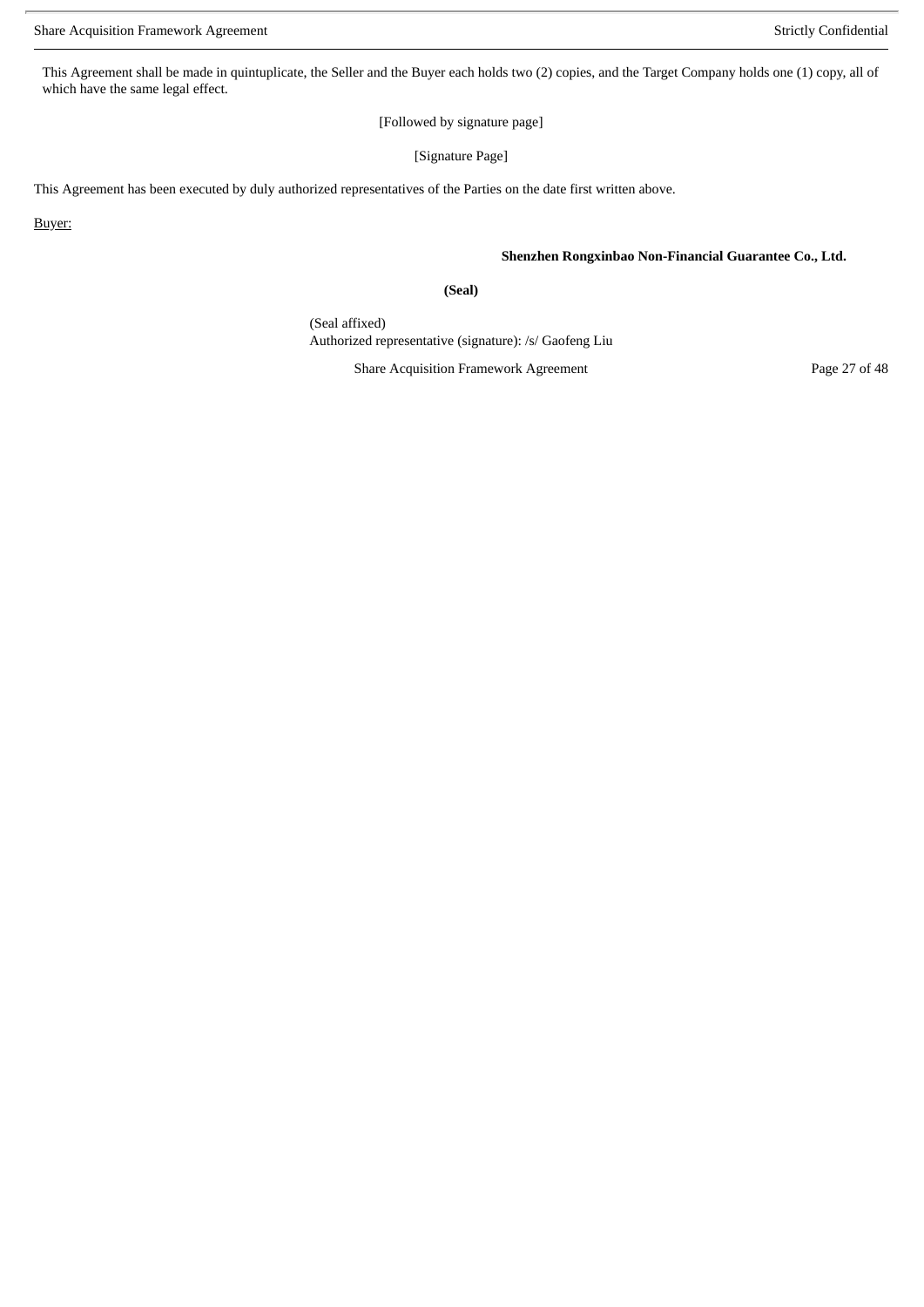Share Acquisition Framework Agreement **Strictly Confidential** 

[Signature Page]

This Agreement has been executed by duly authorized representatives of the Parties on the date first written above.

Seller:

# **Shanghai Jiayin Finance Technology Co., Ltd.**

## **(Seal)**

(Seal affixed) Authorized representative (signature): /s/ Dinggui Yan

Share Acquisition Framework Agreement Page 28 of 48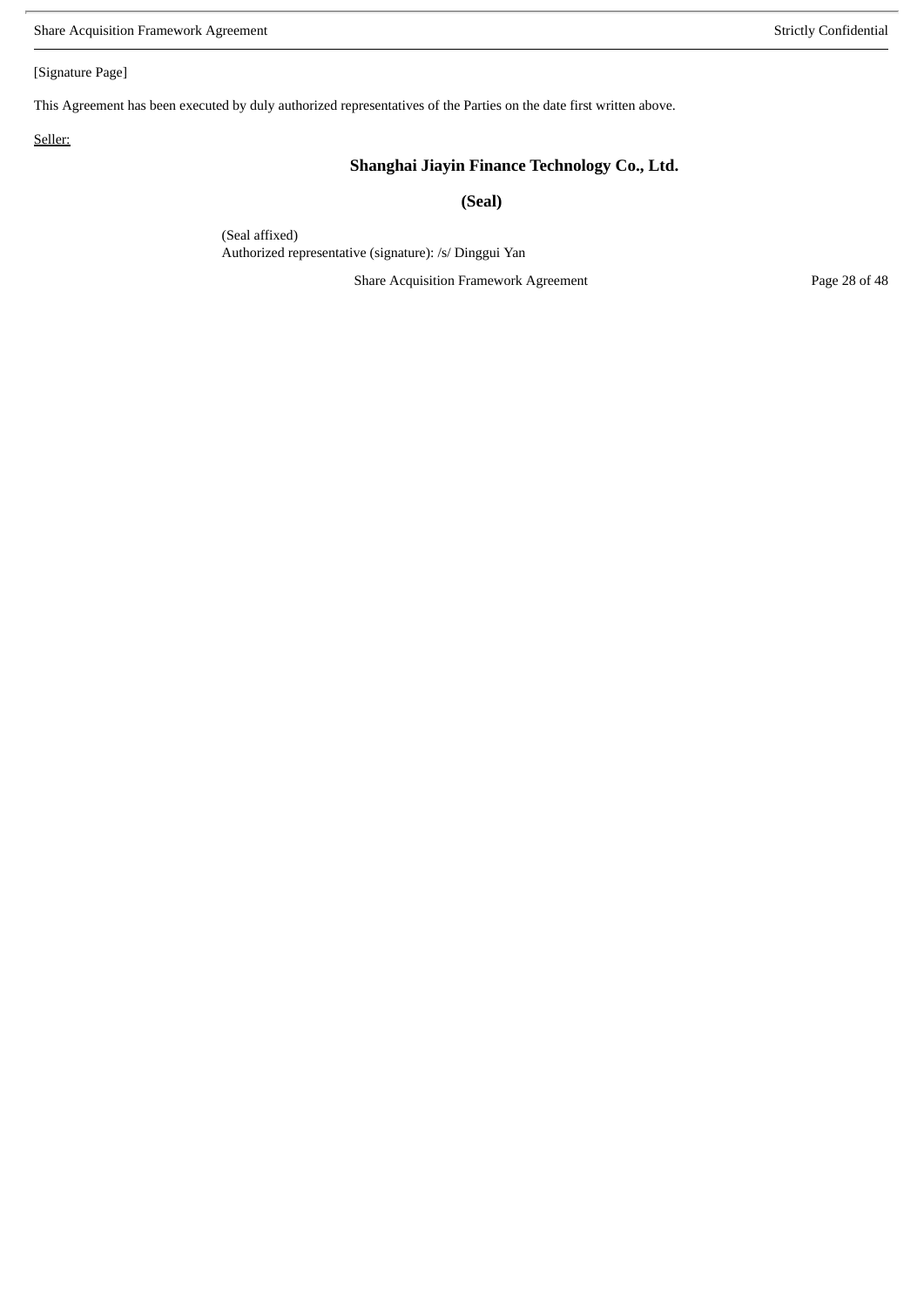Share Acquisition Framework Agreement **Strictly Confidential** 

[Signature Page]

This Agreement has been executed by duly authorized representatives of the Parties on the date first written above.

Target Company:

# **Shanghai Bweenet Network Technology Co., Ltd.**

**(Seal)**

(Seal affixed) Authorized representative (signature): /s/ Chuanfa Tang

Share Acquisition Framework Agreement Page 29 of 48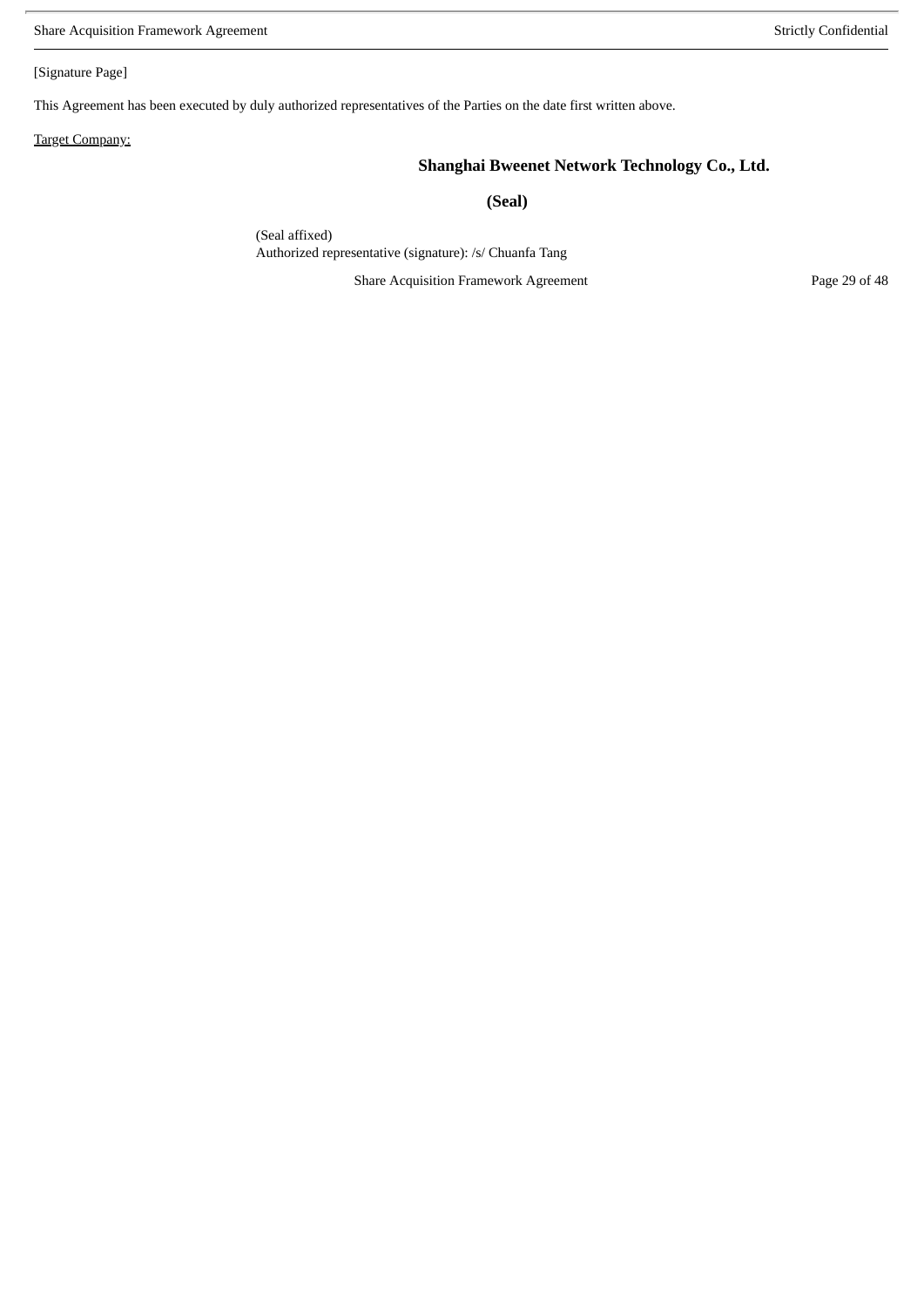#### **Appendix I Specific Arrangements for this Share Acquisition**

#### **I. Specific Steps of this Transaction**

For the purpose of this Transaction, each Covenantor agrees and undertakes to complete this Transaction within one (1) month from the Signing Date hereof in accordance with the following steps and arrangements.

#### **1. Internal Approval and Authorization**

Bweenet held a shareholders' meeting before December 30, 2021, at which all Existing Shareholders unanimously agree to the following matters and make the shareholders' meeting resolution in the content and form as provided in Appendix V hereto:

- (a) agree that Jiayin Finance will transfer 95% shares it holds of the Company to the Buyer.
- (b) agree that Tang Chuanfa, the Existing Shareholder of the Company, waives the right of first refusal, co-sale right, repurchase right, priority liquidation right and any other rights which may affect the transfer of the shares in respect of any of the Underlying Shares of the said Share Acquisition.
- (c) agree that the Company has signed relevant Transaction Documents in connection with the transaction arrangement, including but not limited to the Share Acquisition Framework Agreement, THE Share Transfer Agreement, the new Articles of Association, new register of shareholders and other documents;
- (d) agree to authorize the designated person(s) of the Company to handle the said Share Acquisition and other related matters and sign relevant documents, including but not limited to handling the AMR Registration/filing of change and formalities of communication authorities etc.

Share Acquisition Framework Agreement Appendix I

Page 30 of 48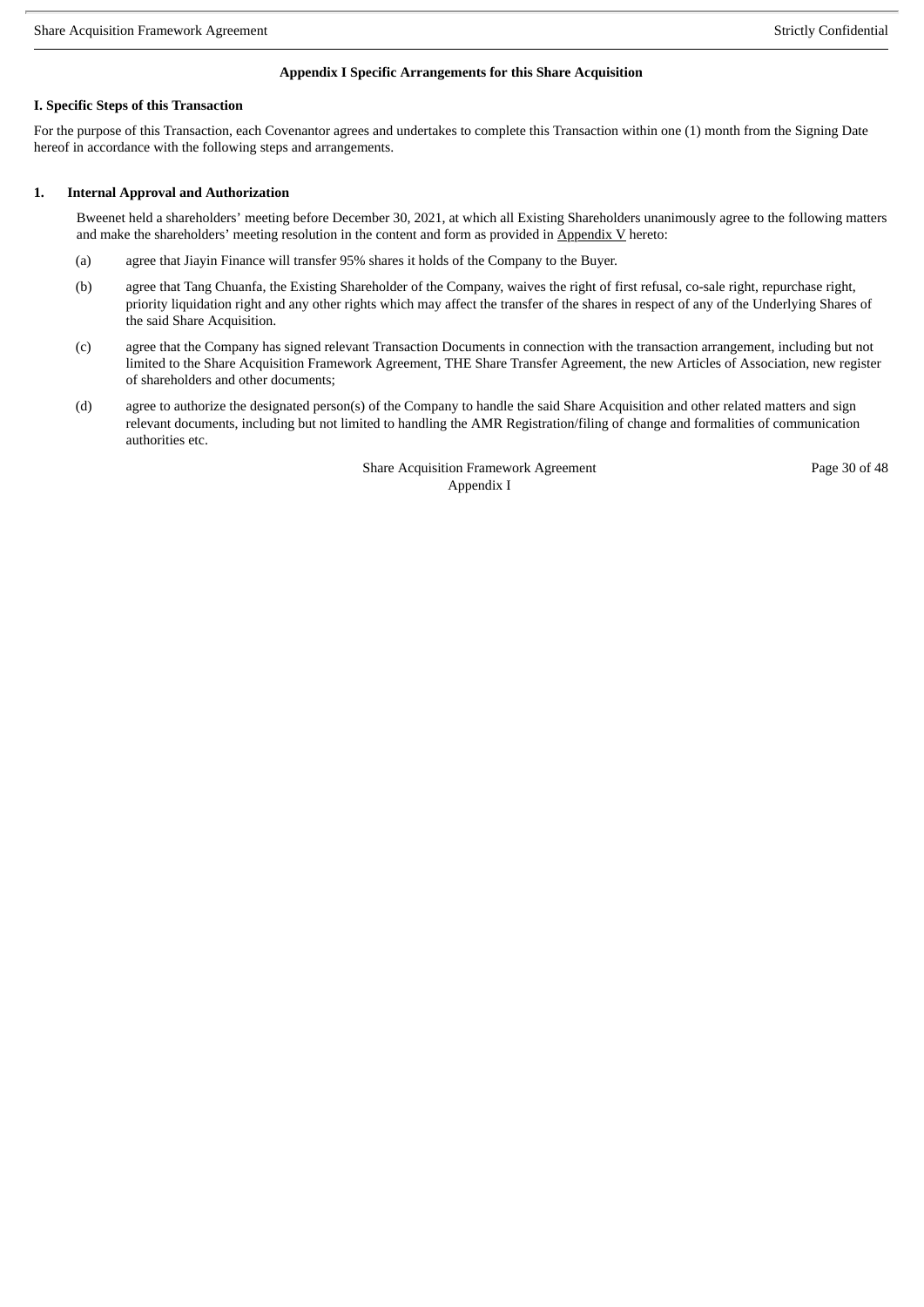#### **2. Execution of Share Acquisition Transaction Documents**

Bweenet shall sign the Share Transfer Agreement, the new Articles of Association, new register of shareholders and other relevant Transaction Documents in the content and form as provided in Appendix V with the Seller, the Buyer and other relevant parties as a whole with respect to the said Share Acquisition matters.

After the completion of this Share Acquisition, the shareholders of Bweenet and their shareholdings are as follows:

|       | No. Shareholder name                              | Contribution amount (RMB 0,000) | <b>Shareholding ratio</b> |
|-------|---------------------------------------------------|---------------------------------|---------------------------|
|       | Shenzhen Rongxinbao Non-Financial Guarantee 9,500 |                                 | 95%                       |
|       | Co., Ltd.                                         |                                 |                           |
|       | Tang Chuanfa                                      | 500                             | 5%                        |
| Total |                                                   | 10.000                          | 100%                      |

#### **3. Implementation and Closing of Share Acquisition**

Bweenet shall, and the Covenantors shall cause Bweenet to complete the AMR registration of change and the formalities of communication authorities for the said Share Acquisition within the time limit agreed herein

#### **II. Scope of Acquisition**

The Parties acknowledge and agree that, the scope of acquisition by the Buyer shall be the total sum of all assets, rights and interests acquired by the Buyer under this Transaction, including but not limited to:

> Share Acquisition Framework Agreement Appendix I

Page 31 of 48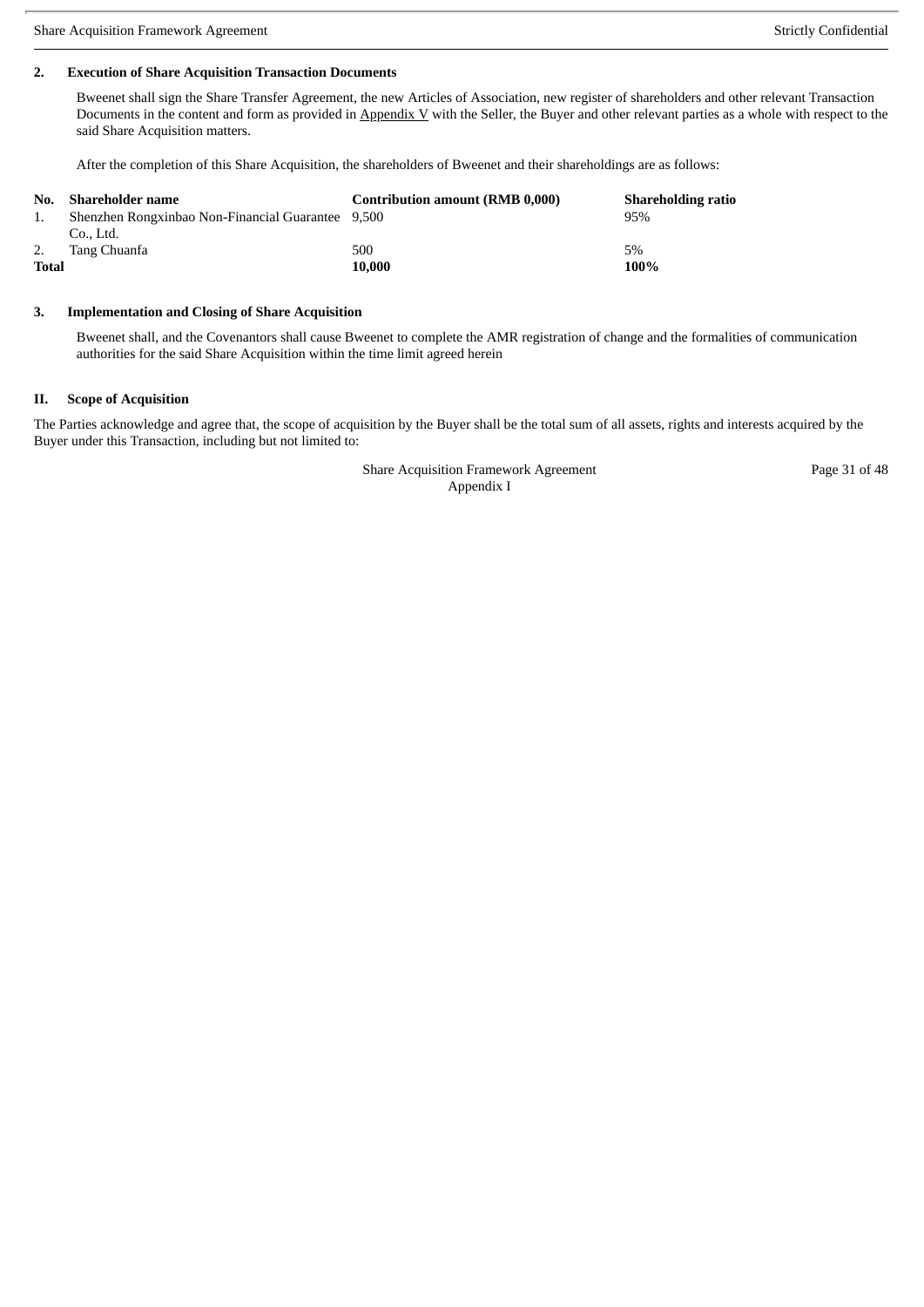- 1. Underlying Share of the Target Company held by the Seller;
- 2. All approvals, permits, authorizations, concessions and licenses (originals or their true, accurate and complete copies and photocopies, whether written in words or kept in computers) held by the Target Company and in relation to the Business of the Target Company, including but not limited to:
	- (1) Current and valid business license;
	- (2) Value-added telecom business operation license issued by the communication authority to the Target Company.
- 3. All business records and financial and accounting records relating to the Target Company and its business and the scope of acquisition referred to in this article, vouchers, documents related to administrative affairs, documents related to litigation and arbitration cases, operating systems, operating records, operating data, servers and any other relevant documents, contracts, records, data, logs, manuals and materials (whether in writing or kept in a computer, the original or its true, accurate and complete copies and photocopies), and all rights and interests thereon;
- 4. Warranties, claims, indemnity rights, set-off rights, creditors' rights, litigation rights, benefits from enforcement and other similar rights against any third party in connection with or arising out of the scope of acquisition referred to in this Article, excluding, however, any debt or liability arising out of and before the Signing Date in connection with the Target Company and its business (except for those explicitly assumed herein).

Share Acquisition Framework Agreement Appendix I

Page 32 of 48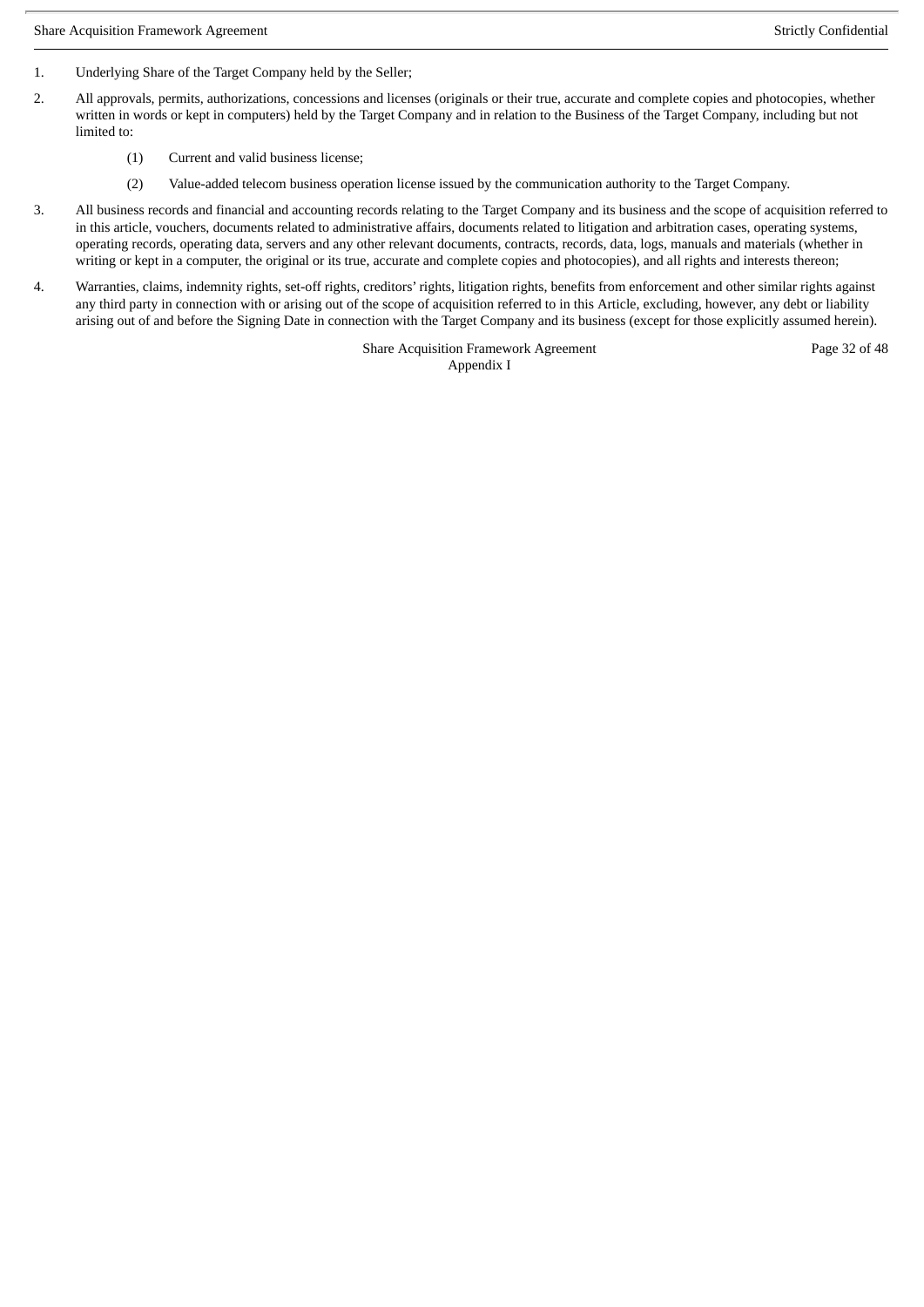#### **III. Waiver of Preferential Rights**

Each Covenantor acknowledges and agrees that, Tang Chuanfa, the Existing Shareholder of the Company, has waived the right of first refusal, co-sale right, repurchase right, priority liquidation right and other rights that may affect this Transaction.

#### **IV. Debt Obligation**

The Parties understand and acknowledge that, debt factors such as debts caused or likely to be caused by business activities prior to the Signing Date have been taken into full consideration during the evaluation of consideration for Share Transfer. Therefore, debts or Liabilities (if any) related to the following matters shall be borne by the Company and the Buyer.

- 1. All debts or liabilities incurred on or before the Closing Date (including the Signing Date) and all debts, liabilities, penalties, etc. arising out of facts or acts or causes on or before the Closing Date (no matter such debt or liability is incurred at any time), including but not limited to compensation obligation, balance supplement obligation, guarantee liability, buyback or compensation liability under any matters such as the business operation, contract, guarantee, litigation, arbitration or financing of the Covenantors, and the compensation, loss and penalty to be borne pursuant to the provisions of applicable Laws and Regulations or binding agreements on or before the Closing Date;
- 2. All debts or liabilities arising out of or in connection with (incurred at any time): (a) the Company employs or provides services by any person on or before the Closing Date or terminates employment with or services provided by any person; (b) any compensation or indemnity claimed by any employee against the Target Company with respect to the Closing Date or matters prior to the Closing Date (such as failure to sign the labor contract with the employee in accordance with law, failure to pay the agreed compensation under confidentiality and non-competition, social insurance and housing fund arrears or omissions); (c) disputes arising from matters related to the Company's employee welfare plan and employee equity incentive on or before the Closing Date.

Share Acquisition Framework Agreement Appendix I

Page 33 of 48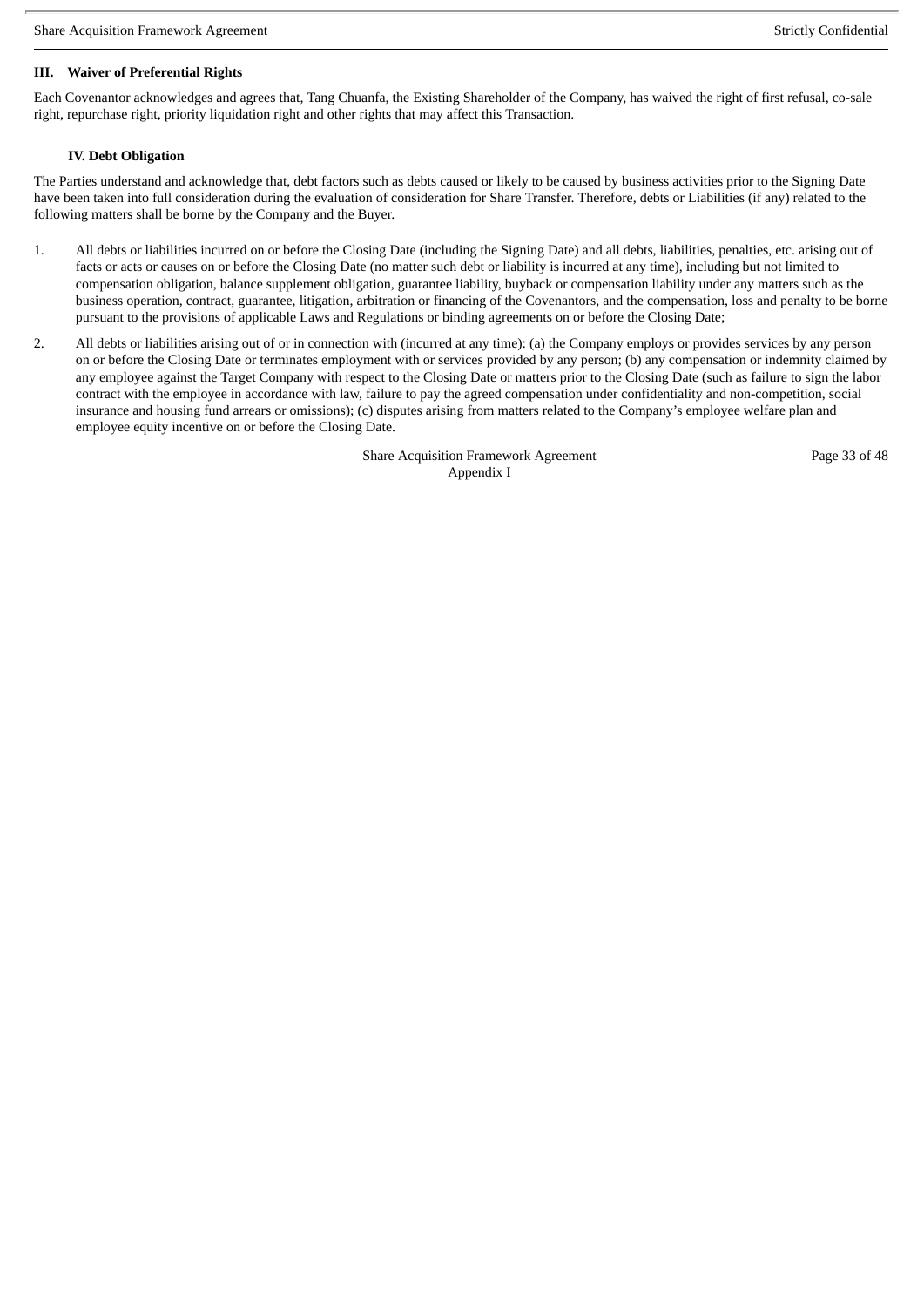#### **V. Taxes**

- 1. Since this Transaction includes the Share Acquisition, personnel change, information transfer and other matters of the Target Company, the Parties acknowledge and agree that, the said matters shall be promoted and implemented by the Covenantors in accordance with the arrangement and time limit set forth herein and the appendices hereto. The Covenantors shall bear all taxes, costs and expenses arising from the implementation of the said matters, and shall guarantee that the Buyer shall not bear any expenses and losses due to such matters, otherwise the Seller shall bear the liability for compensation.
- 2 If the Seller fails to fulfill the tax declaration obligation and pay the tax in full in accordance with the applicable Chinese laws or the requirements of the competent tax authorities in respect of this Transaction, such Seller shall be liable for any late fee, penalty or any other liability arising therefrom, and the Buyer shall have the right (but not the obligation): (i) deduct and pay on behalf of any Seller the amount of any outstanding taxes, late fees, penalties or any other liability directly from any instalment of the Acquisition Price to be paid to such Seller; and/or (ii) hold the relevant party liable for breach of contract and claim compensation from such party in accordance with the provisions of Article 8 hereof.

#### **VI. Handling of Procedures**

The Parties agree that, to facilitate the smooth completion of this Transaction, if matters hereunder need formalities of shareholder change, change of Articles of Association, personnel change and other AMR registration/filing of change, and the internal approval and authorization of any Person, the Covenantors shall be responsible for completing such registration, filing, approval and authorization procedures, and the other parties shall actively cooperate therewith.

> Share Acquisition Framework Agreement Appendix I

Page 34 of 48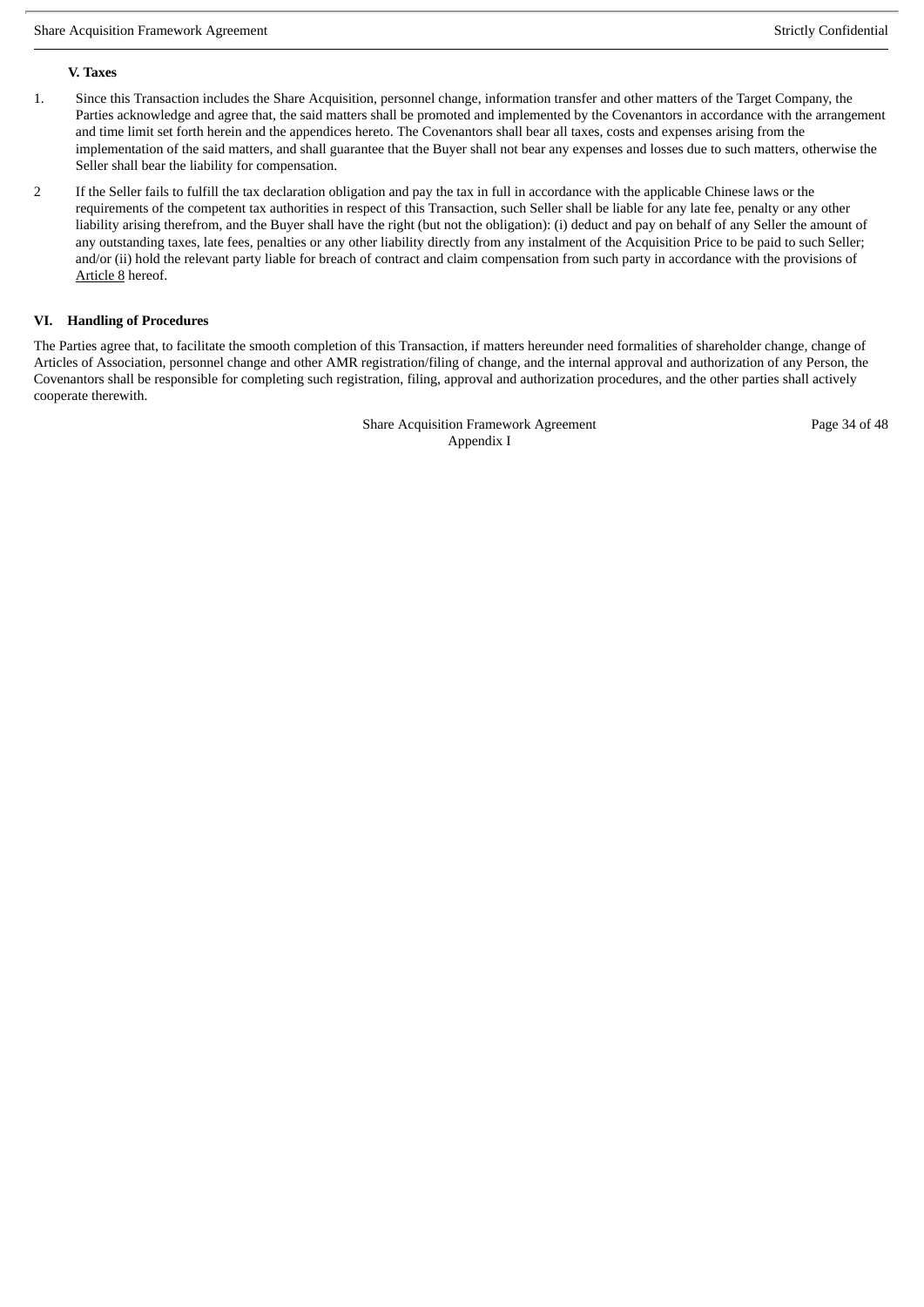#### **Appendix II Specific Arrangements for Personnel Change**

The Parties acknowledge and agree that, as part of this Transaction, the Seller and Bweenet shall complete the personnel change in accordance with the following arrangements:

#### **1. Internal Approval and Authorization**

According to the shareholders' meeting of Bweenet, all Existing Shareholders unanimously agree to the following matters and make the Shareholders' Meeting resolution in the content and form as provided in  $\Delta$ ppendix V hereto:

- (a) agree that the Company dissolve the board of directors and set up an executive director and make personnel changes (i.e., Zhang Guanglin, Bai Chongxian, Wu Yuanle, Tang Chuanfa and Liu Hengli originally selected by the Seller and shareholder Tang Chuanfa will no longer serve as the directors of the Company, Tang Chuanfa will no longer serve as the chairman of the Company, and Wang Jun selected by the Buyer will serve as the executive director of the Company.
- (b) agree that Shao Ming originally selected by the Seller will no longer serve as the supervisor of the Company, and that Chen Liang selected by the Buyer will be elected as the new supervisor of the Company.
- (c) the general manager and other senior executives remain unchanged.

#### **2. Completion of AMR Procedures**

Bweenet shall, and the Covenantors shall cause Bweenet to, complete the corresponding AMR registration of change of the said personnel within the time limit agreed herein.

> Share Acquisition Framework Agreement Appendix II

Page 35 of 48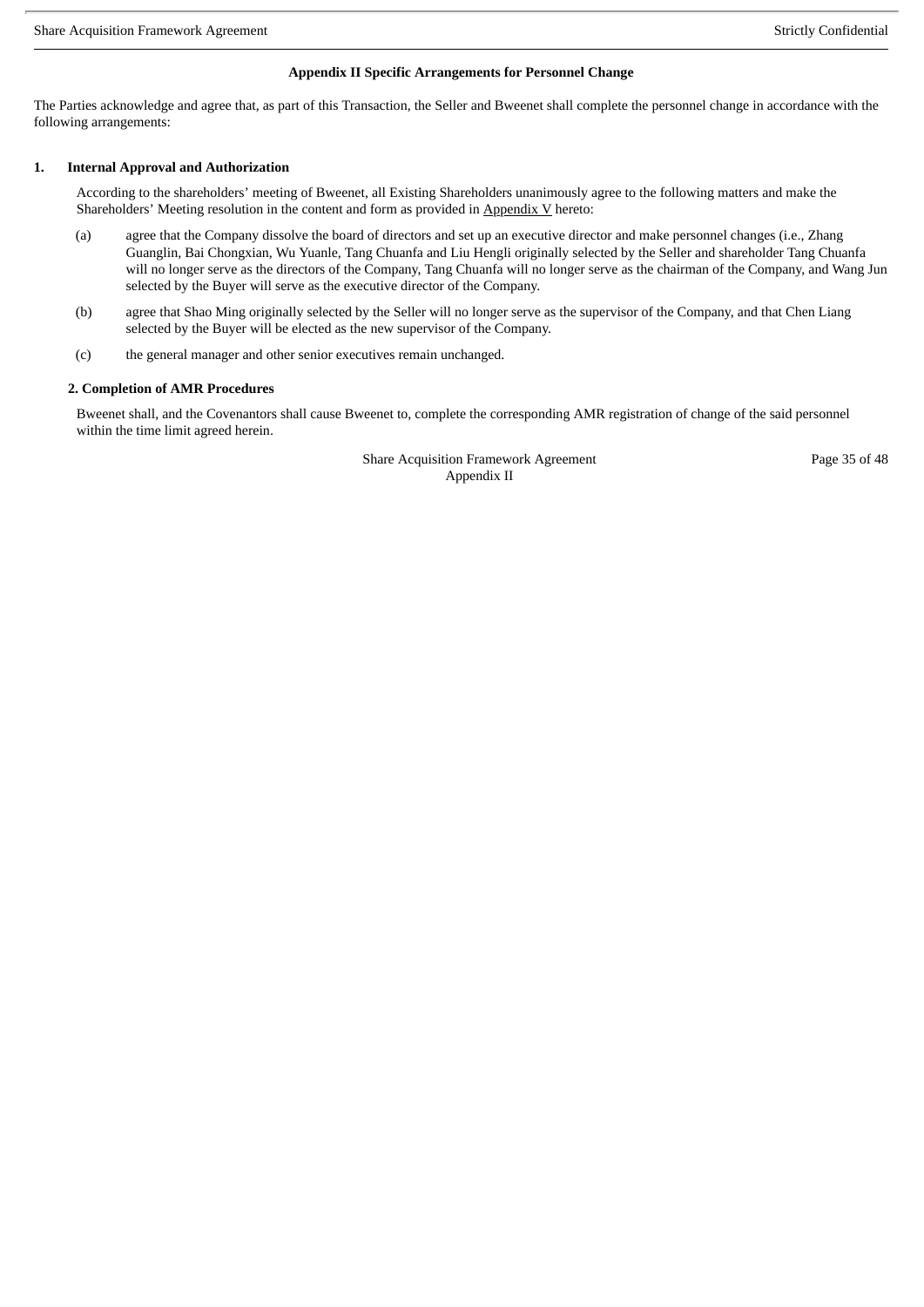# **Appendix III Transfer of Company Materials**

Share Acquisition Framework Agreement Appendix III

Page 36 of 48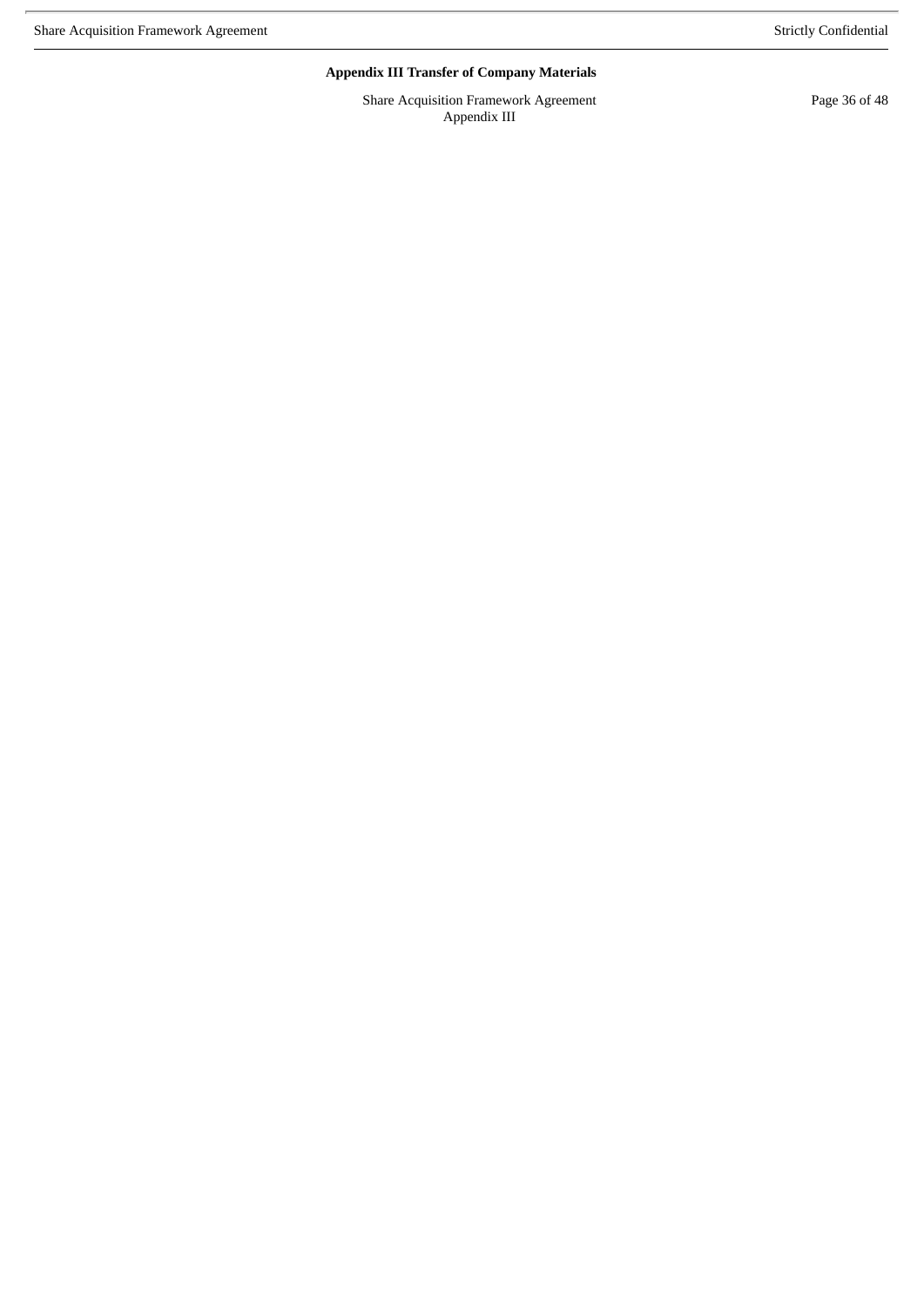#### **Appendix IV Arrangements for the Payment of Acquisition Price**

The Parties understand and agree that the Acquisition Price under this Transaction is RMB 93,342,927.54.

The Parties acknowledge and agree that, whereas the 's wholly owned subsidiary, Shanghai Niwodai Internet Financial Information Service Co., Ltd. is obligated to pay the transfer price to the Buyer because it signed the Share Transfer Agreement (on the 100% share transfer of Shanghai Caiyin Asset Management Co., Ltd.) with the Buyer and Jiayin Finance on September 16, 2019, the Seller hereby makes the following debt offsetting arrangements for the Buyer's debts owed by its wholly owned subsidiary, Shanghai Niwodai Internet Financial Information Service Co., Ltd. with respect to the Acquisition Price:

- (a) According to the Share Transfer Agreement (about the 100% share transfer of Shanghai Caiyin Asset Management Co., Ltd.) signed between the Seller's wholly owned subsidiary, Shanghai Niwodai Internet Financial Information Service Co., Ltd. and the Buyer, Shanghai Jiayin Financial Service Co., Ltd. on September 16, 2019 and other relevant agreements, as of Decmber 30, 2021, Shanghai Niwodai Internet Financial Information Service Co., Ltd. shall also pay the total price of RMB 554,450,950.34 to the Buyer.
- (b) Since the Buyer shall pay a total of RMB 93,342,927.54 under this Transaction to the Seller, the Buyer and the Seller have monetary debts to each other within the scope of RMB 93,342,927.54, and both parties agree to offset such debts. After the said debts are offset, the final Acquisition Price that the Buyer still needs to pay to the Seller under this Transaction shall be changed to RMB zero.
- (c) Arrangements for transfer of payment obligations and set-off of mutual debts shall be subject to specific provisions of set-off agreements separately signed by the Parties.

Share Acquisition Framework Agreement Appendix IV

Page 37 of 48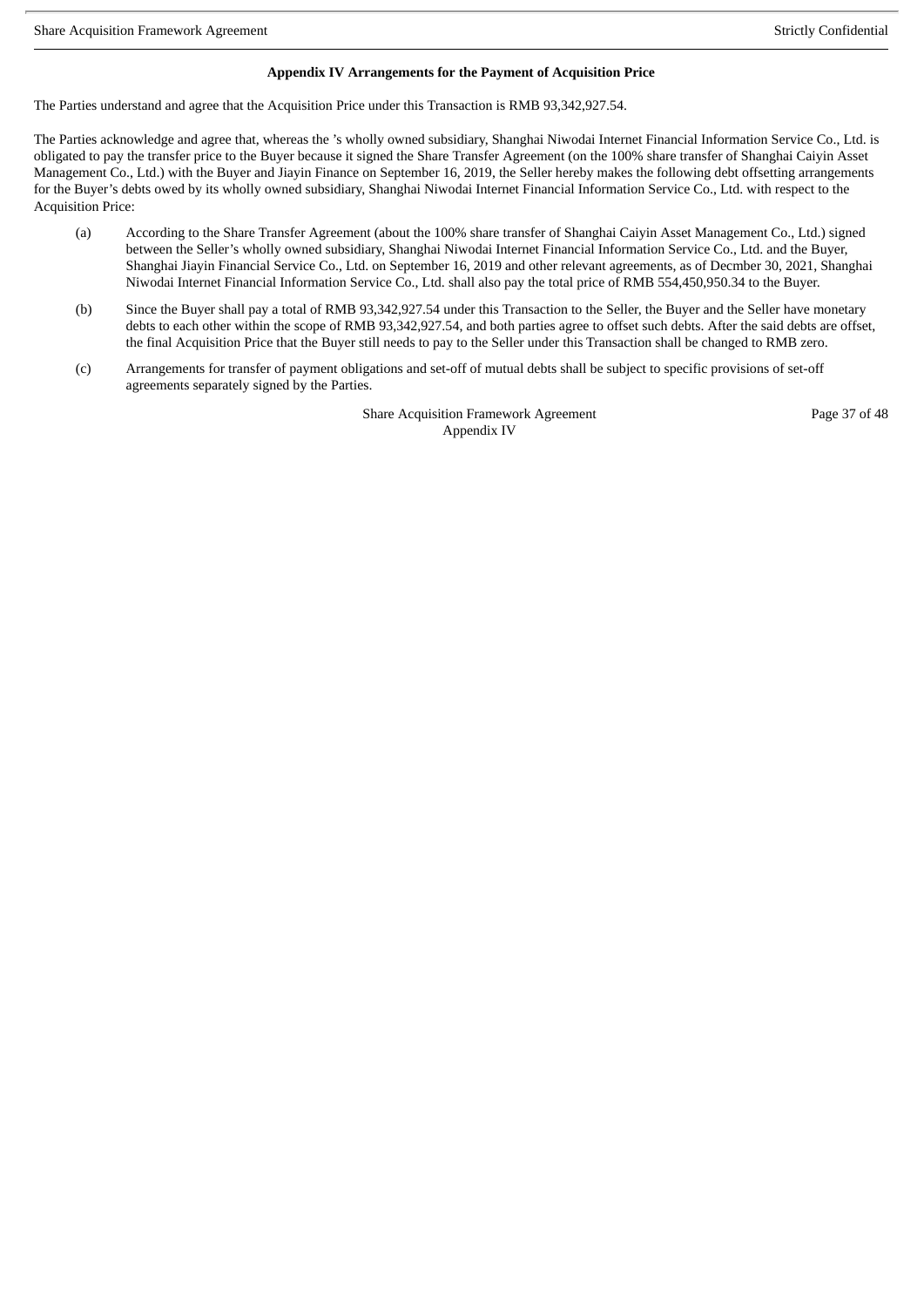#### Appendix V Share Transfer Agreement, Resolution of Shareholders' Meeting, Resolution of Board of Directors, the New Articles of Association **and the New Register of Shareholders**

Share Acquisition Framework Agreement Appendix V

Page 38 of 48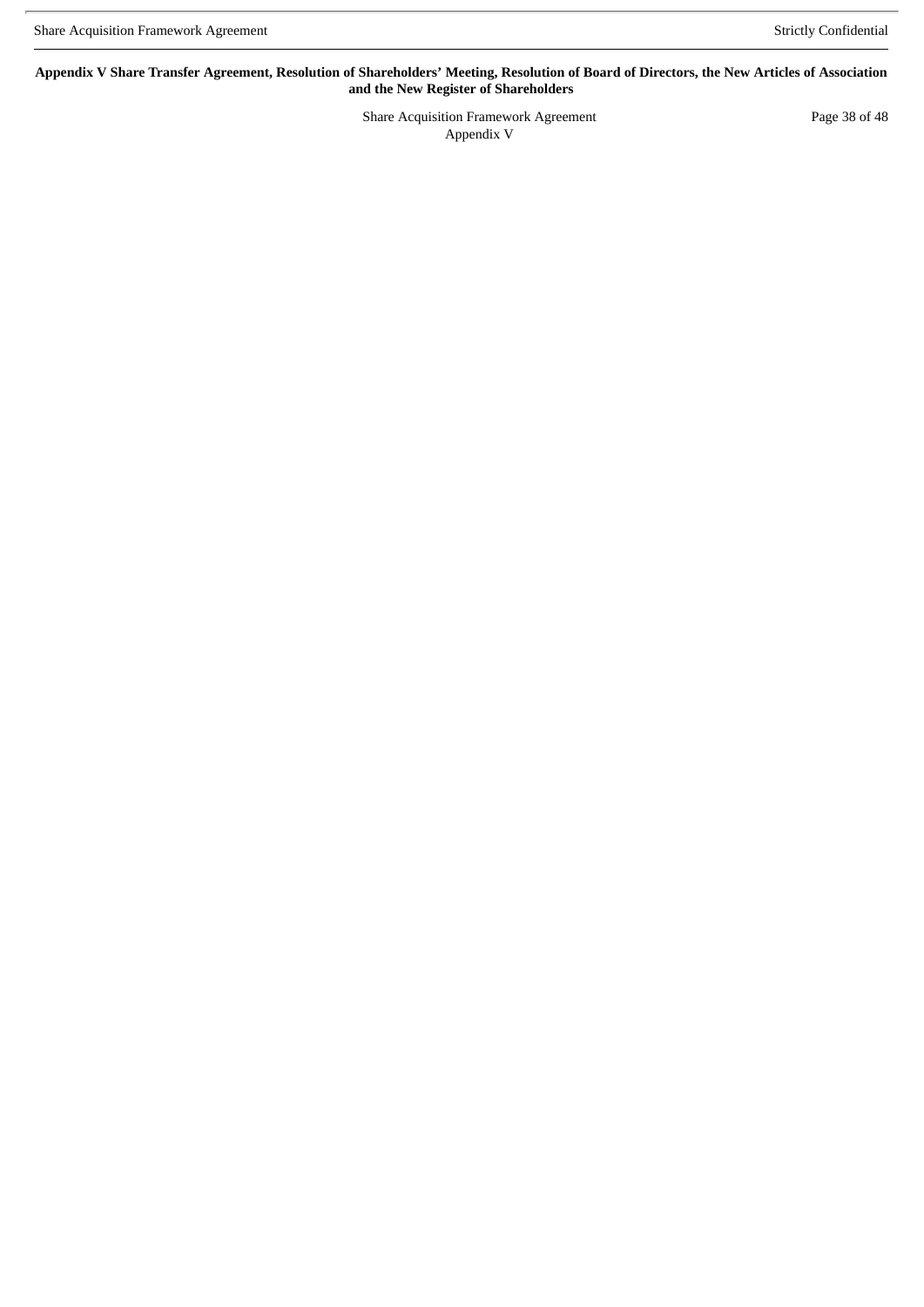# **Appendix VI Representations and Warranties of the Covenantors**

Share Acquisition Framework Agreement Appendix VI

Page 39 of 48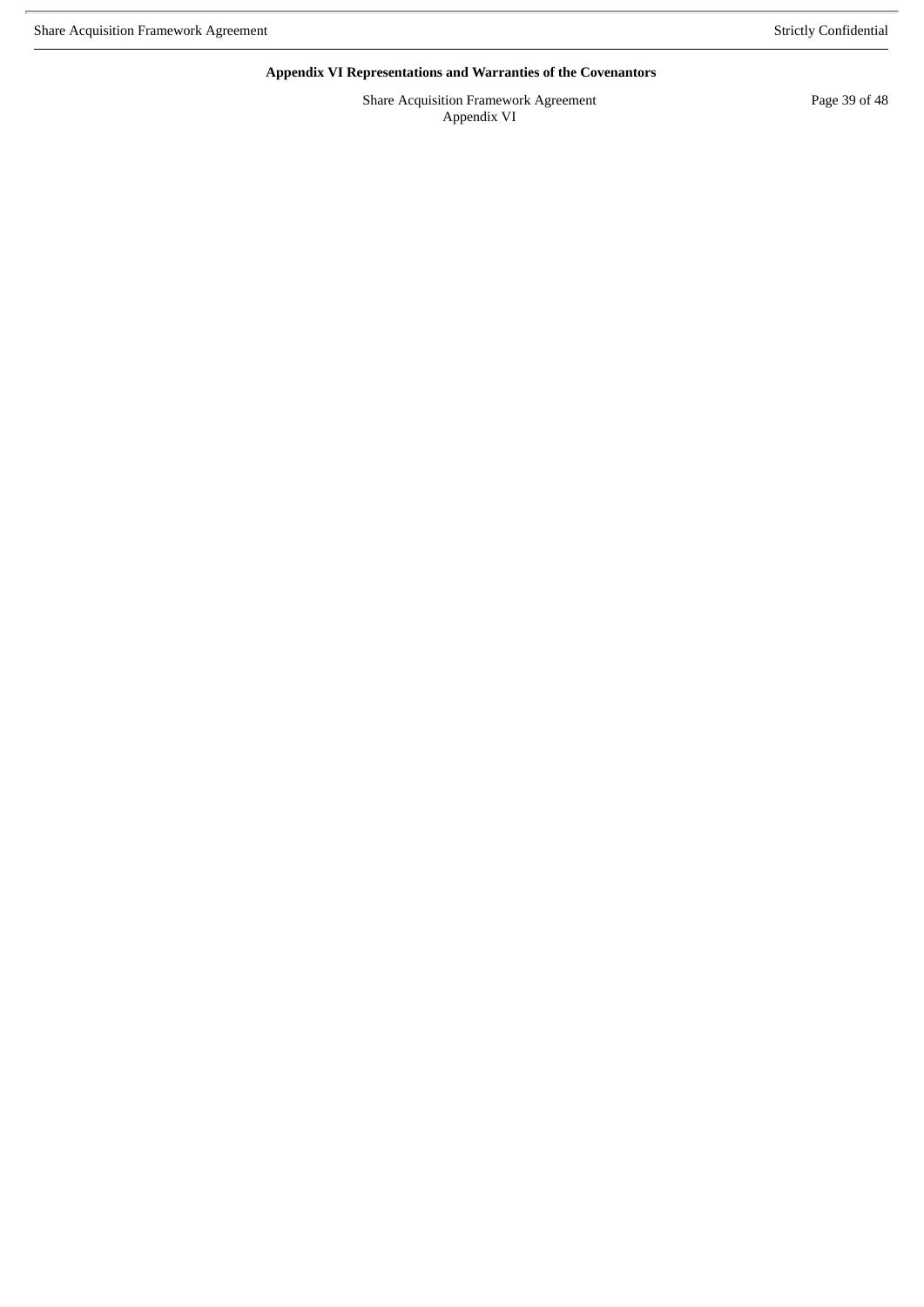# **Appendix VII Representations and Warranties of the Buyer**

Share Acquisition Framework Agreement Appendix VII

Page 40 of 48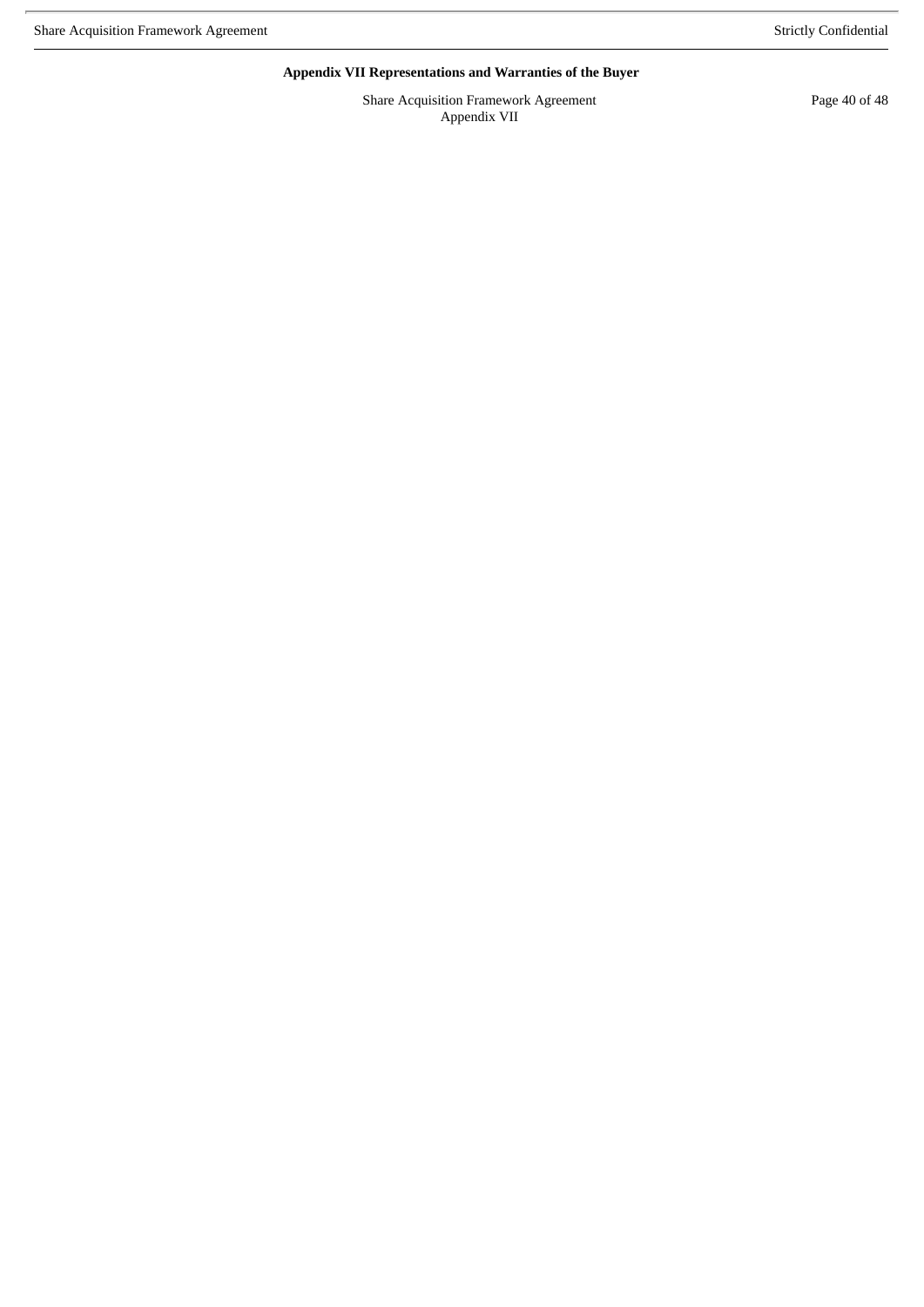#### **Appendix VIII Covenants of the Covenantors from the Signing Date to the Closing Date**

From the Signing Date to the Closing Date, the Covenantors jointly and severally covenant to the Buyer as follows:

- 1. The Covenantors shall ensure that the Target Company will continue to carry out its business legally based on its original business and business basis, model, principle and method, maintain the integrity of its business organization, maintain relationships with third parties and government departments, keep all permits, approvals, authorizations, replies, concessions and licenses in connection with business operation valid for their term of validity (if any), retain existing management and employees, and maintain all assets and property owned or used by the Target Company in their current condition (except normal wear and tear).
- 2. During the normal business hours of the Target Company, the Covenantors shall provide the Buyer and its representatives with such information concerning the Target Company as may be reasonably required by them, including but not limited to fully providing all accounts, records, contracts, technical data, personnel data, management information and other documents of the Target Company to lawyers, accountants and other representatives appointed by the Buyer. The Covenantors agree that the Buyer shall have the right to conduct a prudent review of the financial, asset and operational conditions of the Target Company at any time prior to the Closing Date. In addition, the Seller and/or the Target Company shall immediately notify the Buyer in writing of any breach of this Agreement by the Seller or the Target Company that has occurred or is expected to occur.
- 3. The Target Company shall promptly inform the Buyer in writing of the following matters and discuss with the Buyer the impact of such matters on the Target Company, so as to ensure the stable operation of the Target Company in a reasonable manner:
- 3.1 Any change in the share structure, financial condition, assets, liabilities, business, prospects or operations of the Target Company which has or may have any Material Adverse Impact on the Target Company;

Share Acquisition Framework Agreement Appendix VIII

Page 41 of 48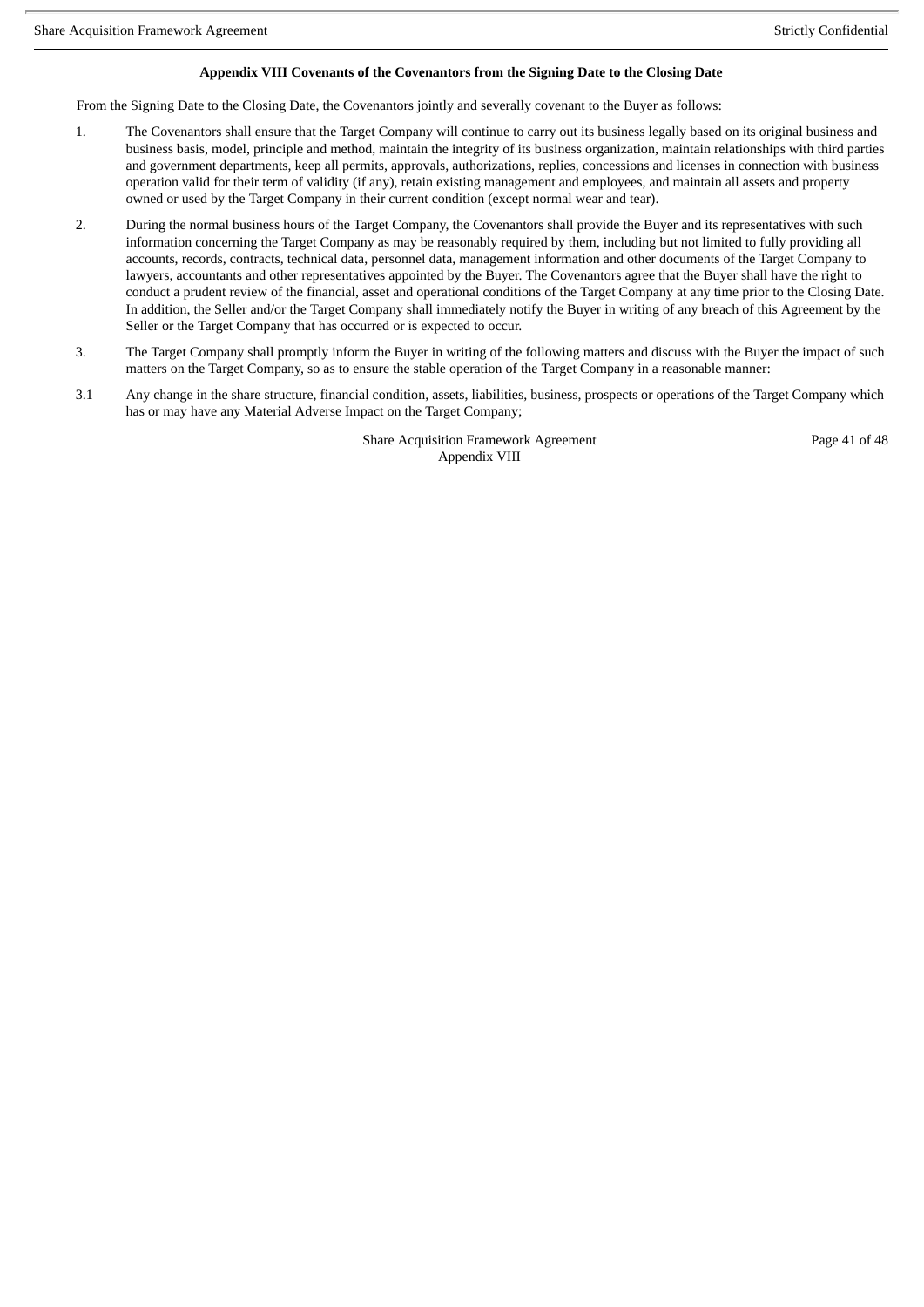- 3.2 Signing of agreements containing abnormal terms (including but not limited to long-term and demanding terms) and any agreements or proposals or intentions relating to the foregoing; and
- 3.3 Progress of approval/registration by government departments (if applicable).
- 4. From the Signing Date to the Closing Date, the Covenantors shall and shall cause their Affiliates and consultants and their respective directors, senior officers and representatives to (1) deal with matters related to this Transaction with the Buyer and its Affiliates on an exclusive basis; (2) not enter into any other transaction similar to this Transaction or contradicting the transaction contemplated in this Transaction Documents (any such transaction is referred to as a "**Third-party Transaction**"); (3) immediately terminate any discussions or negotiations with any person in connection with a Third-party Transaction, and not thereafter engage in or initiate discussions or negotiations with any person in connection with a Third-party Transaction or provide any information to any person in connection with a Third-party Transaction; and (4) not encourage any enquiry or suggestion with respect to a possible Third-party Transaction or take any other action to facilitate such enquiry or suggestion. The Covenantors shall promptly notify the Buyer of any enquiry received from any other party with respect to a possible Third-party Transaction.
- 5. Unless prior written consent of the Buyer is obtained, the Covenantors shall cause the Target Company not to and the Target Company shall not do any of the following (other than those related to this Transaction):
- 5.1 Increase, decrease, allocate, issue, acquire, repay, transfer, pledge or redeem any registered capital or shares;
- 5.2 Take any action which may result in the dilution of the Target Company's shares held by the Buyer after the closing, by amending its Articles of Association or by restructuring, consolidation, share sale, merger or asset sale or otherwise;
- 5.3 Sell, lease, transfer, authorize or assign any assets;
- 5.4 Assume or incur any Liabilities, responsibilities, obligations or expenses;
- 5.5 Make any capital expenditure;
- 5.6 Create any security interest or Encumbrance on any assets;

Share Acquisition Framework Agreement Appendix VIII

Page 42 of 48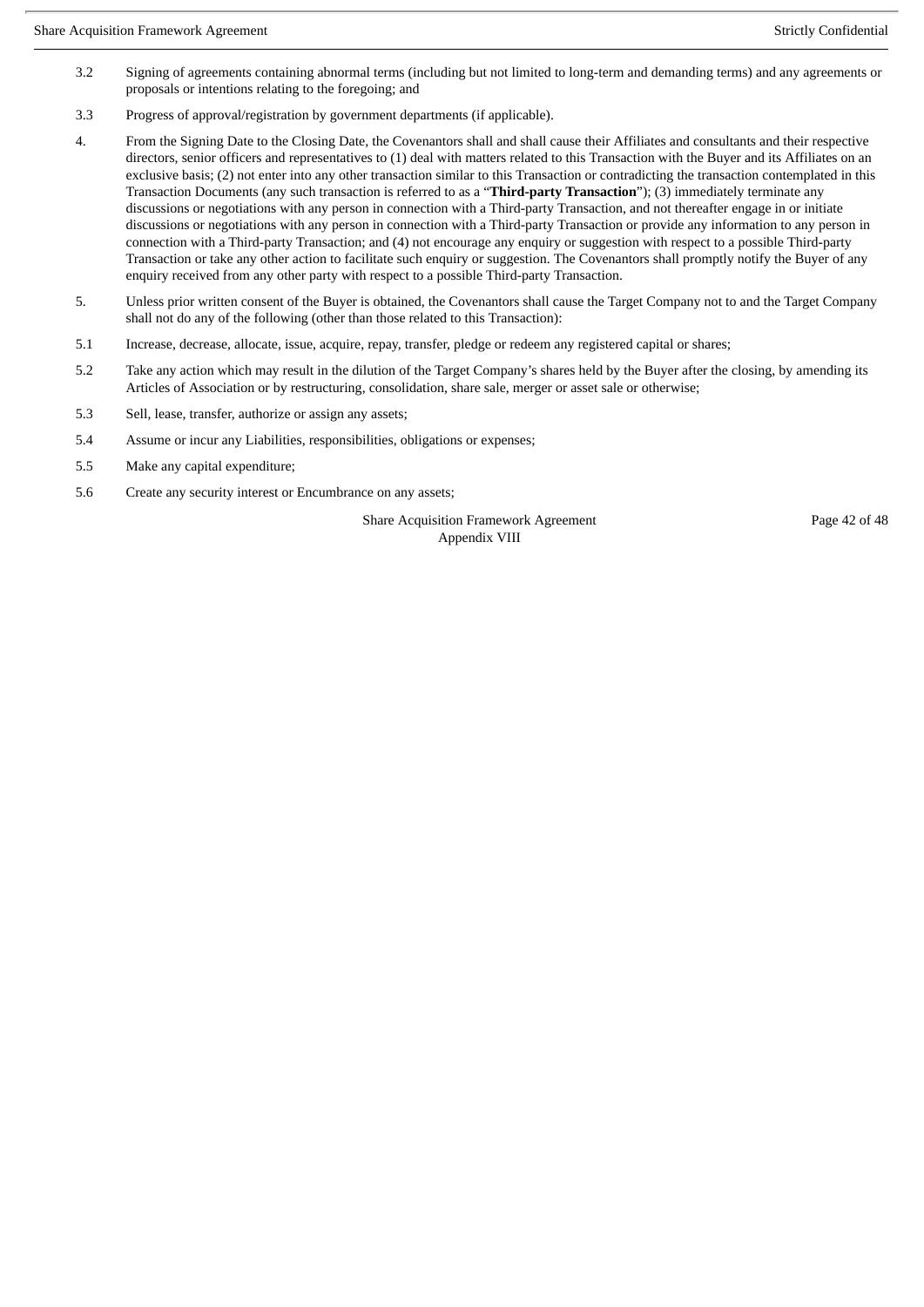- 5.7 Declare, pay and make any dividend payment or distribution;
- 5.8 Enter into any transaction with the Affiliates;
- 5.9 Execute or be a party to any acquisition;
- 5.10 Establish any sub-target company or acquire any shares or other interest in any other Person;
- 5.11 Unless expressly provided in this Agreement, establish or adopt any shares incentive plan for employees of the Target Company, or grant or promise to grant options to employees; or
- 5.12 Agree or undertake to do any of the foregoing, including but not limited to the signing of term sheets, commitment letters and consent letters.

Share Acquisition Framework Agreement Appendix VIII

Page 43 of 48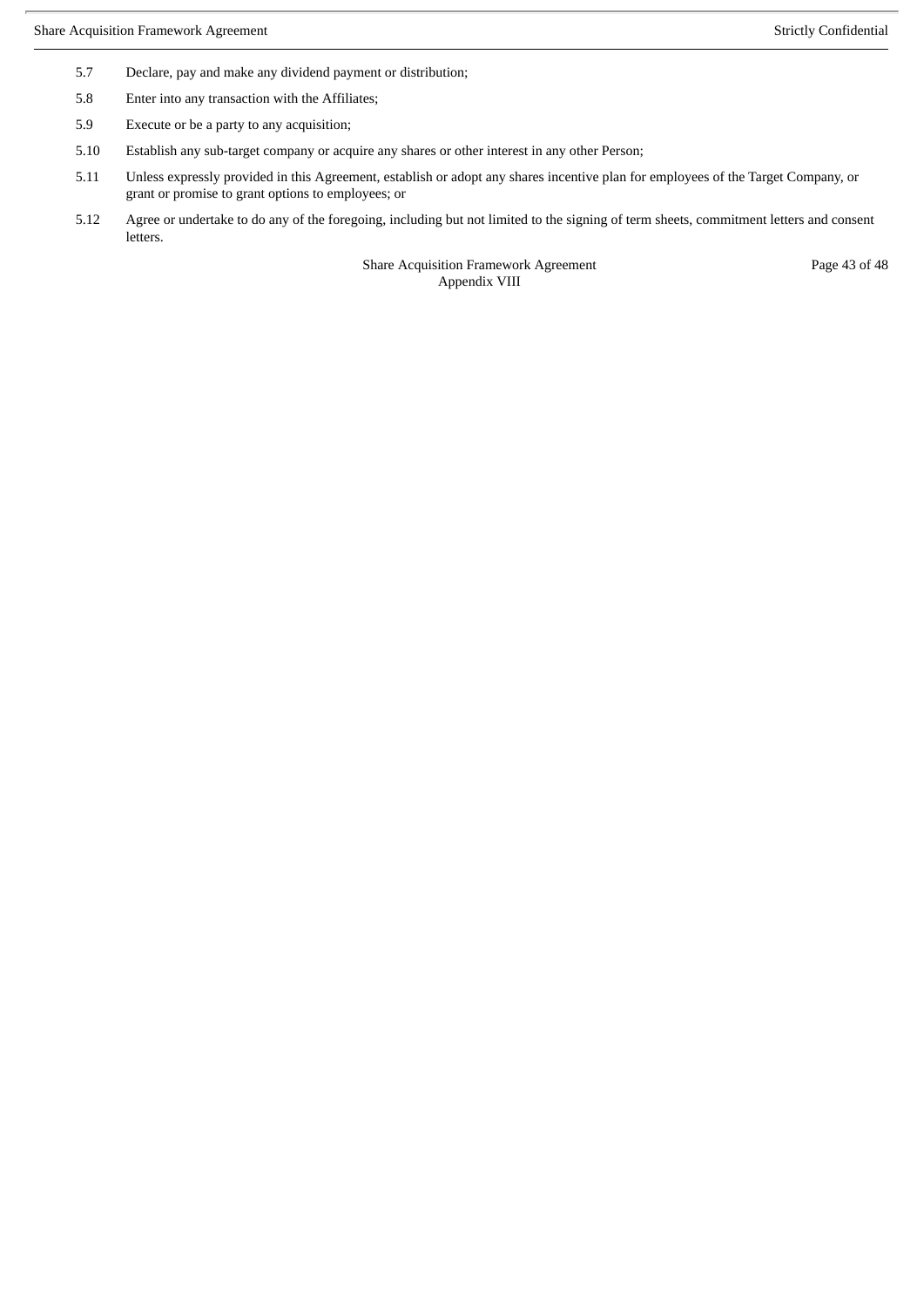#### **Appendix IX Covenants of the Covenantors from the Closing Date**

From the Closing Date, the Covenantors jointly and severally covenant to the Buyer as follows:

- 1. The Covenantors shall ensure that the Target Company will continue to carry out its business legally based on its original business and business basis, model, principle and method, maintain the integrity of its business organization, maintain relationships with third parties and government departments, keep all permits, approvals, authorizations, replies, concessions and licenses in connection with business operation valid for their term of validity (if any), and maintain all assets and property owned or used by the Target Company in their current condition (except normal wear and tear);
- 2. If requested by the Buyer, the Target Company shall deliver to the Buyer the following documents related to the Target Company:
- 2.1 Within ninety (90) days after the end of each accounting year, annual consolidated audit report and annual consolidated operating report issued by an accounting firm approved by the Buyer in accordance with applicable accounting standards;
- 2.2 Within thirty (30) days after the end of each of the first three accounting quarters, unaudited consolidated quarterly financial statements and quarterly operating reports prepared in accordance with applicable accounting standards;
- 2.3 Within thirty (30) days after the end of each accounting month, unaudited consolidated monthly financial statements, monthly operating reports and bank statements prepared in accordance with applicable accounting standards;
- 2.4 Forty-five (45) days before the end of each accounting year, the Target Company's operating plan, financial forecast and investment plan for the next year;
- 2.5 Within fifteen (15) days after the end of each accounting month or other period agreed by the Buyer, monthly or other periodic operating data

Share Acquisition Framework Agreement Appendix IX

Page 44 of 48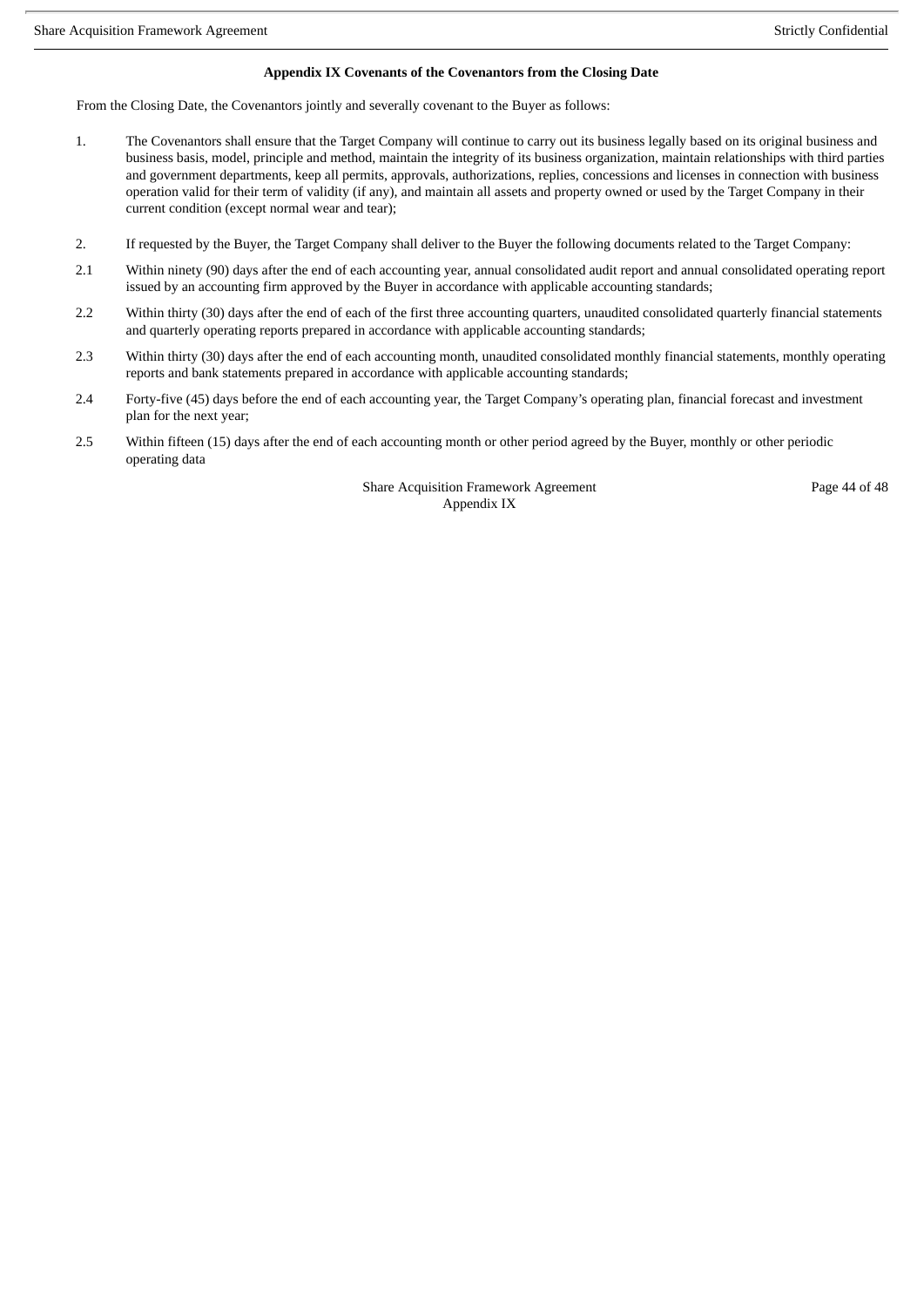- 2.6 Other information, statistical data, transaction and financial data that shareholders are entitled to know in accordance with Laws and Regulations as may be required;
- 2.7 Other information or materials directly related to business operation of the Target Company based on shareholders' right to know as reasonably required by the Buyer.
- 3. If required by the Buyer and with reasonable prior notice, the Buyer shall be allowed to reasonably inspect the property, immovable property, financial books and operating records of the Company during working hours, copy or abstract such documents, discuss the Company's business, finance and status with the Target Company's management, and interview consultants, employees, independent accountants and lawyers of the Target Company on operation of the Company.
- 4. The Covenantors will not, on their own or jointly with others, perform the following:
- 4.1 Directly or indirectly engage in, operate or invest in any business which directly or indirectly competes or is likely to compete with the business of the Company in China and in the regions where the Target Company does or has done business, whether as shareholders, directors, employees, partners, agents, consultants or otherwise, and whether by means of shares, creditor's rights, contract or otherwise;
- 4.2 Lobby, induce or attempt to lobby or induce any person who is or remains a client, customer, potential client, supplier, representative, business contact or agent of the Company, or any person, firm, company or organization with whom the Company transacts;
- 4.3 Employ, lobby, induce or attempt to employ, lobby or induce any person who is or remains an officer, manager, consultant or employee of the Company, whether or not such person is in breach of contract as a result of separation; and

Share Acquisition Framework Agreement Appendix IX

Page 45 of 48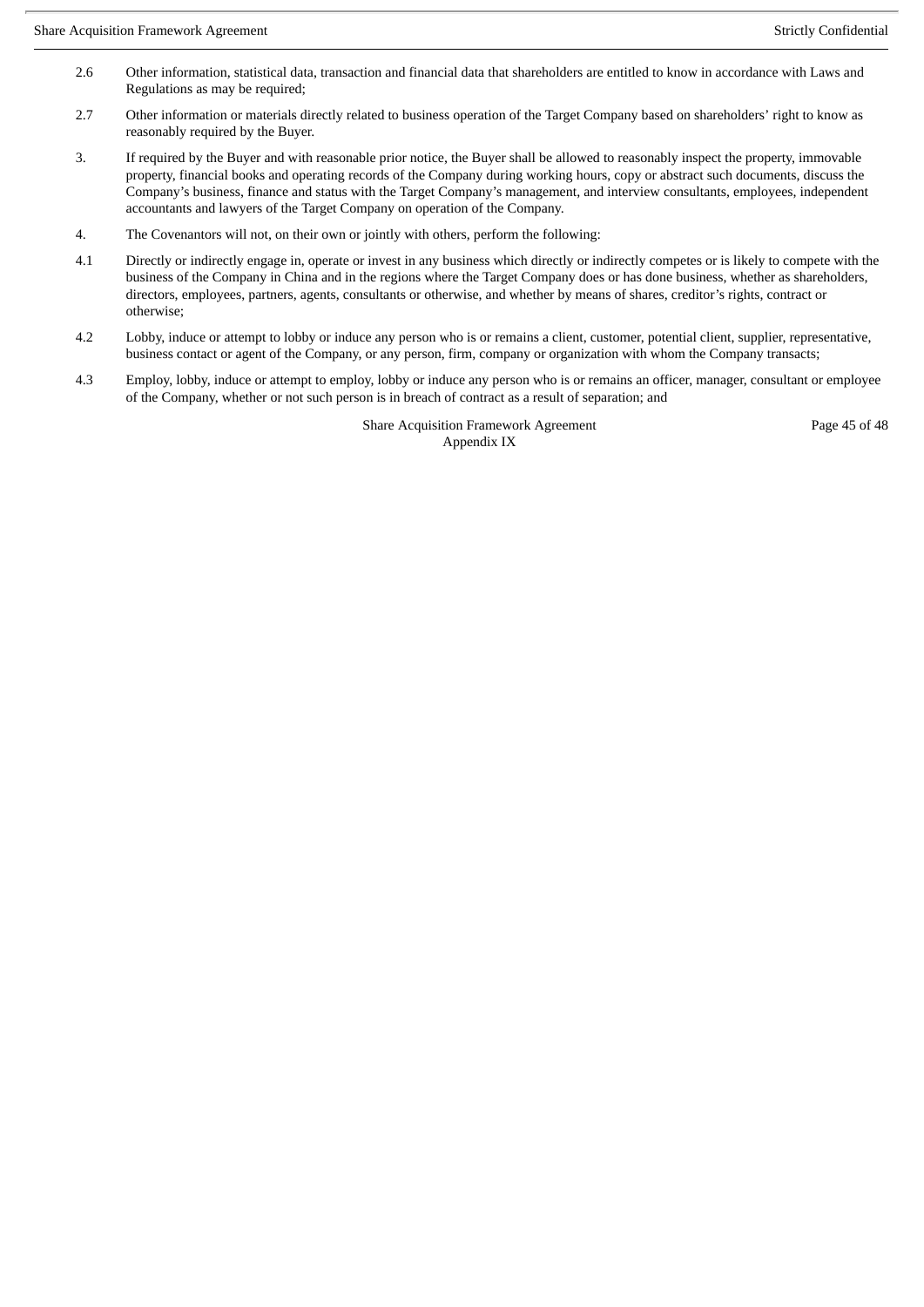- 4.4 In respect of any business or company, use any logo used by the Target Company or other similar logos or the name and/or other terms used as the name of any company under its Control or of any of its systems, products or similar terms, which can or may cause confusion with any name of the Target Company or its business or other products or systems; and use all efforts to ensure that such name is not used by any person, firm or company associated with such party.
- 5. Tang Chuanfa shall continuously contribute all personal working time, energy and skills to business development of the Target Company and work hard for the Target Company, protect the interests of the Target Company, and shall not solicit any existing employees of the Target Company to engage in any business unrelated to or in competition with business of the Target Company. On the Signing Date, the Existing Shareholders shall incorporate their interests and entities in competition with business of the Target Company into the system of the Target Company by means of shares, assets or monthly transfer or other means permitted by law. Without prior written consent of the Buyer, the Existing Shareholders shall not directly or indirectly own, manage, engage in, operate, consult, provide services, participate in or engage in, entrust or cooperate with others to engage in any business in competition with business of the Target Company.
- 6. The Target Company dissolves the board of directors and sets up an executive director who shall be elected by the Buyer. The general manager and legal representative shall be responsible for the daily operation and management of the Target Company, and shall report to and be responsible for the Buyer. The supervisor shall be appointed by the Buyer.

Share Acquisition Framework Agreement Appendix IX

Page 46 of 48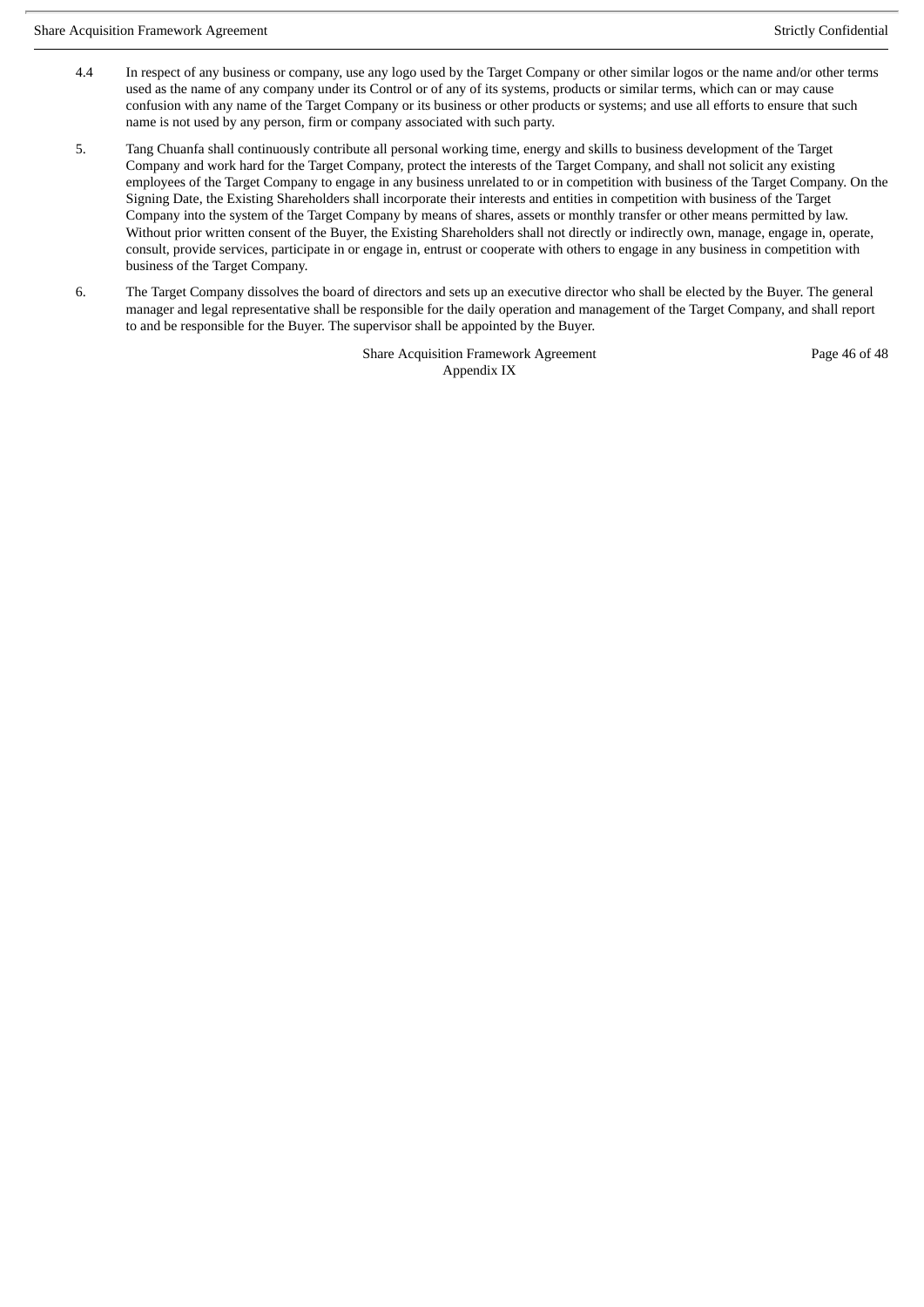# **Appendix X Basic Information and Capital Structure of the Company**

Share Acquisition Framework Agreement Appendix X

Page 47 of 48